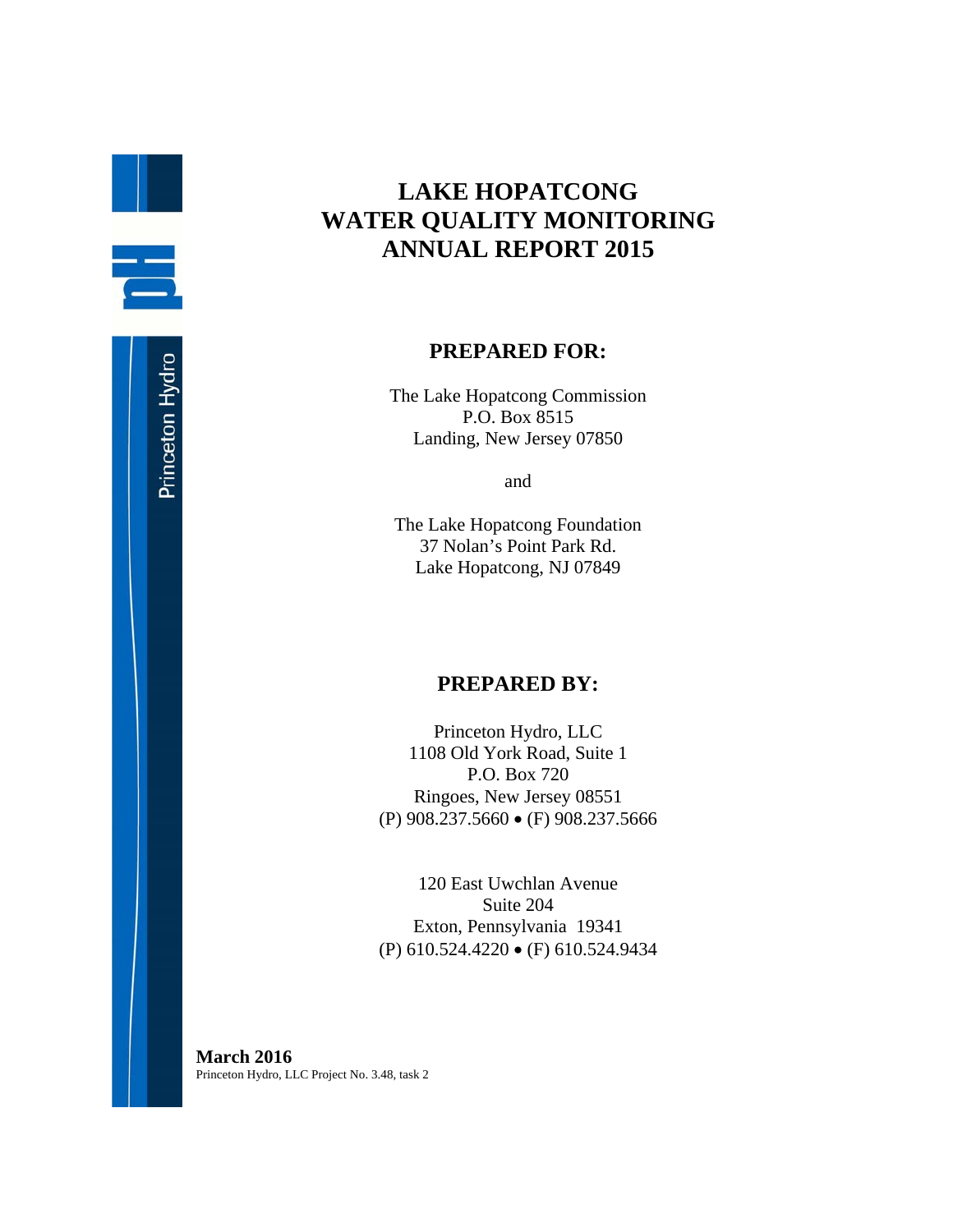# **Table of Contents**

Appendices

Appendix A - Figures

Appendix B – *In-Situ* Data

Appendix C - Discrete Data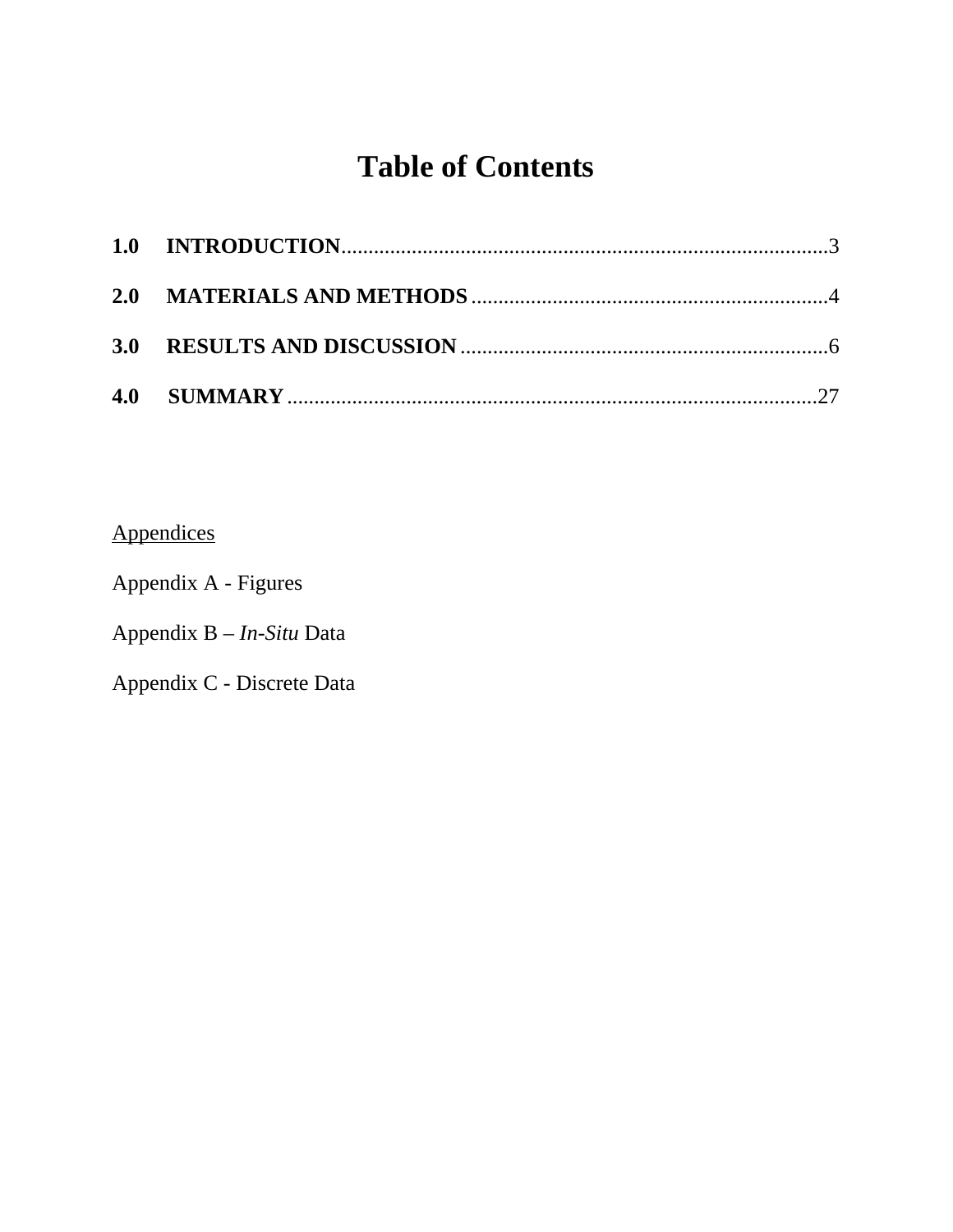## **1.0 INTRODUCTION**

Princeton Hydro, LLC conducted general water quality monitoring of Lake Hopatcong during the 2015 growing season (May through September). This monitoring program represents a continuation of the long-term monitoring program of Lake Hopatcong. While the 2010 through 2012 water quality monitoring programs have been funded with funds awarded to the Lake Hopatcong Commission by NJDEP through the Non-Point Source (319(h) of the Clean Water Act) grant program (Project Grant RP10-087), the water quality monitoring program of 2013 was funded through the Lake Hopatcong Foundation as a monetary match toward the grant. However, remaining funds in the 319(h) grant were made available for the 2014 and 2015 water quality monitoring programs.

The current water quality monitoring program is a modified version of the program that was originally initiated in the Phase I Diagnostic / Feasibility Study of Lake Hopatcong (PAS, 1983) and continued through the Phase II Implementation Projects. Both the Phase I and Phase II projects were funded by the US EPA Clean Lakes (314) Program. The modified monitoring program also continued through the development, revision and approval of the TMDL-based Restoration Plan, as well as through the installation of a series of watershed projects funded through two NJDEP 319 grants and a US EPA Targeted Watershed grant.

The current water quality monitoring program is valuable in terms of continuing to assess the overall "health" of the lake on a year to year basis, identifying long-term trends or changes in water quality, and quantifying and objectively assessing the success and potential impacts of restoration efforts. In addition, the in-lake water quality monitoring program will be an important component in evaluating the long-term success of the implementation of the phosphorus TMDL-based Restoration Plan, which was approved by NJDEP in April of 2006.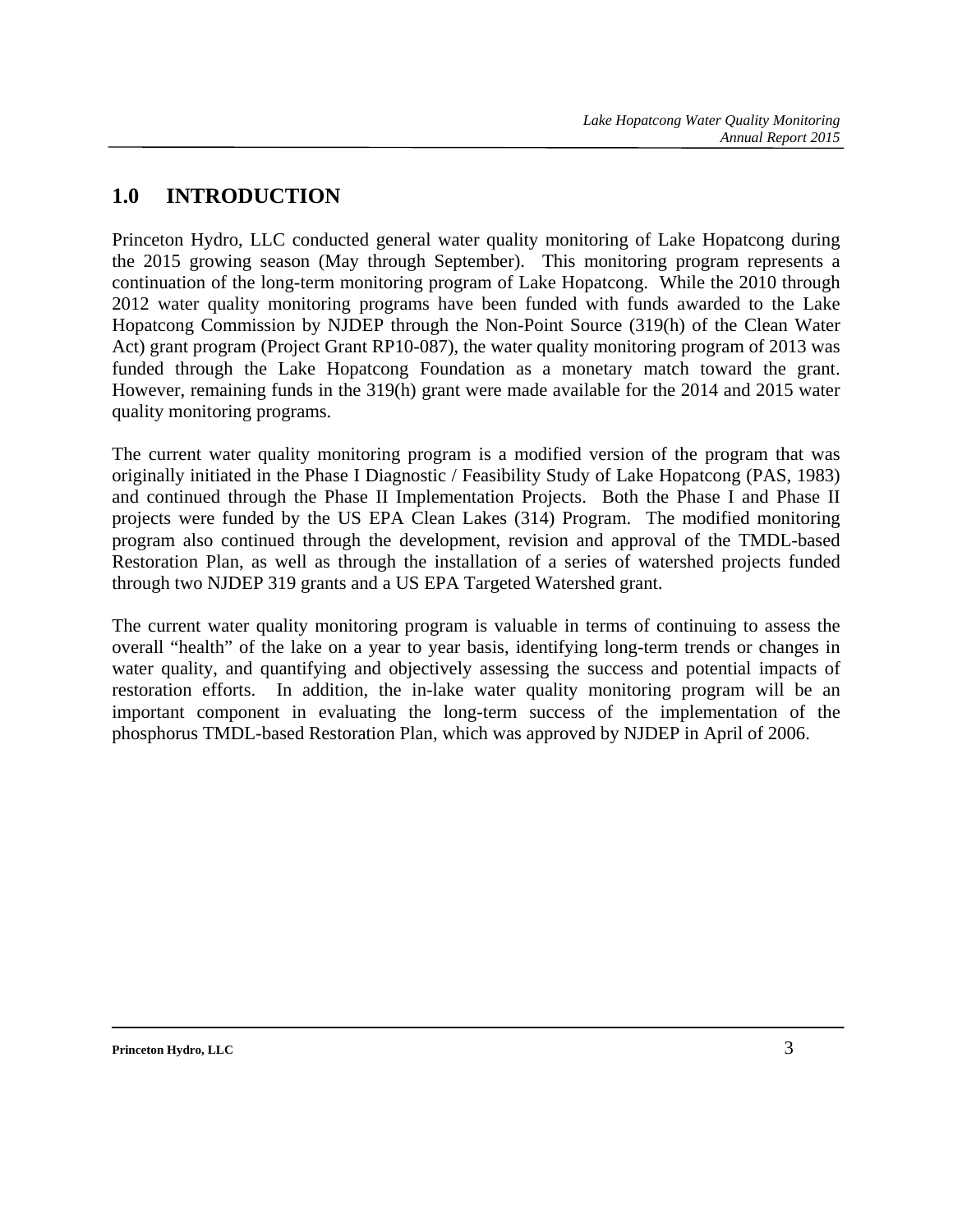## **2.0 MATERIALS AND METHODS**

In-lake water quality monitoring was conducted at the following eleven (11) locations in Lake Hopatcong (represented as red circles in Figure 1, Appendix A) during the study period:

| Location                        |
|---------------------------------|
| <b>Woodport Bay</b>             |
| Mid-Lake                        |
| <b>Crescent Cove/River Styx</b> |
| Point Pleasant/King Cove        |
| Outlet                          |
| <b>Henderson Cove</b>           |
| <b>Inlet from Lake Shawnee</b>  |
| <b>Great Cove</b>               |
| <b>Byram Cove</b>               |
| Northern Woodport Bay           |
| Jefferson Canals                |
|                                 |

\* *In-situ* monitoring only

The 2015 sampling dates were 27 May, 16 June, 21 July, 18 August, and 22 September. A Eureka Amphibian PDA with Manta multi-probe unit was used to monitor the *in-situ* parameters: dissolved oxygen (DO), temperature, pH, and specific conductance during each sampling event. Data were recorded at 1.0 m increments starting at 0.25 m below the water's surface and continued to within 0.5-1.0 m of the lake sediments at each station during each sampling date. In addition, water clarity was measured at each sampling station with a Secchi disk.

Discrete water quality samples were collected with a Van Dorn sampling device at 0.5 m below the lake surface and 0.5 m above the sediments at the mid-lake sampling site (Station #2). Discrete samples were collected from a sub-surface (0.5 m) position at the remaining six (6) original sampling stations (Stations #1, 3, 4, 5, 6 and 7) and additionally at the Northern Woodport Bay and Jefferson Canals sites (Stations #10 and #11, respectively) on each date. Discrete water samples were appropriately preserved, stored on ice, and transported to a Statecertified laboratory for the analysis of the following parameters:

- total suspended solids
- total phosphorus-P
- nitrate-N
- ammonia-N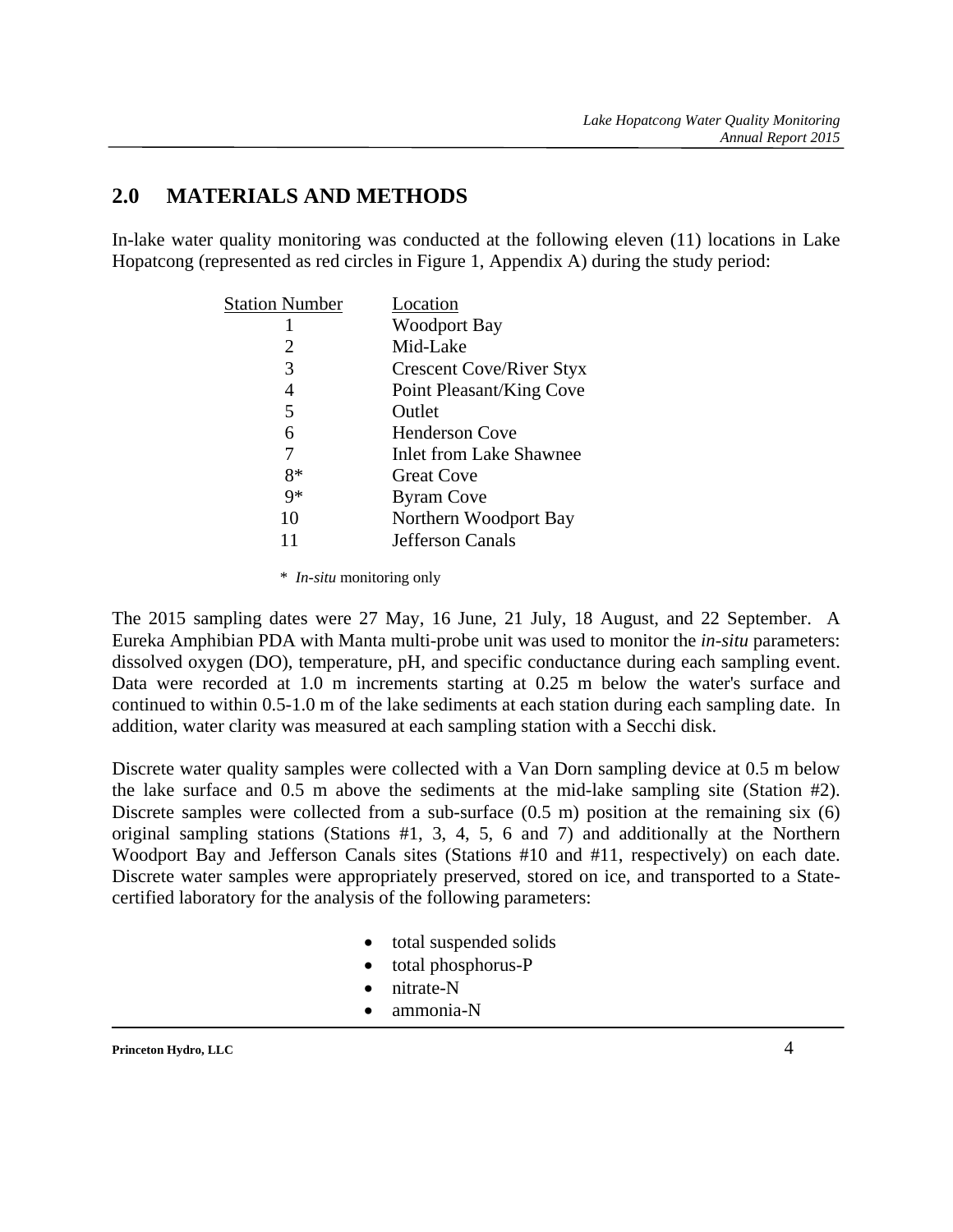• chlorophyll *a* 

All laboratory analyses were performed in accordance with *Standard Methods for the Examination of Water and Wastewater, 18th Edition* (American Public Health Association, 1992). Monitoring at the Great Cove (Station #8) and Byram Cove (Station #9) sampling stations consisted of collecting *in-situ* and Secchi disk data; no discrete water samples were collected from these two stations for laboratory analyses. It should be noted that prior to 2005, Station #10 had been monitored for *in-situ* observations only. However, due to observations made at Station #10 by the Lake Hopatcong Commission operations staff, it was decided that this sampling station should be added to the discrete sampling list.

During each sampling event, vertical plankton tows were also conducted at the deep sampling station (Station #2). A 50-µm mesh plankton net was used to sample the phytoplankton, while a 150-µm mesh plankton net was used to sample the zooplankton. The vertical tows were deployed starting immediately above the anoxic zone (DO concentrations  $\langle 1 \text{ mg/L} \rangle$  and conducted through the water column to the surface.

### *Additional Water Quality Data Collected in 2015*

In addition to the standard, long-term, in-lake monitoring program, supplemental in-lake data were collected as part of the 2015 monitoring program. From 2006 to 2015 some select, near shore, in-lake sampling sites were established and monitored. These additional in-lake sampling sites were located immediately adjacent to drainage areas where a stormwater structure was installed as part of an existing 319(h) grant (SFY05; Grant RP05-080). The three near-shore, inlake sampling stations included:

- 1. The southern end of Crescent Cove in the Borough of Hopatcong (NPS-1).
- 2. Ingram Cove, located in the Borough of Hopatcong (removed from monitoring program).
- 3. Along the eastern shoreline of the lake, in the Township of Jefferson, just south of Brady's Bridge (NPS-2).

Through the course of implementing the SFY05 319(h) grant, it was determined that no BMP would be installed in the Ingram Cove drainage basin; the Ingram Cove project was dropped from the grant project due to site specific limitations associated with existing utilities. Subsequently, the proposed Ingram Cove project was moved to the Crescent Cove drainage area. However, monitoring of the Ingram Cove sampling station continued through 2008 and was discontinued from 2009 through the 2015 monitoring programs.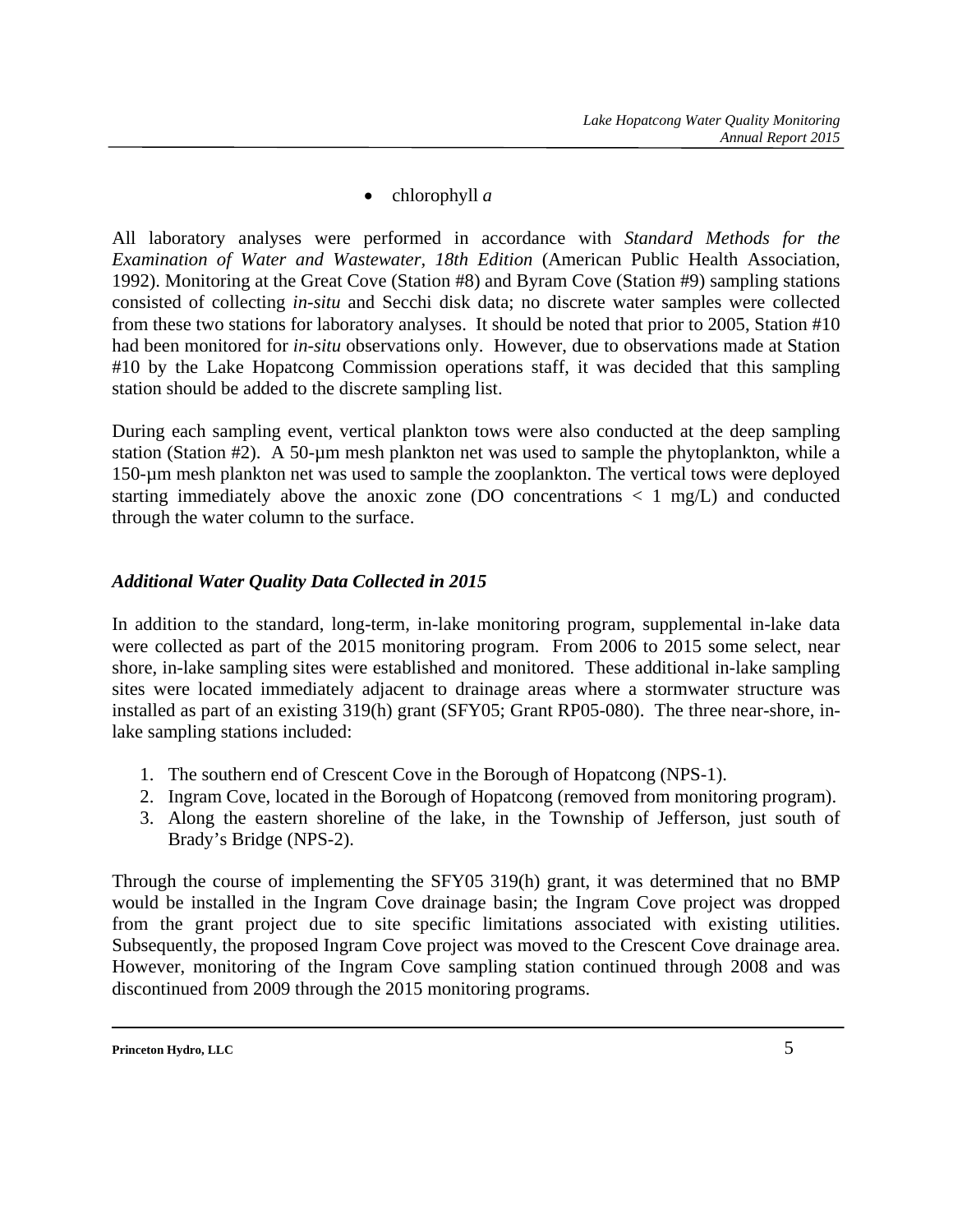For the remaining two supplemental in-lake sampling stations, monitoring occurred during the May through September 2015 in-lake monitoring events. Monitoring included collecting *in-situ* data at 0.5 – 1.0 meters from surface to bottom for temperature, dissolved oxygen, pH and specific conductance. Water clarity was also measured at each station with a Secchi disk. Discrete mid-depth water samples were collected and analyzed for TP and TSS. The Crescent Cove station is NPS-1, while the Township of Jefferson station is NPS-2; both are shown in Figure 1 as yellow circles with an "X" inside (Appendix A).

As part of the SFY10 319 grant, some additional watershed-based restoration projects are being implemented to reduce the NPS pollutant load entering Lake Hopatcong, with an emphasis on TP and TSS. Similar to the SFY05 grant, three near-shore sampling sites were located immediately adjacent to drainage areas that were receiving a structural BMP or MTD as part of the SFY10 319(h) grant (Grant RP10-087). These three nearshore, in-lake sampling stations include:

- 1. In Ashley Cove in the Township of Jefferson (NPS-3).
- 2. In King Cove in the Township of Roxbury (NPS-4).
- 3. Southern end of the public beach at the Hopatcong State Park (NPS-5).

Similar to the SFY05 near-shore sampling program (NPS-1 and NPS-2), *in-situ* monitoring and discrete samples were collected for TP and TSS at the three SFY10 near-shore sampling stations during each of the five 2015 monitoring events. However, discrete samples were also collected for the analysis of chlorophyll *a*, a photosynthetic pigment all algae possess, at the SFY10 sampling stations.

## **3.0 RESULTS AND DISCUSSION**

## *Thermal Stratification*

Thermal stratification is a condition where the warmer surface waters (called the epilimnion) are separated from the cooler bottom waters (called the hypolimnion) through differences in density, and hence, temperature. Thermal stratification separates the bottom waters from the surface waters with a layer of water that displays a sharp decline in temperature with depth (called the metalimnion or thermocline). In turn, this separation of the water layers can have a substantial impact on the ecological processes of a lake (for details see below). Thermal stratification tends to be most pronounced in the deeper portions of a lake. Thus, for convenience, the discussion on thermal stratification in Lake Hopatcong focuses primarily on the deep, mid-lake (Station #2) sampling station.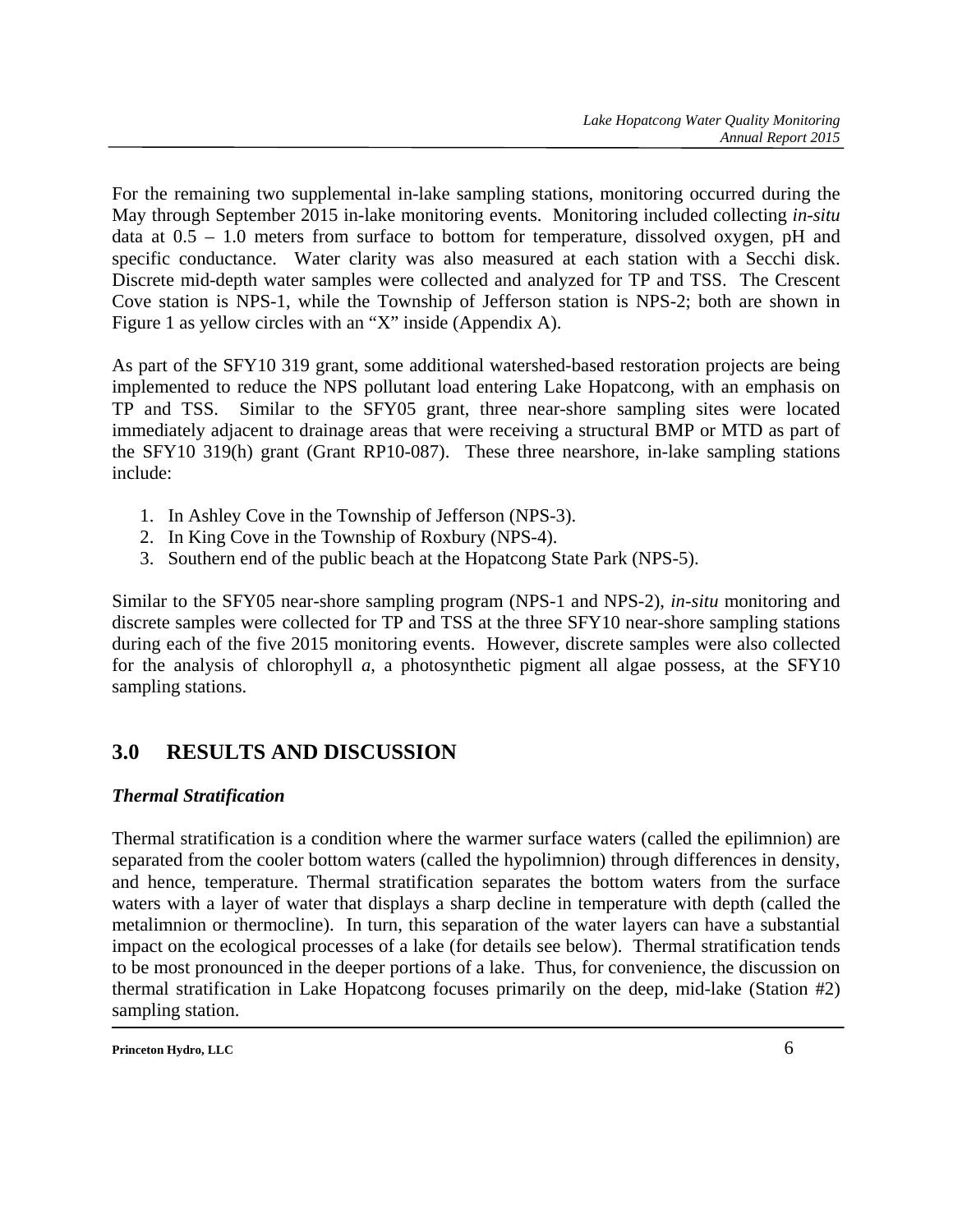*In-situ* measurements during the 2015 growing season were generally consistent with values recorded in previous monitoring programs. By the late May event, Station #2 exhibited thermal stratification with the epilimnion extending to 5.0 m and the thermocline located between 5.0 m and 9.0 m. A similar, yet slightly weaker degree of thermal stratification was also present at the other stations with sufficient depth (i.e. Stations 8 and 9). Stratification persisted throughout the rest of the sampling season with seasonally maximum values observed on 21 July 2015. Shallower stations throughout the lake lacked stratification.

All five 319 sampling sites were generally well mixed from May through late September 2015, with the exception being in May when NPS-5 exhibited some degree of thermal stratification.

Strong and extensive amounts of thermal stratification can effectively "seal off" the bottom waters from the surface waters and overlying atmosphere, which can result in a depletion of dissolved oxygen (DO) in the bottom waters. With the exception of a few groups of bacteria, all aquatic organisms require measurable amounts of  $DO \left( > 1 \text{ mg/L} \right)$  to exist. Thus, once the bottom waters of a lake are depleted of DO, a condition termed anoxia, that portion of the lake is no longer available as viable habitat.

## *Dissolved Oxygen*

Atmospheric oxygen enters water by diffusion from the atmosphere, facilitated by wind and wave action and as a by-product of photosynthesis. Adequate dissolved oxygen (DO) is necessary for acceptable water quality. Oxygen is a necessary element for most forms of life. As dissolved oxygen concentrations fall below 5.0 mg/L, aquatic life is put under stress. DO concentrations that remain below  $1.0 - 2.0$  mg/L for a few hours can result in large fish kills and loss of other aquatic life. Although some aquatic organisms require a minimum of 1.0 mg/L of DO to survive, the NJDEP State criteria for DO concentrations in surface waters is 5.0 mg/L or greater, for a healthy and diverse aquatic ecosystem.

In addition to a temporary loss of bottom habitat, anoxic conditions  $(DO < 1 mg/L)$  can produce chemical reactions that result in a release of dissolved phosphorus from the sediments and into the overlying waters. In turn, a storm event can transport this phosphorus to the upper waters and stimulate additional algal growth. This process is called internal loading. Given the temporary loss of bottom water habitat and the increase in the internal phosphorus load, anoxic conditions are generally considered undesirable in a lake.

Station #2 was well oxygenated during the May event from surface to 10.0 m with DO concentrations varying between 6.07 and 9.4 mg/L. The bottom of the lake exhibited conditions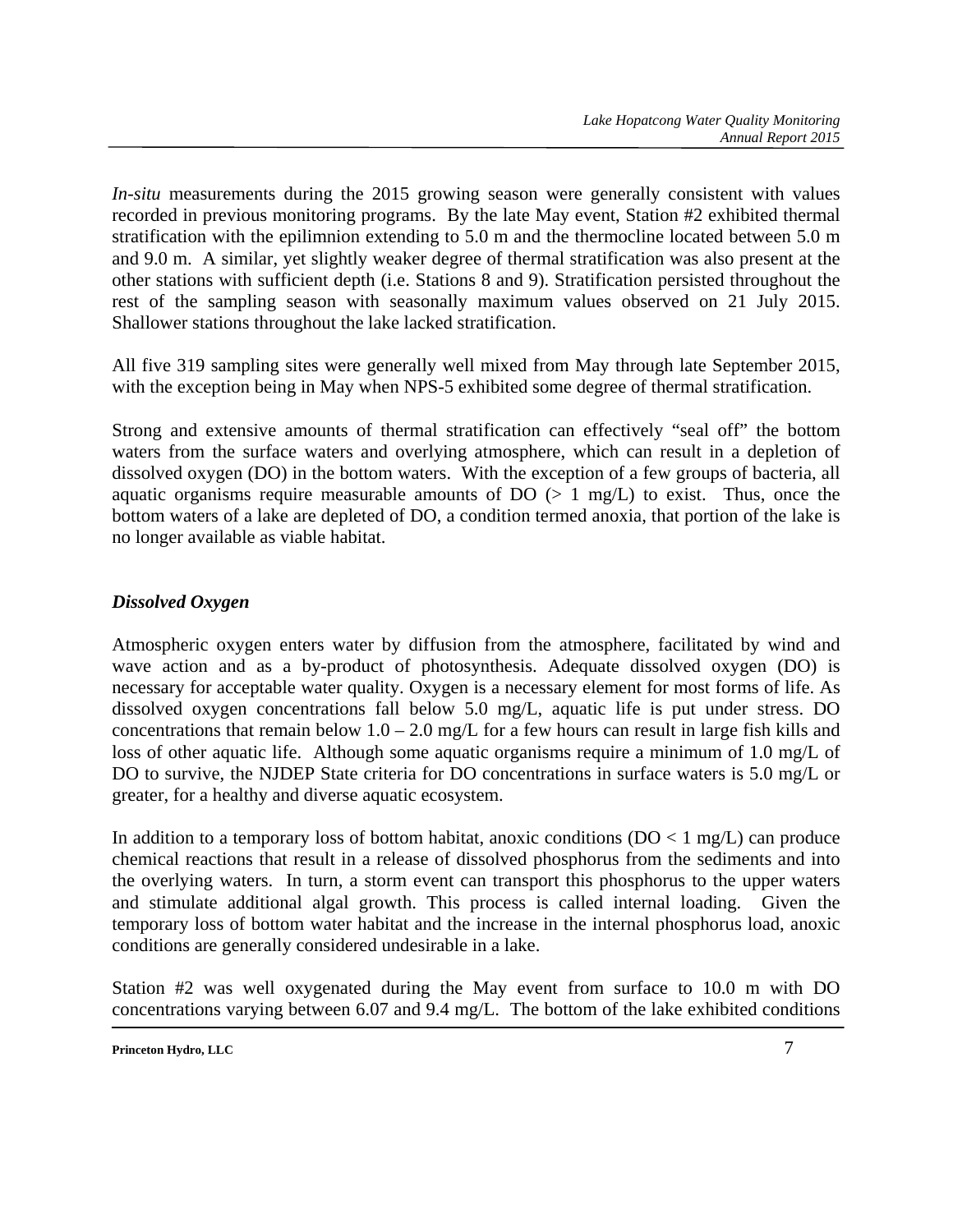below the recommended State threshold but were still "oxic" (with oxygen) with concentrations above 1.0 mg/L. However, by 16 June 2015, anoxic conditions (DO concentration  $\langle 1 \text{ mg/L}}$ ) were established at Station #2 within the bottom meter of the water column (DO concentration of 0.75 mg/L). Station #2 was the only site that exhibited anoxic conditions during the month of June.

The month of July continued this trend, displaying anoxic conditions at Station #2 from 8.0 m to the sediments. On 18 August 2015, anoxic conditions continued to exist at Station #2 in the hypolimnetic (below the thermocline) zone of the lake. Station #9 exhibited anoxic conditions within the bottom meter of the lake during both July and August, while Station #5 was also anoxic immediately above the sediments but only in August 2015. All other sampling stations remained oxygenated throughout the growing season. By 22 September 2015 anoxic conditions in Station #2, were limited to depths of 11.0 meters or deeper.

All five of the NPS sampling stations were well oxygenated ( $DO > 5$  mg/L) from surface to bottom during all five 2015 monitoring events. In addition, DO concentrations were frequently greater than 100% saturation, particularly during the months of May and July. Such conditions of super-saturation indicate the presence of high densities of algal and aquatic plant biomass and hence elevated rates of photosynthesis, which generates DO. Such super-saturation was particularly high throughout the season (as high as 160.1%) in NPS-1 (Crescent Cove), not once dropping below 100% saturation.

Overall, a depression of DO was mainly limited to the hypolimnion of Station #2, with instances of anoxic conditions in the bottom meter of Stations #5 and #9. Thus, the majority of the lake had a sufficient amount of DO to support a diverse and healthy aquatic ecosystem (Appendix B).

## *pH*

The pH is defined as the negative logarithm of the hydrogen ion concentration in water. When pH values are greater than 7 they are termed alkaline while those less then 7 are acidic; a pH value of 7 is neutral. The optimal range of pH for most freshwater organisms is between 6.0 and 9.0. However, the NJDEP State water quality standard for pH is for an optimal range between 6.5 and 8.5.

Throughout the lake in May 2015, most pH values were generally acceptable, with the exception being Stations #3 and #5, where maximum values were 9.71 and 9.79 respectively. Also noted, Station #4 had a high of 9.1, just over the general optimal range. Several stations (#3, #4,#5,and #10) were above the NJDEP State standards. By 16 June 2015, the pH decreased across the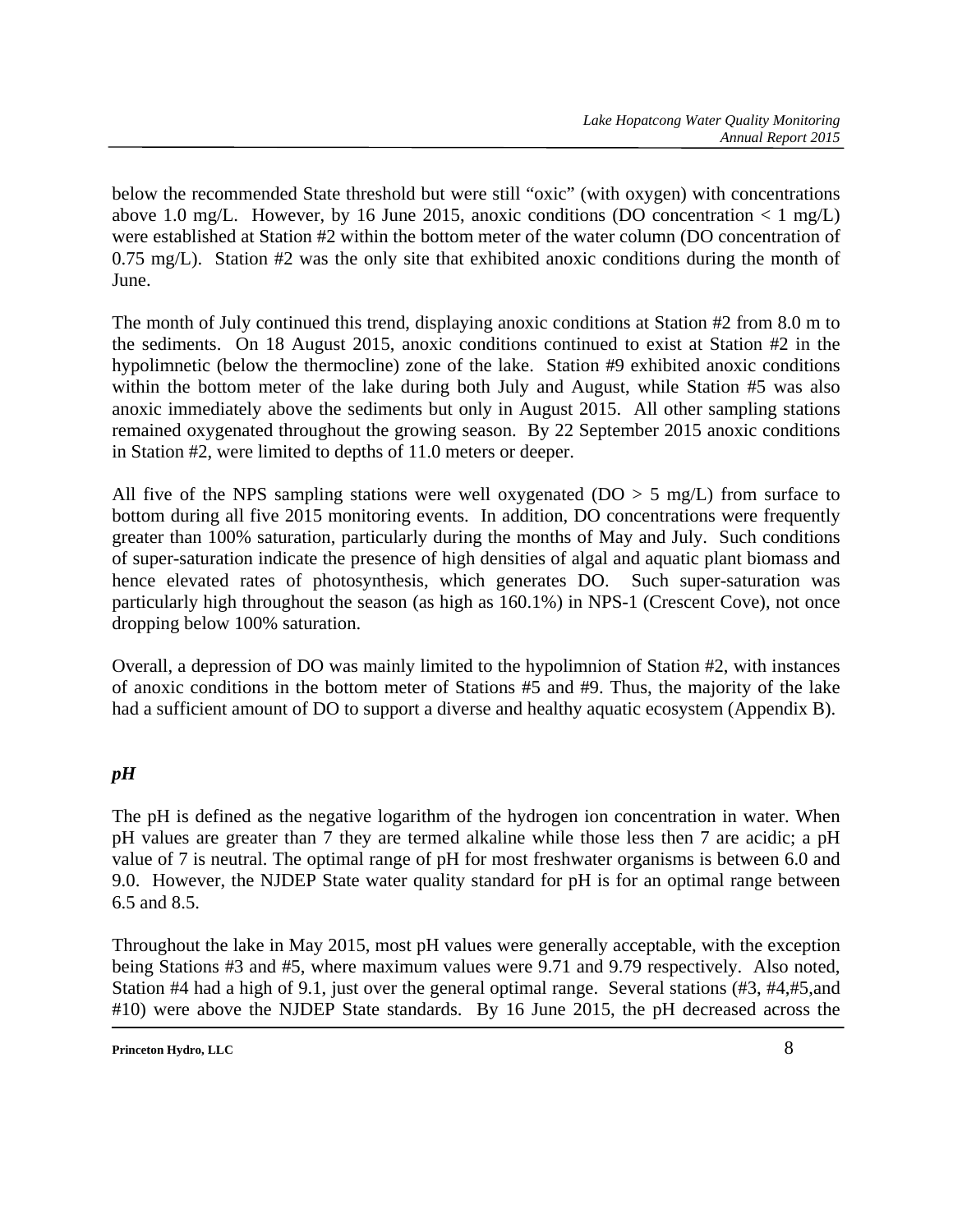whole lake, with values in the 7's, as well as a few in the low 8's. This was largely a result of removing a large portion of the existing aquatic plant / mat algae biomass through the mechanical weed harvesting program during early June.

By 21 July, the pH throughout the lake ranged from mid to high 7's to high 8's, with the exception of Station #3 which experienced a high of 9.1. Overall July pH values were elevated from the last month, but mostly remained within optimal range. Stations #3, #9 and #10 had values above 8.5, which was above the standards for the NJDEP. It should be noted that the elevated pH levels (9.1) and supersaturated DO levels (132%) indicate that Station #3 (Crescent Cove/River Styx) was experiencing an algal bloom and/or high densities of aquatic vegetation (plants and mat algae).

By 18 August 2015, pH values throughout Lake Hopatcong ranged from mid-7's to mid-8's, with only one instance where the State standard was not met (Station #6). The September values also ranged from the mid-7s to mid-8s, however, Crescent Cove/River Styx (ST #3), the Outlet (ST #5) and Henderson Cove (ST #6) were above State thresholds.

The near-shore sampling areas (NPS 1 through 5) sustained higher pH values throughout the growing season when compared to open water stations. This is primarily due to elevated rates of photosynthesis from rooted aquatic vegetation and mat algae, in addition to the free-floating planktonic algae. The 18 August 2015 monitoring event was the time the pH did not exceed the upper limit for pH set by the NJDEP (8.5).

## *Water Clarity (as measured with a Secchi disk)*

Water clarity or transparency was measured at each in-lake monitoring station, during each monitoring event, with a Secchi disk. Based on Princeton Hydro's in-house long-term database of lakes in northern New Jersey, water clarity is considered acceptable for recreational activities when the Secchi depth is equal to or greater than 1.0 m (3.3 ft).

In May 2015, Secchi depths were all equal to or greater than 1 meter or reached the bottom of the sampling site, which was the case for Station #11 where the total depth was 0.8 meters. In both June and July, Secchi depths remained equal to or greater than 1.0 meter. The same pattern was seen in the August and September sampling events. Secchi depth did not drop below the 1.0 meter threshold in open water stations during the growing season at Lake Hopatcong. The suboptimal water clarity values seen in past years at River Styx / Crescent Cove and Woodport / Northern Woodport were not present in 2015.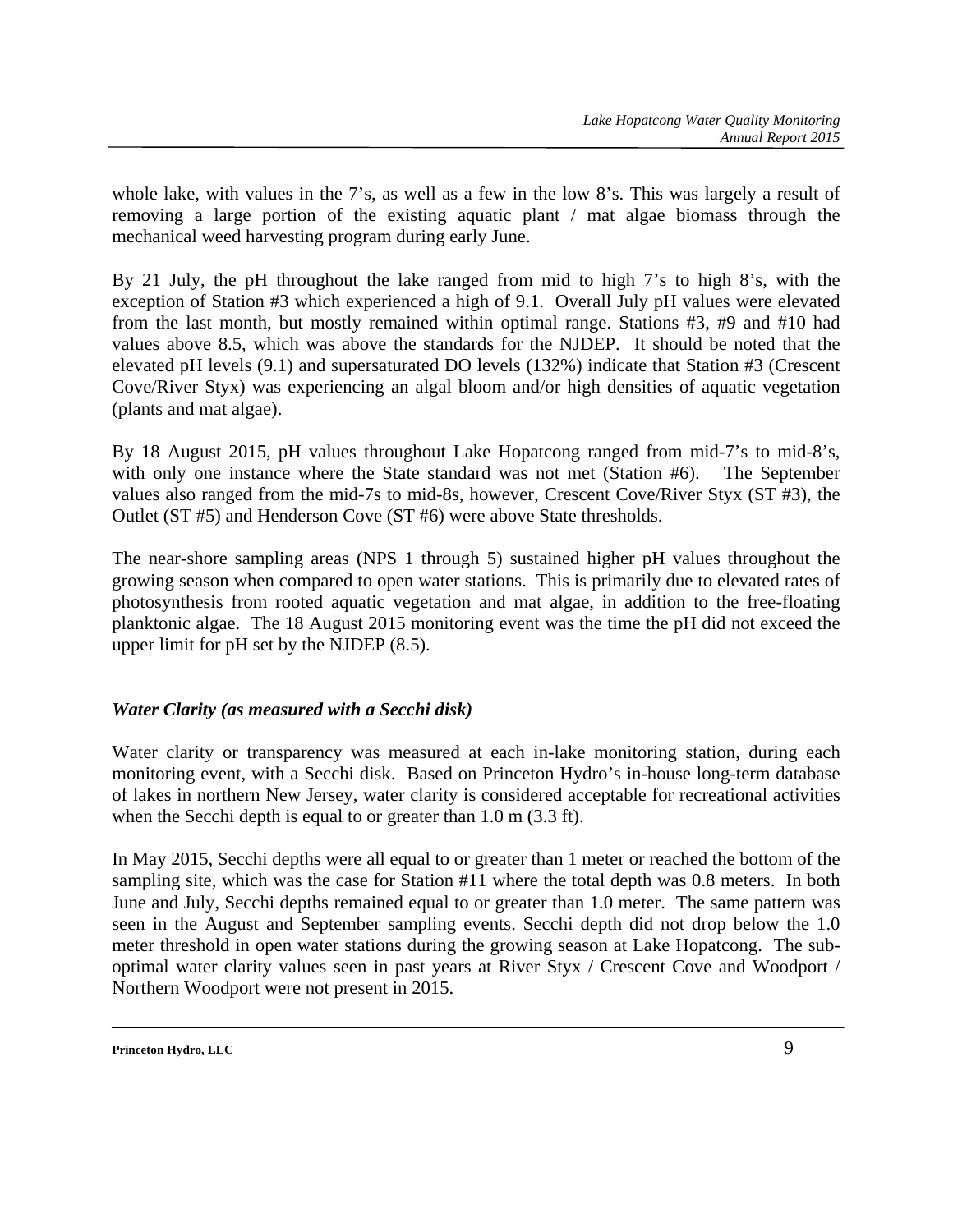Secchi depth among near-shore sampling Sites #2, #4 and #5 remained above the threshold of 1.0 meter or reached the bottom of the lake. The exceptions were NPS-1 and NPS-3 fell below the 1.0 meter criteria, with values of 0.9 m and 0.7 m respectively

### *Ammonia-Nitrogen (NH4-N)*

Surface water  $NH_4$ -N concentrations above 0.05 mg/L tend to stimulate elevated rates of algal growth. Ammonia concentrations measured during the May 2015 event varied from low (0.04 mg/L) at ST-1, ST-2, and ST-3 to high  $(0.26 \text{ mg/L})$  at ST-7. Bottom water NH<sub>4</sub>-N concentrations were very excessive, at 0.72 mg/L, at the ST-2 deep water station, but elevated concentrations of NH4-N are a natural occurrence in the bottom water of lakes due to the bacterial decomposition of organic material. By mid-June 2015 all NH4-N concentrations were low throughout the lake (0.01 to 0.03 mg/L), except for deep waters of ST-2 (0.13 mg/L).

By July 2015, surface water NH<sub>4</sub>-N concentrations varied from 0.02 mg/L at Stations #4 and #6 to 0.25 mg/L at Station #1. The bottom water concentrations increased to 0.64 mg/L. Stations #1, #5, and #10 were above the threshold of 0.05 mg/L, indicating a possibility for elevated algal growth. Concentrations in mid-August 2015 largely decreased, with surface water concentrations typically being non-detectable to 0.02 mg/L, with the exception of ST-10, with a value of 0.06 mg/L. Deep waters reached a concentration of 0.49 mg/L. In September 2015, NH<sub>4</sub>-N concentrations were very low throughout the surface waters (non-detectable to 0.01 mg/L), while the deep waters at ST-2 continued to have a high concentration of  $NH_4-N$  (0.75 mg/L).

In summary, the excessively high concentration of  $NH<sub>4</sub>-N$  in the deep (hypolimnetic) waters at ST-2 was attributed to the depletion of DO and the bacterial decomposition of the organic matter raining to the bottom from the surface waters. Surface water  $NH<sub>4</sub>-N$  concentrations were consistently low from June through September, with only one spike at ST-1 in July; concentrations were moderate in May 2015. The elevated NH4-N concentrations throughout the entire lake in the late spring of 2015 are at least partially, attributed to the heavy winter of 2014- 2015. However, leachate from near-shore septic systems also attributed to the extremely high  $NH<sub>4</sub>-N$  concentrations in the surface waters of some stations, such as ST-7 (0.26 mg/L), ST-10 (0.22 mg/L) and ST-11 (0.20 mg/L). The sub-watershed areas immediately adjacent to these sampling stations are known to have high densities of older (some  $> 50$  years old), near-shore septic systems, which frequently contribute elevated pollutant loads (e.g. nitrogen, phosphorus, fecal coliform, and *E. coli*) to the lake.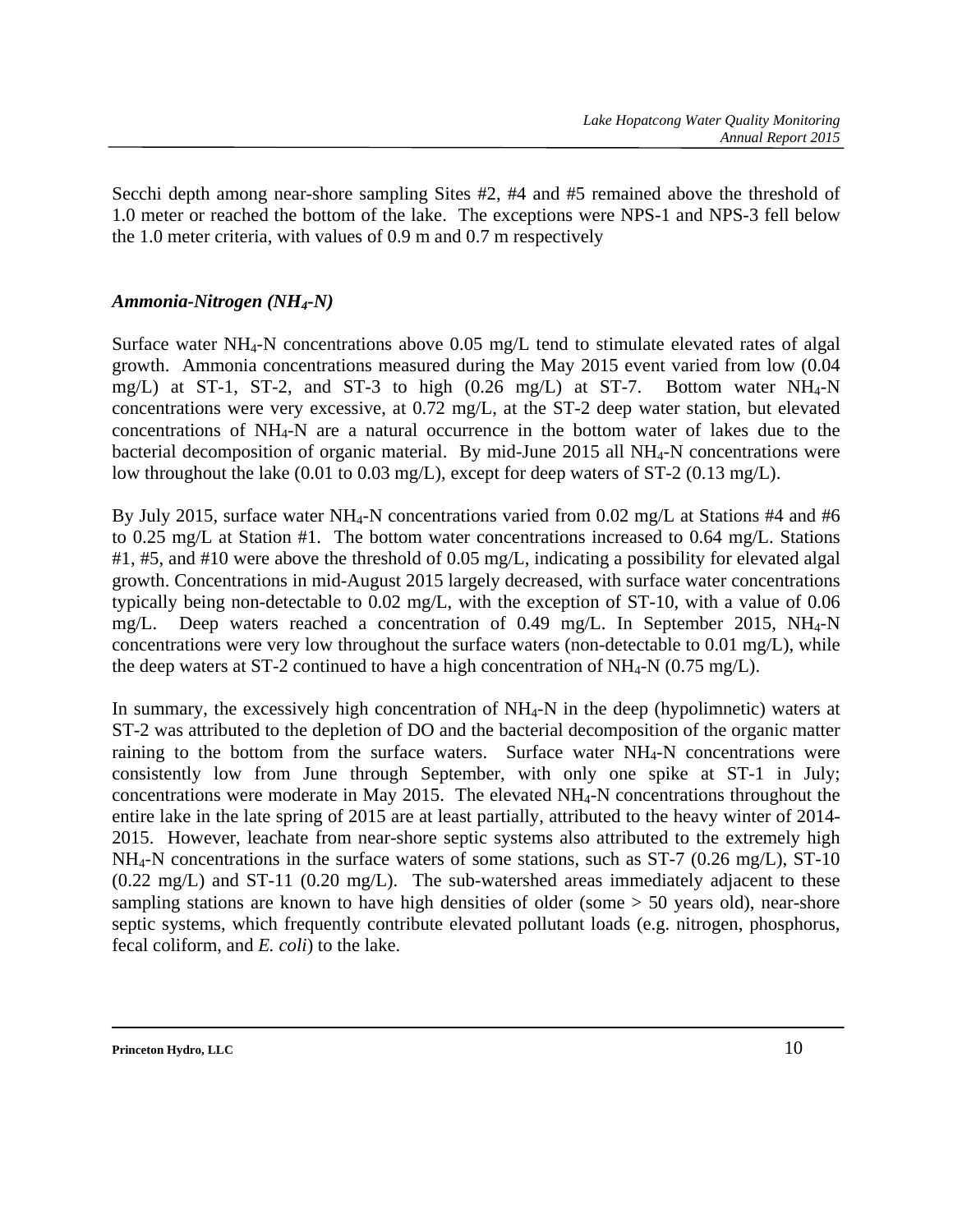## *Nitrate-Nitrogen (NO3-N)*

Nitrate-N concentrations greater than 0.1 mg/L are considered excessive relative to algal and aquatic plant growth. The State and Federal drinking water limit for nitrate-N is 10 mg/L. In May 2015, nitrate-N concentrations varied from non-detectable (ND<0.02 mg/L) to moderate (0.06 mg/L). The exception to this was at ST-2 DEEP, where the measured nitrate-N concentration was 0.14 mg/L. By mid-June 2015, almost all of the nitrate-N concentrations throughout Lake Hopatcong were below the 0.1 mg/L threshold, varying between <0.02 and 0.08 mg/L. The exception to this was once again ST-2 DEEP, where the measured concentration was 0.21 mg/L.

By July 2015, all measured nitrate-N concentrations were below the 0.1 mg/L threshold; however, ST-2 DEEP had the highest measured concentration at 0.08 mg/L. In mid-August 2015, five of the ten stations had non-detectable concentrations (ND<0.02 mg/L) but all sampling stations had nitrate-N concentrations below the 0.1 mg/L. In September 2015 nitrate-N concentrations were low throughout all of Lake Hopatcong, with nine of the ten stations with non-detectable concentrations, while ST-2 DEEP had a concentration of only 0.02 mg/L.

In summary, all in-lake nitrate-N concentrations were consistently below the State and Federal drinking water standard of 10.0 mg/L. Nitrate-N concentrations only exceeded the 0.1 mg/L threshold that stimulates elevated amounts of algal and aquatic plant growth in ST-2 DEEP in May and June. In 2014, exceedances typically occurred in those sections of the lake immediately adjacent to lands that have relatively higher amount of development and/or homes using septic systems (Borough of Hopatcong around Crescent Cove / River Styx; Township of Jefferson around Woodport and in the Canals).

#### *Total Phosphorus (TP)*

Phosphorus has been identified as the primary limiting nutrient for algae and aquatic plants in Lake Hopatcong. Essentially, a small increase in the phosphorus load will result in a substantial increase in algal and aquatic plant growth. For example, one pound of phosphorus can generate as much as 1,100 lbs of wet algae biomass. This fact emphasizes the continued need to reduce the annual phosphorus load entering Lake Hopatcong, as detailed in the lake's revised TMDL and associated Restoration Plan.

Studies have shown that TP concentrations as low as 0.03 mg/L can stimulate high rates of algal growth resulting in eutrophic or highly productive conditions. Based on Princeton Hydro's inhouse database on northern New Jersey lakes, TP concentrations equal to or greater than 0.06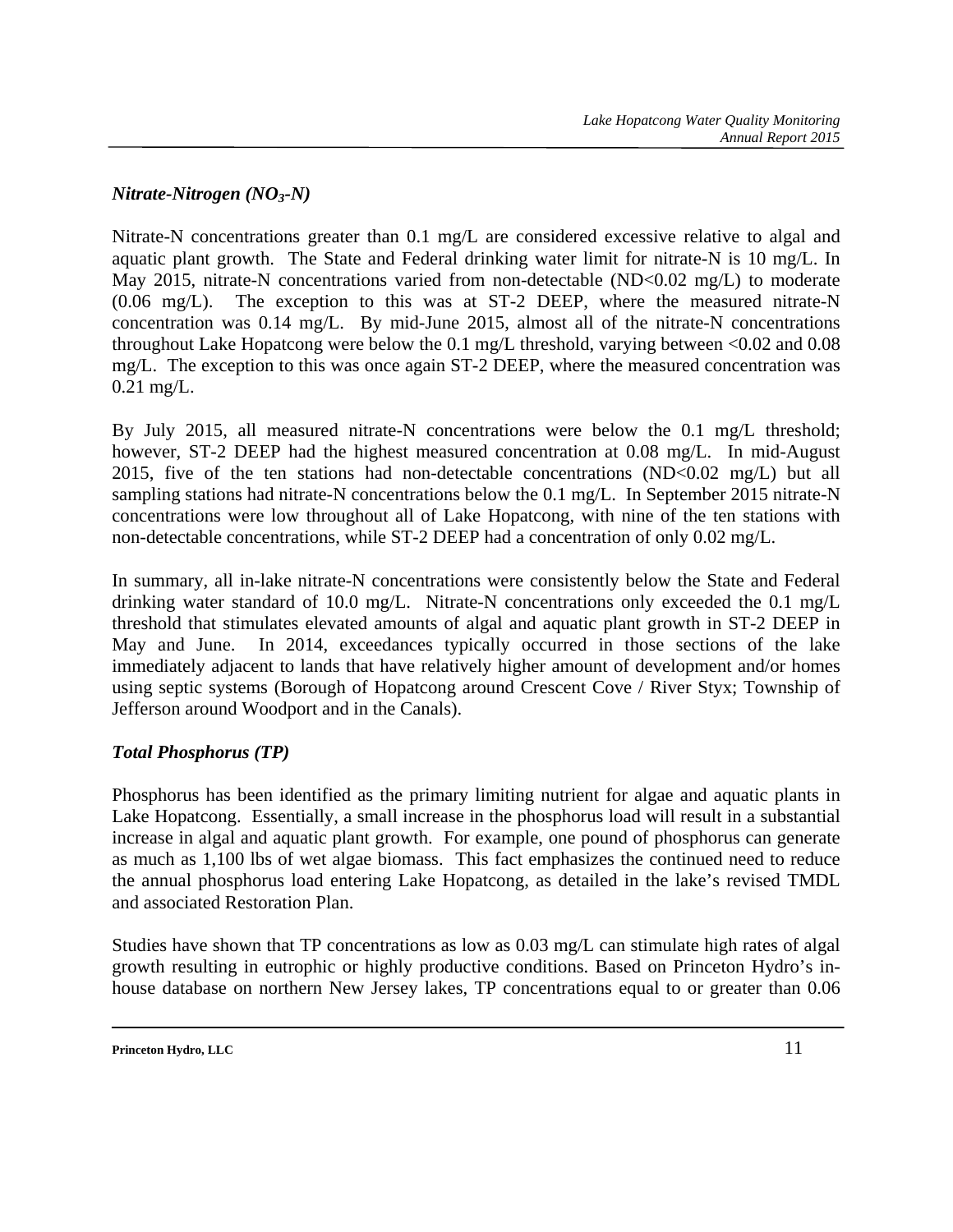mg/L will typically result in the development of algal blooms / mats that are perceived as a nuisance by the layperson.

The State's Surface Water Quality Standard (SWQS, N.J.A.C. 7:9B – 1.14(c) 5) for TP in the surface waters of a freshwater lake or impoundment is 0.05 mg/L. This established TP concentration is for any freshwater lake or impoundment in New Jersey that does not have an established TMDL. Lake Hopatcong has established a phosphorus TMDL, which was revised and approved by NJDEP in June 2006. Based on its refined phosphorus TMDL, the long-term management goal is to maintain an average, growing season TP concentration of 0.03 mg/L within the surface waters of Lake Hopatcong.

TP concentrations measured in the surface waters during the May 2015 sampling event ranged from 0.02 mg/L to 0.05 mg/L with a surface water mean concentration of 0.031 mg/L. The deep water TP concentration at Station #2 was 0.02 mg/L.

TP concentrations in the surface waters during the June 2015 event ranged from 0.03 mg/L to 0.05 mg/L with a mean concentration of 0.038 mg/L. ST-2 DEEP remained at 0.02 mg/L. Once again all stations had concentrations equal to or below the State's Surface Water Quality Standard.

The surface water TP concentrations measured during the July 2015 event ranged from 0.01 mg/L to 0.03 mg/L, less than the State's Water Quality Standard. The TP concentration at ST-2 DEEP increased to 0.09 mg/L, but was a result of the depletion of DO immediately over the sediments. In the absence of DO, phosphorus normally adsorbed onto sediment particles, leaches into the overlaying waters. However, it should be noted that the mean surface water TP concentration in July 2015 was 0.024 mg/L, which is below (and therefore acceptable) the TMDL established threshold of 0.03 mg/L.

In August 2015, all TP concentrations were below the State's Surface Water Quality Standard of 0.05 mg/L. The highest TP concentration of 0.03 mg/L was measured at ST-10. The TP concentration at ST-2 continued to increase, as anoxic conditions persisted. September 2015 continued this trend, as TP concentrations were consistently low throughout the lake, varying between 0.01 and 0.03 mg/L with an overall surface water mean of 0.02 mg/L. Thus, the mean surface water TP concentrations in August and September 2015 were below the TMDL established threshold of 0.03 mg/L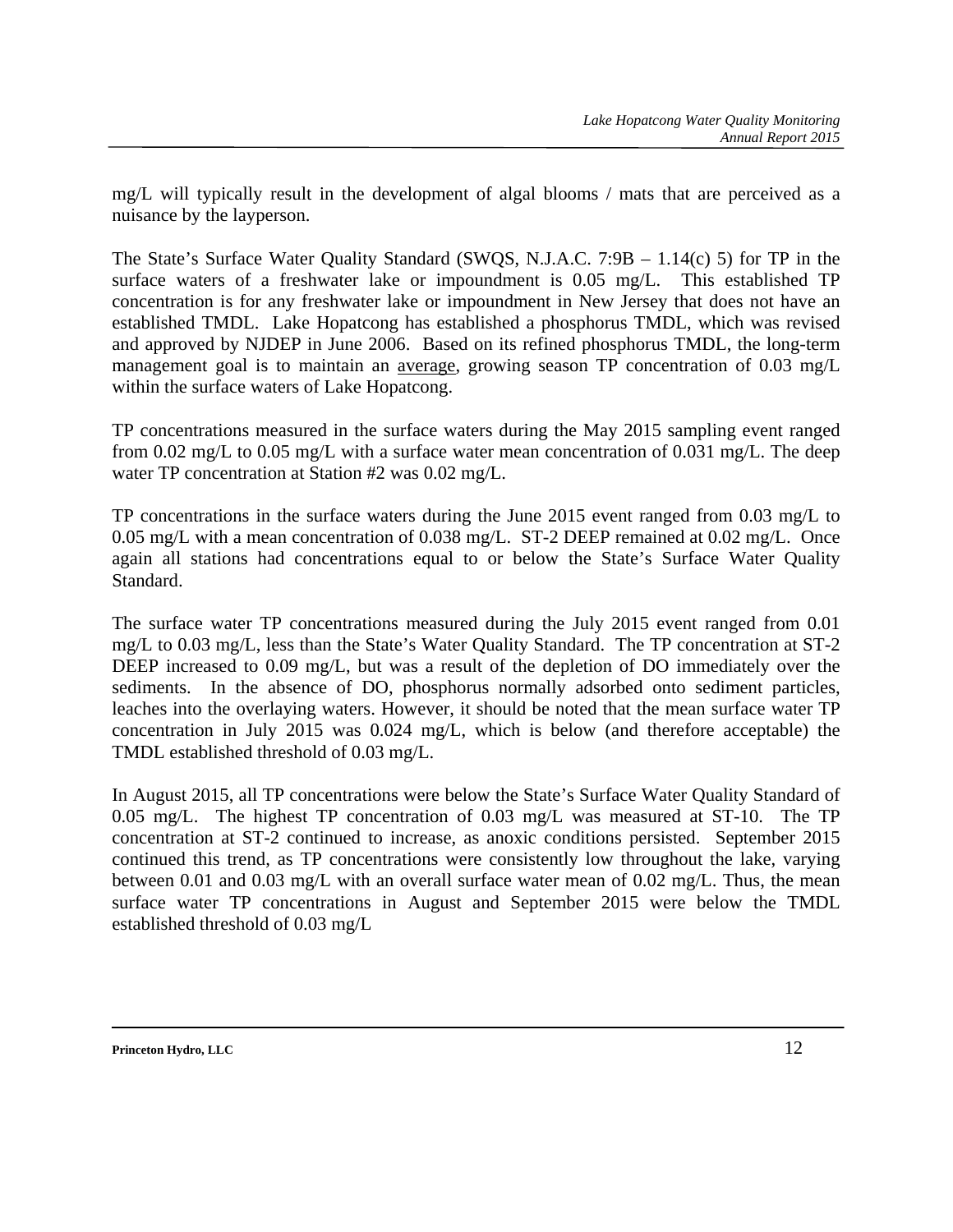Deep water TP concentrations at Station #2 varied between 0.02 and 0.22 mg/L, peaking in August. Again, the deep water TP concentrations increased over the growing season once the bottom waters were depleted of DO.

The mean TP concentration was calculated for each surface water sampling station to determine if they comply with or exceed the concentration of 0.03 mg/L established under the lake's TMDL. Of the nine standard, long-term water quality monitoring stations, all nine complied with the TMDL. That is, they had a mean 2015 growing season concentration at or less than 0.03 mg/L. In recent years, ST-3 (Crescent Cove/River Styx) and ST-10 (Northern Woodport Bay) were out of compliance with the TMDL or the State's Surface Water Quality Standard. As past monitoring data have revealed, these two sections of the lake were in the highest need of restoration efforts in order to move the lake into compliance with its TMDL. These sections of the lake have some of the highest density of residential housing and/or include lots with aged, near-shore septic system, which contributes to the elevated TP loads and concentrations. While the results of the 2015 monitoring program are positive, these sites should continue to be monitored since Lake Hopatcong is not yet in complete compliance with its TMDL for total phosphorus.

As part of the existing SFY05 319 grant, two large Aqua-Filter Manufactured Treatment Devices (MTDs) were installed in the southern end of the Crescent Cove drainage basin to reduce a large portion of the TP and TSS loads that enter the lake from this section of the watershed. The first MTD was installed in November of 2008, while the second was installed in June of 2011. The NPS-1 monitoring station was established in 2006 in order to assess how the implementation of these MTDs, as well as other restoration measures (i.e. sewering part of the drainage area; more wide-spread use of non-phosphorus fertilizers) have impacted this section of the lake.

The data collected from 2006 to 2008 were prior to the installation of the two large Aqua-Filters, while the data collected in 2009 and 2010 were after the first Aqua-Filter was installed and the data collected in 2011 through 2015 were after the second Aqua-Filter was installed.

As shown in Table 1, before the first Aqua-Filters was installed, the mean growing season (May – September) TP concentration in Crescent Cove was 0.06 mg/L; these mean values are greater than both the State's Surface Water Quality Standard of 0.05 mg/L for standing waterbodies, as well as the targeted TMDL concentration of 0.03 mg/L. However, after the first Aqua-Filter was installed in late 2008, the mean TP concentration declined to 0.045 mg/L (Table 1; 2009 monitoring year). While this value was still greater than the targeted TMDL concentration of 0.03 mg/L, it was below the State's Surface Water Quality Standard of 0.05 mg/L. In addition, only one of four TP measurements in 2009 was above the State standard.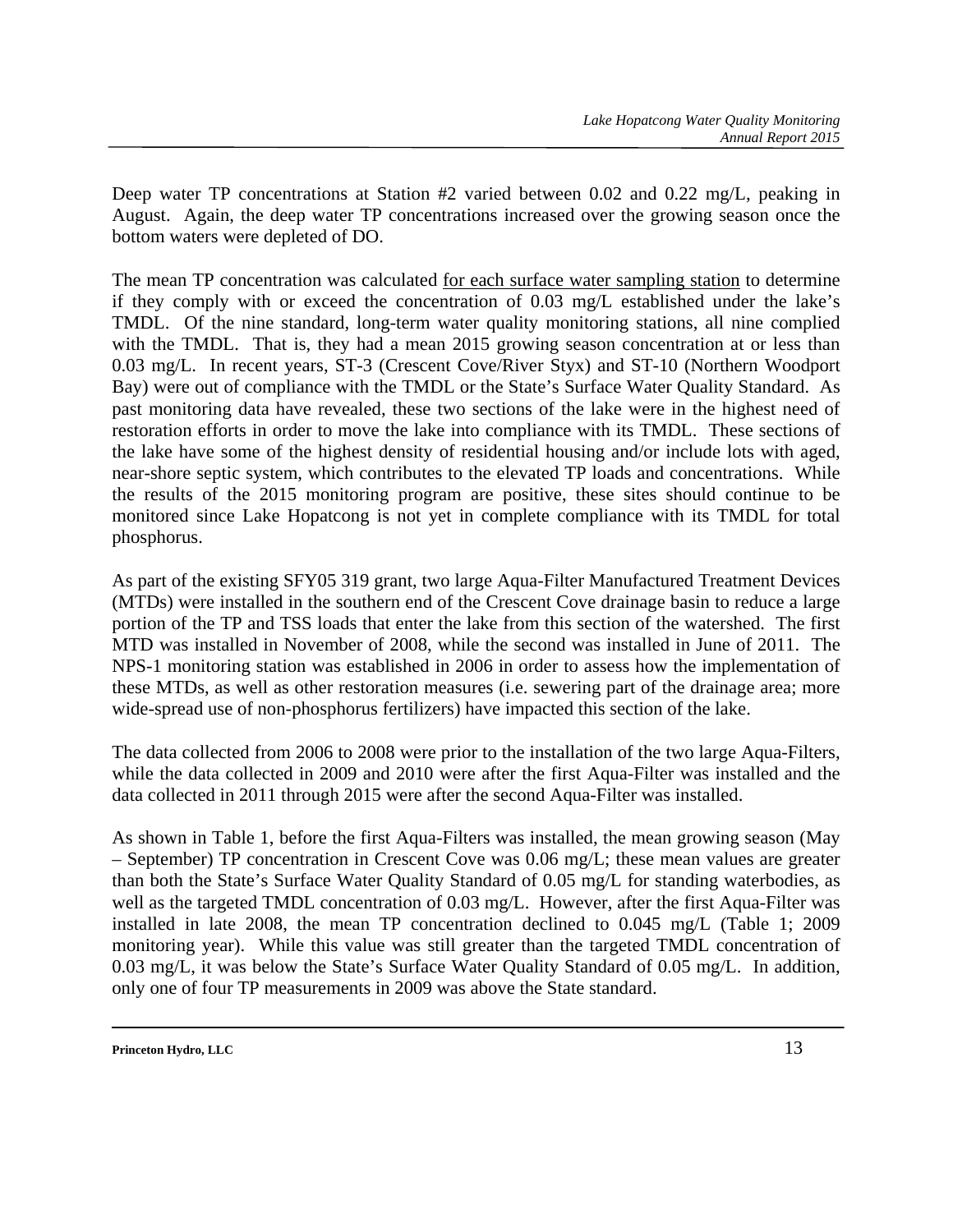## **Table 1 The Mean and Range of TP and TSS Concentrations for Crescent Cove Over the Growing Season of Each Monitored Year**

| <b>Monitoring Year</b>   | TP mean and range                                | TSS mean and range                        |
|--------------------------|--------------------------------------------------|-------------------------------------------|
| 2006 (pre-installation)  | $0.06$ mg/L $(0.05 - 0.075$ mg/L)                | $10 \text{ mg/L}$ (6 – 15 mg/L)           |
| 2007 (pre-installation)  | $0.06 \text{ mg/L}$ $(0.04 - 0.08 \text{ mg/L})$ | $7 \text{ mg/L} (3 - 11 \text{ mg/L})$    |
| 2008 (pre-installation)  | $0.06$ mg/L $(0.04 - 0.08$ mg/L)                 | $14 \text{ mg/L} (1.5 - 48 \text{ mg/L})$ |
| 2009 (post-installation) | $0.045$ mg/L $(0.03 - 0.06$ mg/L)                | $7 \text{ mg/L}$ (1.5 – 8 mg/L)           |
| 2010 (post-installation) | $0.07$ mg/L $(0.02 - 0.09$ mg/L)                 | $8 \text{ mg/L}$ (1 -15 mg/L)             |
| 2011 (post-installation) | $0.04$ mg/L $(0.01 - 0.08$ mg/L)                 | $5 \text{ mg/L} (1 - 11 \text{ mg/L})$    |
| 2012 (post-installation) | $0.06 \text{ mg/L}$ $(0.03 - 0.08 \text{ mg/L})$ | 6 mg/L $(3 - 10 \text{ mg/L})$            |
| 2013 (post-installation) | $0.05$ mg/L $(0.04 - 0.07$ mg/L)                 | $7 \text{ mg/L} (2 - 15 \text{ mg/L})$    |
| 2014 (post-installation) | $0.05$ mg/L $(0.03 - 0.09$ mg/L)                 | $8 \text{ mg/L} (4 - 13 \text{ mg/L})$    |
| 2015 (post-installation) | $0.04$ mg/L $(0.03 - 0.05$ mg/L)                 | $4 \text{ mg/L} (1.5 - 5 \text{ mg/L})$   |

In sharp contrast to the 2009 results, during the 2010 growing season, only one of the five sampling events was below the Sate Standard at NPS-1. The mean TP concentration at NPS-1 in 2010 was 0.07 mg/L greater than the mean values measured prior to the installation of the Aqua-Filter (2006-08). These conditions were in spite of the fact that 2010 had a relatively dry growing season. More than likely, these elevated TP concentrations indicated that the first Aqua-Filter needed to be maintained. Specifically, the filter pillows needed to be replaced and the Aqua-Swirl portion of the structure needed to be cleaned out. At a minimum, the Aqua-Filter should be inspected quarterly and accumulated material in the Aqua-Swirl should be vacuumed out several times a year. This would allow the structure to at least continue to remove accumulated sediments and the phosphorus adsorbed onto such particles. However, to maximize its phosphorus removal capacity, the filter pillows should be replaced as well.

The second Aqua-Filter was operating by the end of June 2011 and the resulting mean 2011 growing season TP concentration for NPS-1 was 0.04 mg/L, the lowest mean value of the entire 2006 - 2015 dataset (Table 1). Of the five 2011 sampling events, only one was above the State standard. In addition, three of the five had TP concentrations at or below the TP concentration targeted under the TMDL (0.03 mg/L). However, by 2012 TP concentrations were again on the rise with a mean of 0.06 mg/L, again above the State threshold (Table 1 and Figure 1). Of the five measurements collected over the 2012 growing season, only two were below the State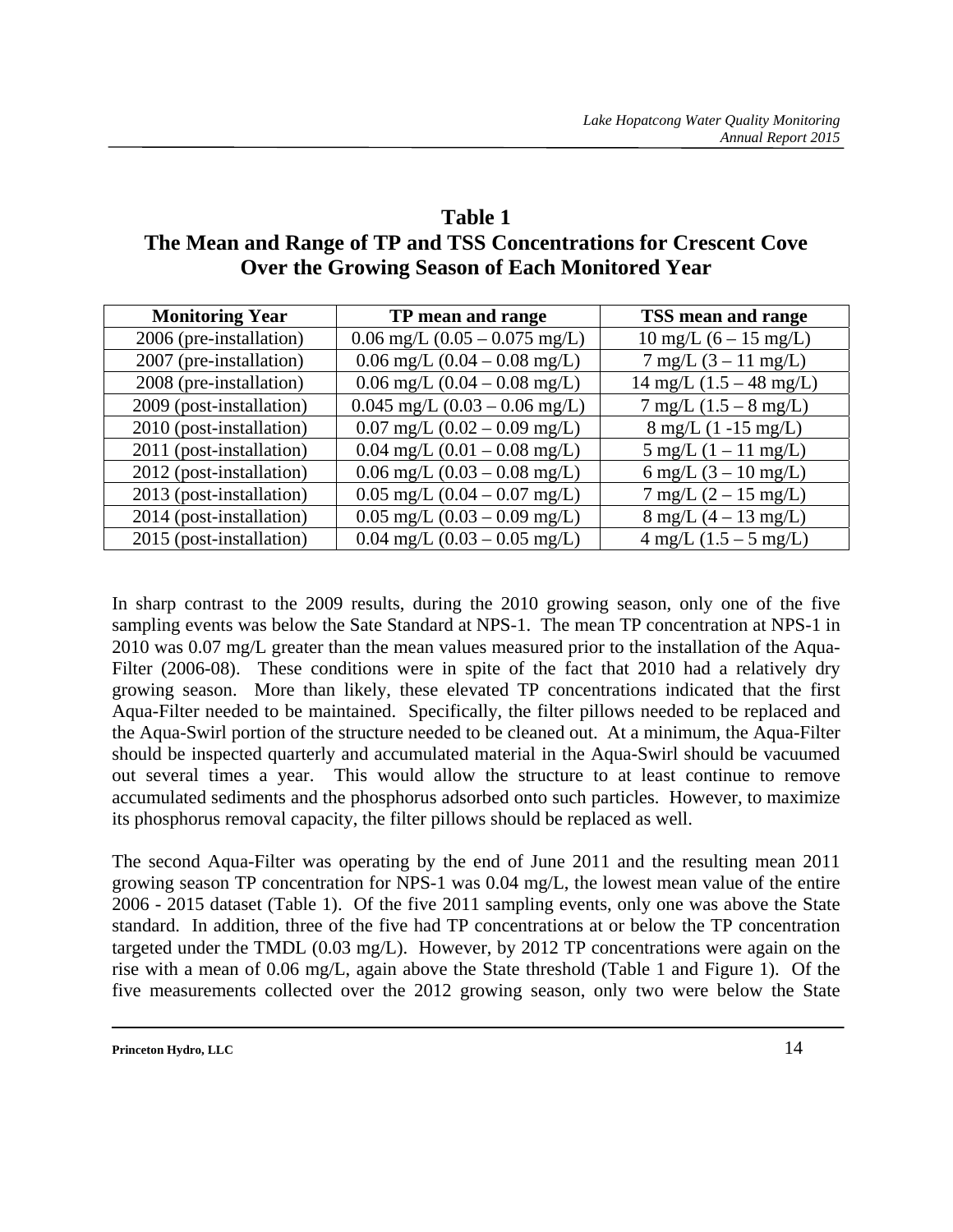threshold. In 2013, the mean TP concentration was 0.05 mg/L (Table 1), with three of the five values at or below the State standard.

The 2014 monitoring data were similar to that documented in 2013. That is, the mean TP concentration was 0.05 mg/L. Additionally, three of the five TP concentrations were below the State's standard.

In 2015, the mean TP concentration once again decreased to 0.04 mg/L, which is within the State standard of 0.05 mg/L. All of the five TP concentrations fell at or below this standard, while only one met the TMDL targeted concentration of 0.03 mg/L (Figure 1). A comparison of the overall pre-installation mean TP concentration (0.06 mg/L; 2006 to 2008) to the overall post-installation mean TP concentration (0.05 mg/L; 2009 to 2015) indicates that the Aqua-Filter stormwater systems have contributed toward an approximately 17% reduction in the in-cove phosphorus concentrations. More importantly, based on input provided by the Borough of Hopatcong, they have been cleaning out the Aqua-Swirl portion of these stormwater structures for at least the last 1-2 years. Thus, the reduction in TP over the last few years is more than likely attributed to this re-initiation of maintaining a portion of these stormwater MTDs.

While not discussed in a high level of detail as TP, it should be noted that there has been a measurable decline in total suspended solids (TSS) concentrations once the Aqua-Filters were installed. Prior to their installation (2006 – 2008), TSS concentrations ranged from 1.5 to 48 mg/L, with growing season means ranging from 7 to 14 mg/L. In contrast, after the Aqua-Filters were installed, TSS concentrations ranged from 1 to 15 mg/L, with growing season means ranging from 4 to 8 mg/L (Table 1). A comparison of the overall pre-installation mean TSS concentration (10 mg/L; 2006 to 2008) to the overall post-installation mean TSS concentration (6.4 mg/L; 2009 to 2015) indicates that the Aqua-Filter stormwater systems have contributed toward a 36% reduction in the in-cove TSS concentrations. Thus, in-lake TP and TSS concentrations were lower in the southern end of Crescent Cove, once the Aqua-Filters were installed. However, it is worth repeating that in order to maximize pollutant removal efficiencies, both structures, at a minimum, should be cleaned out at least once a year.

As previously mentioned, based on some conversations over the last years, it is understood that the Borough of Hopatcong has been at least pumping out the Aqua-Swirl portion of the two stormwater structures in the Hopatcong Beach Club's parking lot. Routine clean-outs of these stormwater structures have directly contributed to these reduced TP and TSS concentrations in the southern end of Crescent Cove. However, in order to continue to reduce the concentrations and loads of these pollutants, the following must be conducted: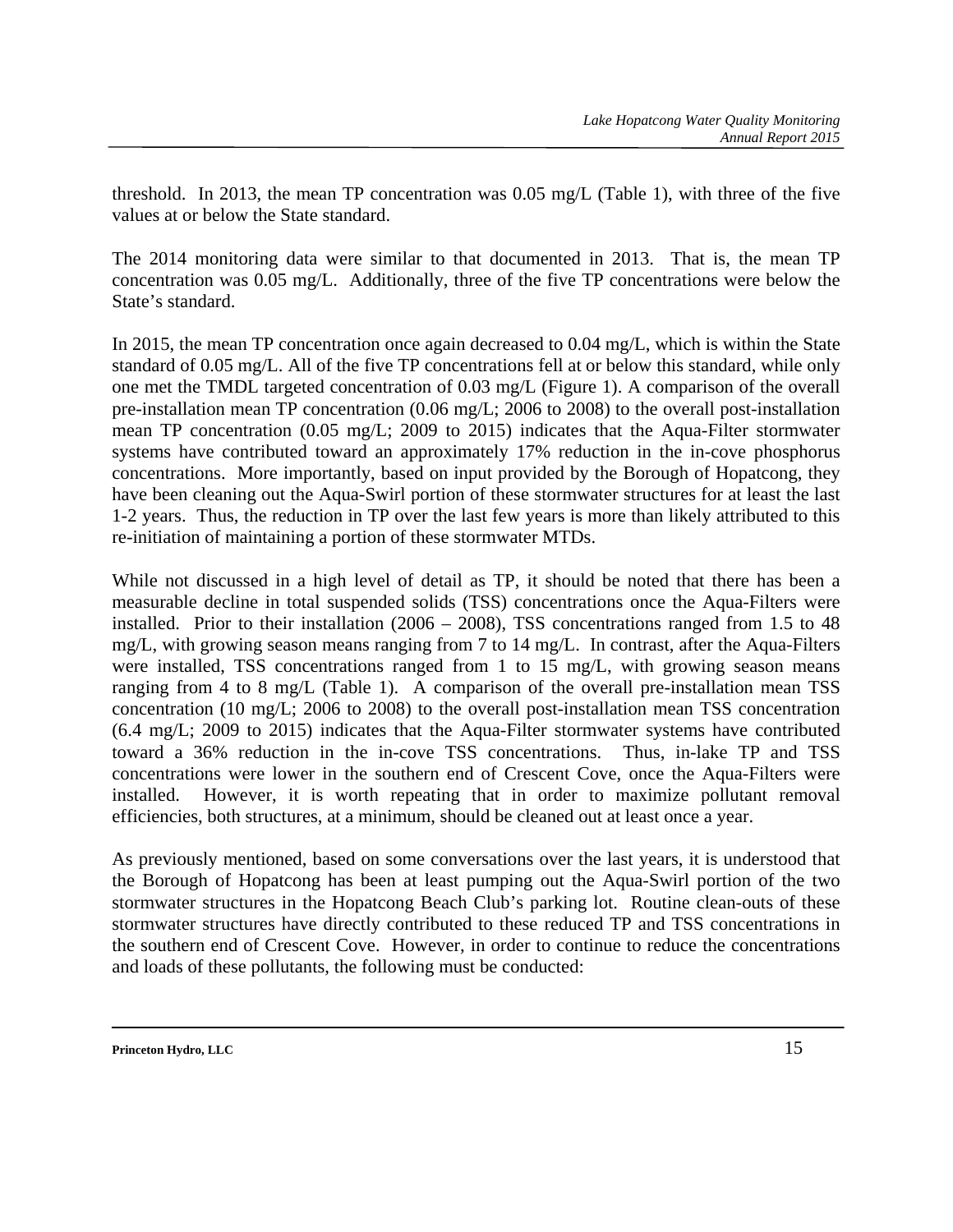- 1. At a minimum, inspect the Aqua-Swirl portion of the Aqua-Filter 2-4 times a year and pump out the Aqua-Swirl portion of each structure at least once a year.
- 2. Inspect and clean out the Aqua-Filter chambers; in addition, if possible replace the existing filter pillows with new ones (the filter pillows are designed to remove dissolved phosphorus from the stormwater).

Finally, while some reductions in TP and TSS concentrations have been made, there is still more pollutant loading that needs to be addressed in this part of the Lake Hopatcong watershed. Other sources of untreated stormwater and leachate from aged, near-shore septic systems have contributed to elevated concentrations of TP in the River Styx / Crescent Cove part of the lake. Thus, additional restoration measures need to be implemented.



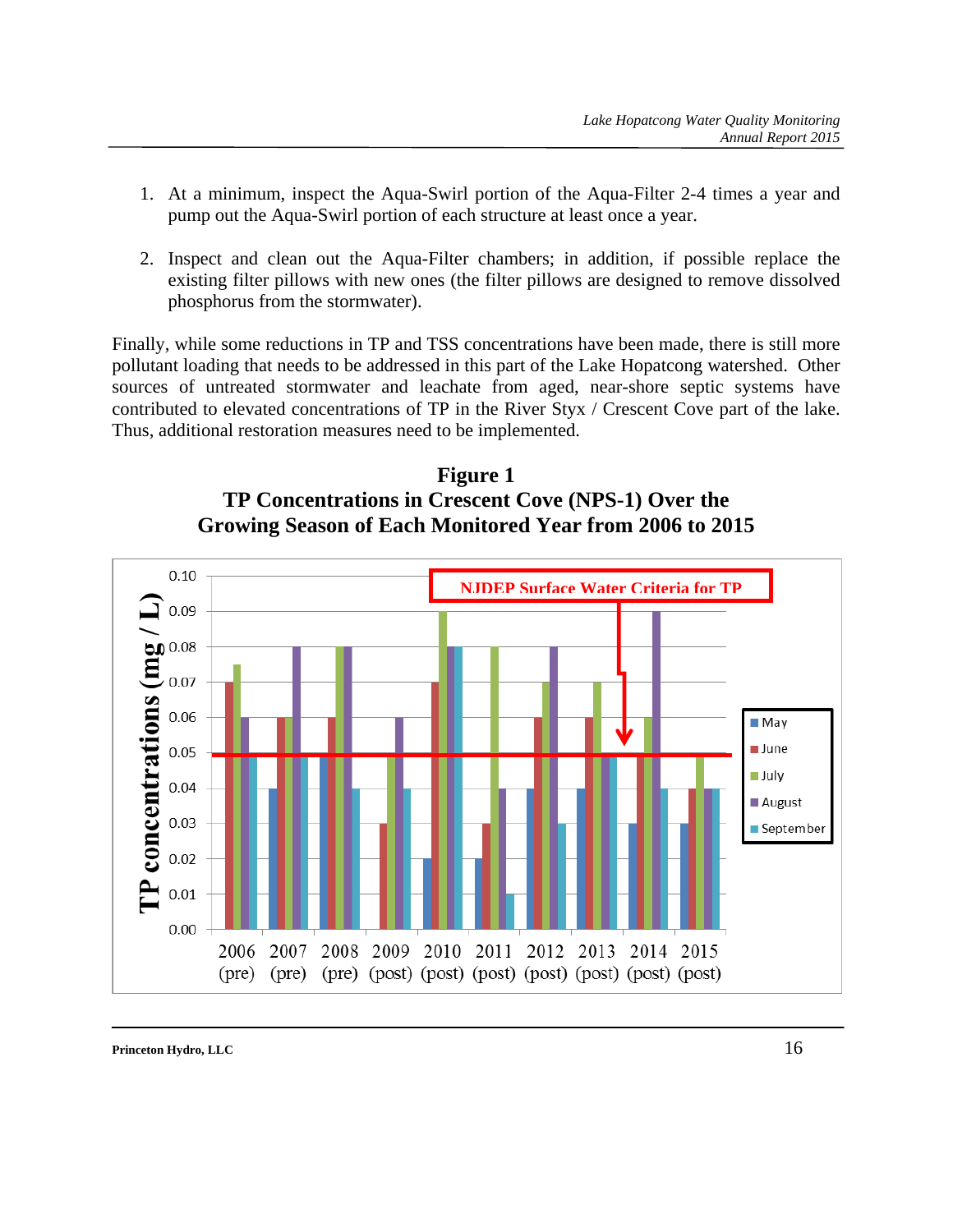## *Chlorophyll a*

Chlorophyll *a* is a pigment possessed by all algal groups, used in the process of photosynthesis. Its measurement is an excellent means of quantifying algal biomass. In general, an algal bloom is typically perceived as a problem by the layperson when chlorophyll *a* concentrations are equal to or greater than 30.0 µg/L. Based on the findings of the refined TMDL, the existing average seasonal chlorophyll *a* concentration under current conditions is 15 µg/L, while the maximum seasonal value is 26 µg/L. In contrast, the targeted average and maximum chlorophyll *a* concentrations, once Lake Hopatcong is in complete compliance with the TMDL, are predicted to be 8 and 14 µg/L, respectively.

Chlorophyll *a* concentrations during the May 2015 event ranged from 3.4  $\mu$ g/L at Station #3 to 12.7 µg/L at Station #11 with a mean concentration of 8.5 µg/L. The mean value for May 2015 was only 0.5  $\mu$ g/L over the targeted average, while the maximum value was below the suggested maximum. The mean in May of 2015 was the minimum concentration found in the May of 2014, while the maximum was half the value that was produced in the May of 2014 (26.2  $\mu$ g/L). Thus, the spring algal bloom of 2014 was substantially larger than the spring algal bloom of 2015. No 2015 values exceeded the targeted maximum concentration.

Chlorophyll *a* concentrations increased at six of the nine sampling stations, yet decreased at the other three by the mid-June 2015 event, with concentrations ranging from 3.7 µg/L at Station #6 to 16.0  $\mu$ g/L at Station #1 with a mean concentration of 10.3  $\mu$ g/L. The mean is above the targeted average value and the maximum value is just 2 µg/L units above the targeted maximum concentration. Of the nine June 2015 concentrations, only three (Stations #1, #10 and #11) exceeded the targeted maximum concentration under the TMDL.

Chlorophyll *a* continued to increase by the July event with concentrations ranging from 4.1 µg/L at Station #7 to 19.0 µg/L at Station #10 with a mean concentration of 12.1 µg/L. The mean July concentration exceeded the targeted mean of 8 µg/L, while the maximum threshold concentration was exceeded in three of the nine sampling stations and included the Outlet, Northern Woodport Bay, and Jefferson Canal sampling stations (Stations #5, #10 and #11).

In mid-August chlorophyll *a* concentrations varied between 3.6 µg/L at Station #7 to 13.0 µg/L at Station #10 with a mean concentration of 8.2 µg/L, decreasing from the previous month. Five of the nine sampling stations exceeded the targeted TMDL mean, while none of the stations exceeded the maximum threshold of 14 µg/L.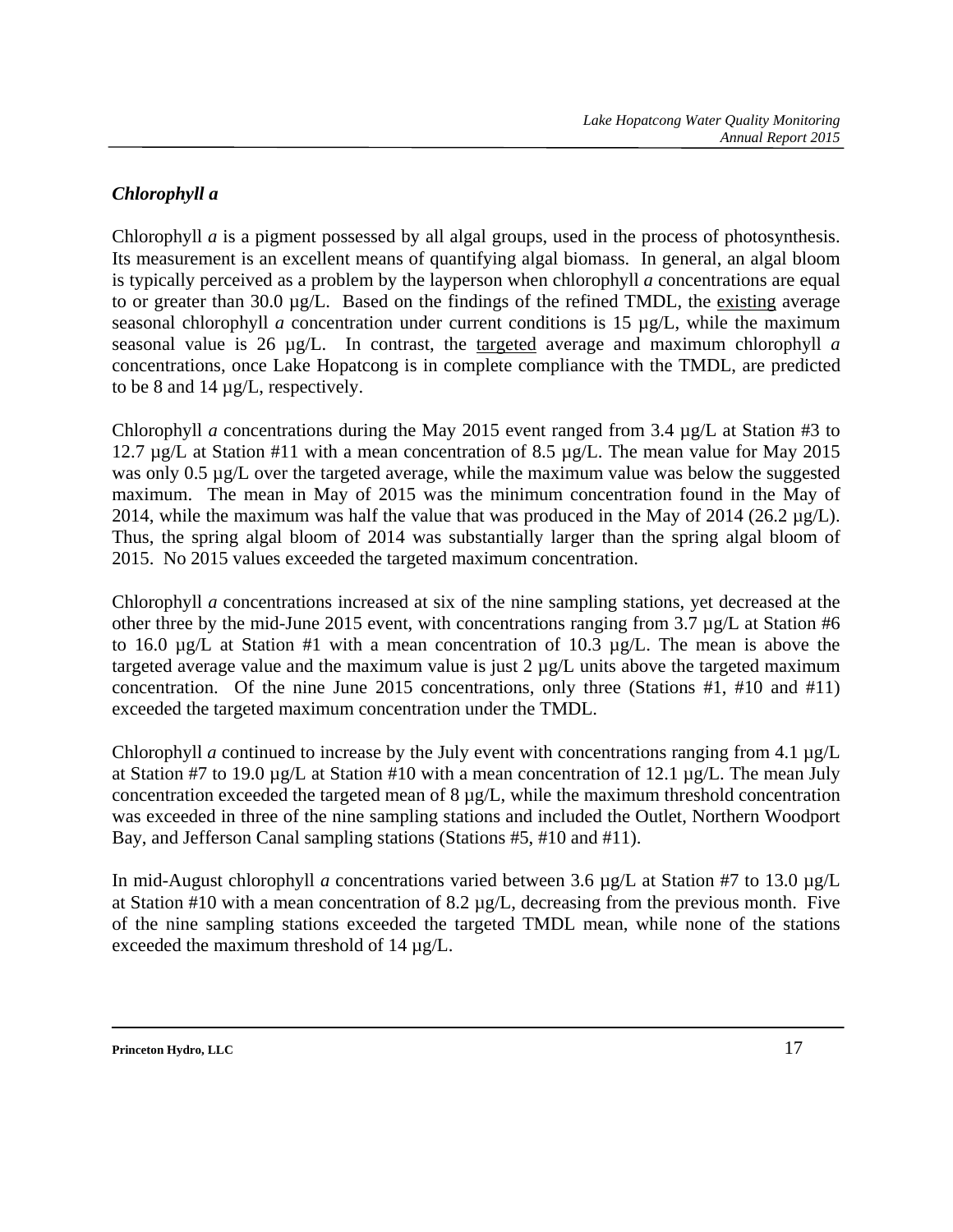In September 2015 chlorophyll *a* concentrations decreased even further, varying from 3.3 µg/L at Station #7 to 11.0  $\mu$ g/L at both Stations #1 and #2 with a mean concentration of 6.0  $\mu$ g/L. In September, three of the nine sampling stations had concentrations that exceeded the targeted mean concentration (Stations #1, #2 and #10). None of the sampling sites in September 2015 were above the maximum threshold concentration.

Chlorophyll *a* concentrations at the NPS-3 station remained low throughout the growing season, ranging from a low of 2.8 µg/L in September and a high of 6.4 µg/L in August, all below the targeted mean and maximum threshold. NPS-4 was lowest during the May event with a concentration of 1.6  $\mu$ g/L, increasing to above the mean threshold in both June (8.4  $\mu$ g/L) and July (9.4  $\mu$ g/L). By August, the chlorophyll a concentration decreased to 7.2  $\mu$ g/L, ultimately declining to 3.1 µg/L by September. NPS-5 remained below the targeted mean during all months, except August where it increased to 13 µg/L. All concentrations remained below the maximum threshold.

## *Phytoplankton*

Phytoplankton are algae that are freely floating in the open waters of a lake or pond. These algae are vital to supporting a healthy ecosystem, since they are the base of the aquatic food web. However, high densities of phytoplankton can produce nuisance conditions. The majority of nuisance algal blooms in freshwater ecosystems are the result of cyanobacteria, also known as blue-green algae. Some of the more common water quality problems created by blue-green algae include bright green surface scums, taste and odor problems and the generation of cyanotoxins.

Table 1 lists the dominant phytoplankton identified in Lake Hopatcong during each water quality monitoring event in 2015. Algal diversity was moderately high during the 27 May 2015 event with a documented bloom of *Tabellaria*. Diatoms *Asterionella* and *Fragilaria* were relatively common as well.

Total algal abundance increased to 12 separate genera identified during the 16 June 2015 sampling event. Several diatoms (*Asterionella, Fragilaria* and *Tabellaria*) and blue-green algae (*Aphanizomenon* and *Oscillatoria*) were relatively common during this sampling event. Various green algae, diatoms, cryptomonads and dinoflagellates were also present.

The 21 July 2015 sampling event algal abundance was similar to the previous event, yielding 11 genera. Blue-green algae (*Aphanizomenon* and *Oscillatoria*) were quite common during this sampling event. Various green algae, chrysophytes and diatoms were also present.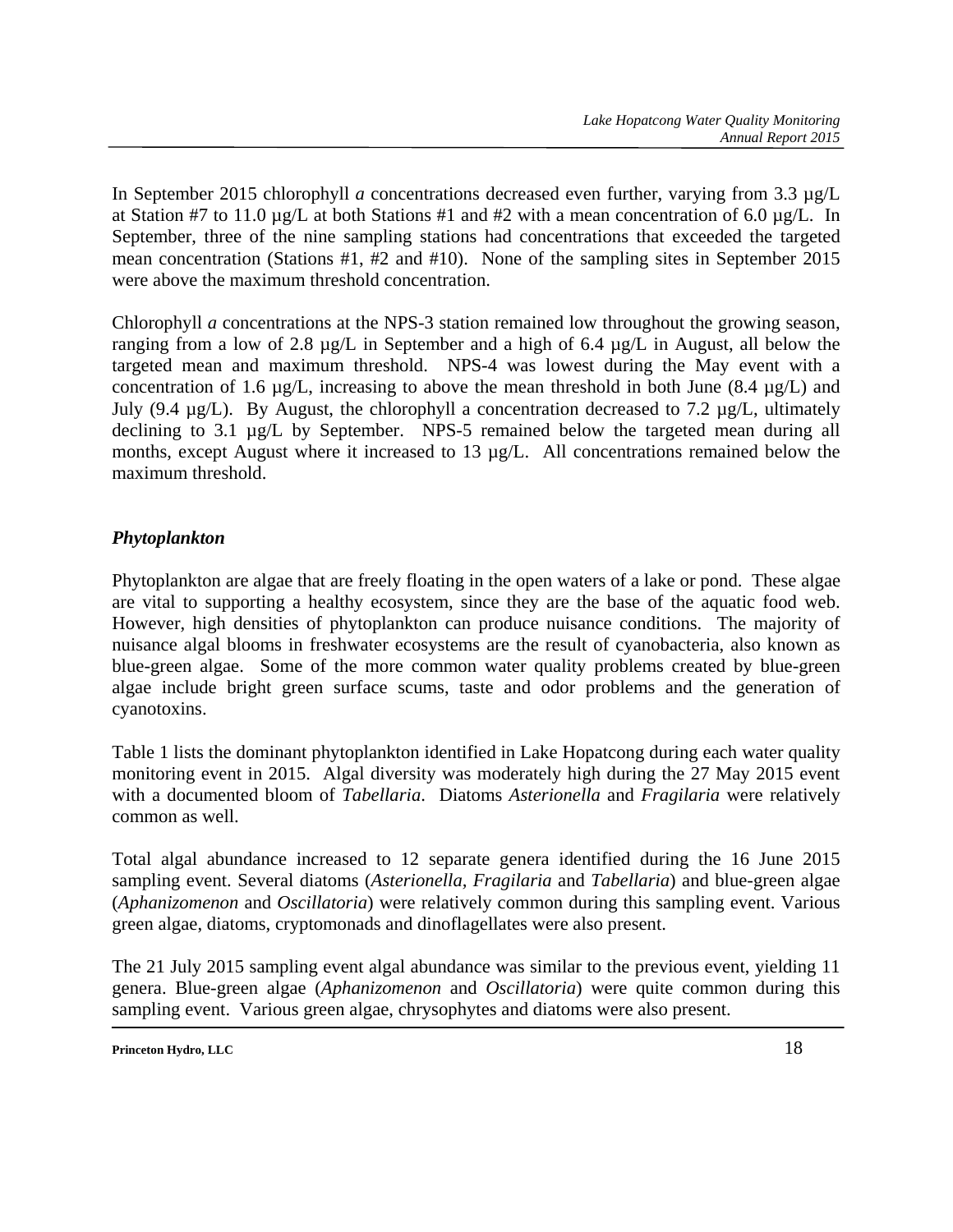By 18 August 2015 algal abundance was moderate with 12 genera identified and the dominant group again being the blue-green algae. Three genera were identified as common (*Aphanizomenon*, *Oscillatoria* and *Anabaena*). Four genera of green algae, including *Chlorella, Chlamydomonas, Scenedesmus and Pediastrum,* were all identified as moderate numbers.

Total algal abundance and diversity were highest during the 22 September 2015 sampling event with 18 different genera identified. The dominant algae were the diatom *Tabellaria* and the blue-green alga *Oscillatoria.* A bloom of *Tabellaria* was seen at this time. Eight genera of green algae were identified, along with diatoms, blue-greens, dinoflagellates, chrysophytes and cryptomonads.

While blue-greens were present throughout the entire 2015 growing season, high density, bloom proportions were not seen. Often listed as present or common, and the absence of nuisance cyanotoxin blooms, indicates that overall water quality conditions were improved in 2015, in particular when compared to conditions observed in 2014.

## *Zooplankton*

Zooplankton are the micro-animals that live in the open waters of a lake or pond. Some largebodied zooplankton are a source of food for forage and/or young gamefish. In addition, many of these large-bodied zooplankton are also herbivorous (i.e. algae eating) and can function as a natural means of controlling excessive algal biomass. Given the important role zooplankton serve in the aquatic food web of lakes and ponds, samples for these organisms were collected at Station #2 during each monitoring event. The results of these samples are provided in Table 2.

The zooplankton community identified during the 27 May 2015 sampling event showed codominance of the copepod *Cyclops* and the small-bodied cladoceran *Bosmina*. The herbivorous cladoceran *Daphnia* and the rotifer *Keratella* were also identified, but in lower densities. Only four genera were identified at this time.

During the 16 June 2015 sampling event, zooplankton abundance and diversity increased, yielding 8 different genera of cladocerans, copepods and rotifers. The most abundant zooplankton were the rotifer *Keratella* and the cladoceran *Bosmina*.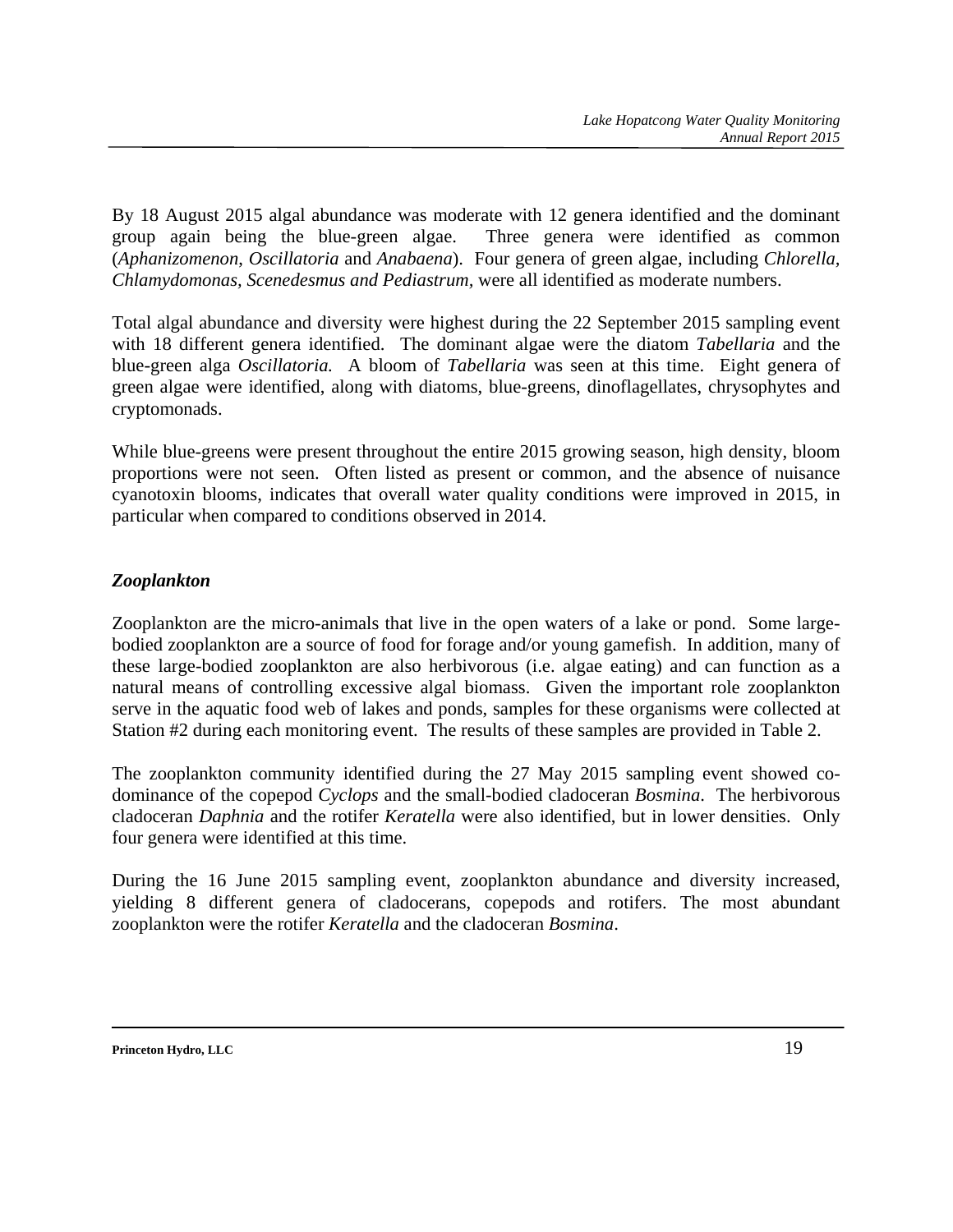Similar zooplankton abundances and diversity were seen during the 21 July 2015 sampling event. The cladoceran *Bosmina* was most common zooplankter during this event. The community also consisted of four rotifers (*Keratella, Asplanchna, Polyarthra* and *Conochilus*), three copepods (*Cyclops*, *Nauplii*, and *Diaptomus*), and the cladoceran *Ceriodaphnia*.

Generally low zooplankton densities were noted during the 18 August 2015 sampling event where *Bosmina* was most common. Only five genera were identified at this time, including two copepods (*Cyclops* and *Nauplii*) and two rotifers (*Keratella* and *Polyarthra*)

During the 22 September 2015 sampling event zooplankton abundance was high and included three rotifers (*Asplanchna, Keratella* and *Polyarthra*), two cladocerans (*Ceriodaphnia* and *Bosmina*) and three copepods (*Cyclops, Diaptomus and* nauplii*)*. The cladoceran species, *Bosmina*, was the dominant genera of this sampling event.

Similar to past monitoring years, herbivorous zooplankton were present in Lake Hopatcong, but in low densities during spring. Such conditions are indicative of a fishery community dominated by a large number of small, zooplankton-feeding fishes (e.g. golden shiners, alewife, young perch), where large-bodied zooplankton cannot exert a high degree of algal control through grazing.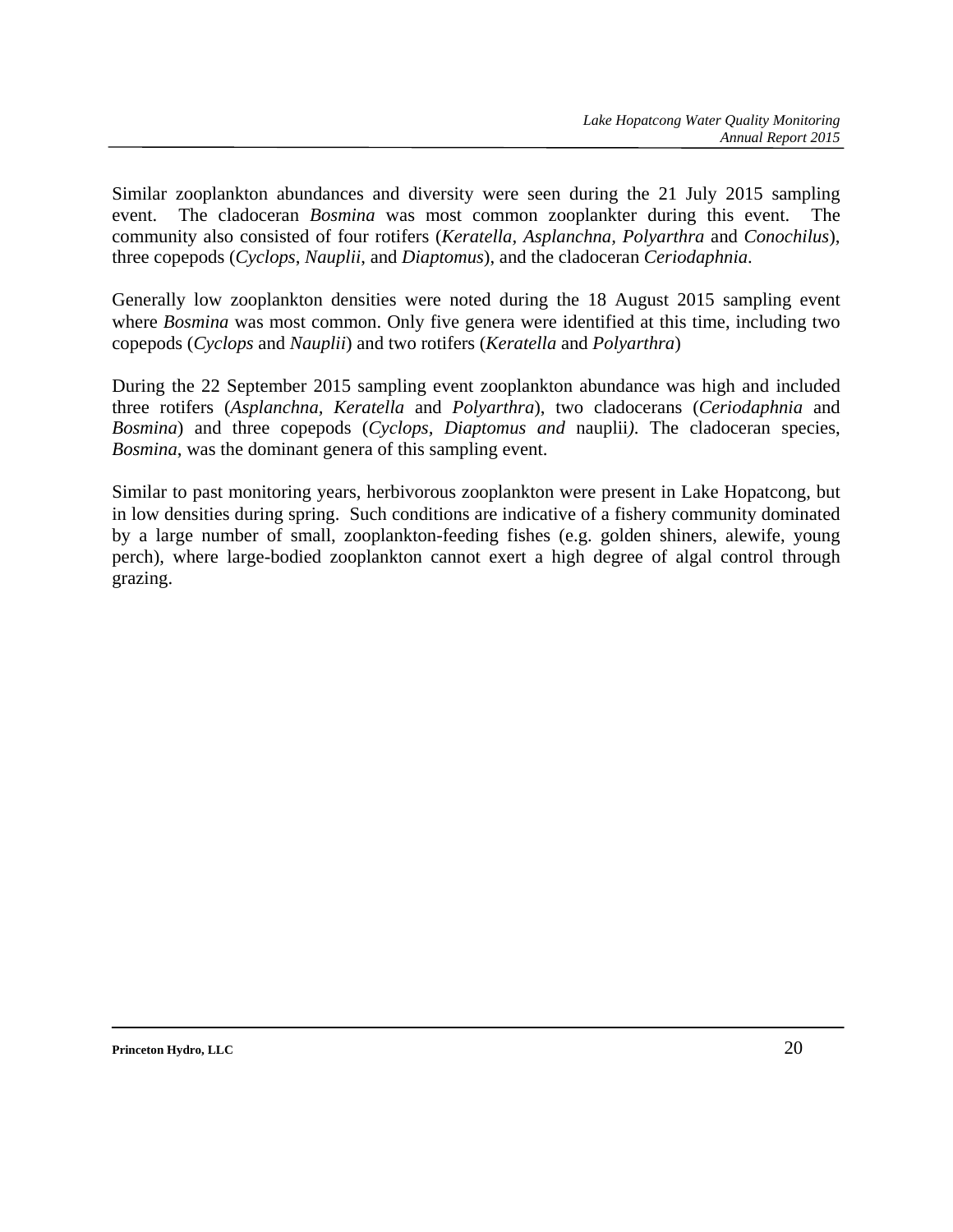## **Table 1 Phytoplankton in Lake Hopatcong during the 2015 Growing Season**

| <b>Sampling</b><br><b>Date</b> | <b>Phytoplankton</b>                                                                                                                                                                                                                                                                                  |
|--------------------------------|-------------------------------------------------------------------------------------------------------------------------------------------------------------------------------------------------------------------------------------------------------------------------------------------------------|
| 27 May 2015                    | Algal abundance was moderate, but diversity was low. A bloom of Tabellaria<br>occurred at this time. Other common algae included the diatoms, <i>Fragilaria</i><br>and <i>Asterionella</i> . Various green algae, blue-greens, euglenoids, and<br>dinoflagellates were listed as present.             |
| 16 June 2015                   | Total algal abundance was moderately high. Common zooplankton were the<br>algae Aphanizomenon and Oscillatoria and the diatoms<br>blue-green<br>Asterionella and Fragilaria. In addition, a variety of other diatoms, green<br>algae, cryptomonads and dinoflagellates were present.                  |
| 21 July 2015                   | Algal abundance was moderate, with the most common genera being the blue-<br>green algae Aphanizomenon and Oscillatoria. Several green algae,<br>cryptomonads, diatoms and other blue-green algae were present in varying<br>densities.                                                               |
| 18 August 2015                 | Algal abundance was moderate with the most common genera being the blue-<br>green algae Anabaena and Oscillatoria. Four genera of green algae were<br>identified as present. Dinobryon, Ceratium, Tabellaria and Aphanizomenon<br>were also present. A few <i>Phacus</i> were seen during this event. |
| 22 September<br>2015           | Abundance was high with a bloom of the diatom Tabellaria. The chrysophyte<br>Dinobryon and the blue-green alga Oscillatoria were also common. In<br>addition, several genera of green algae, dinoflagellates, blue-greens and<br>diatoms were identified as present.                                  |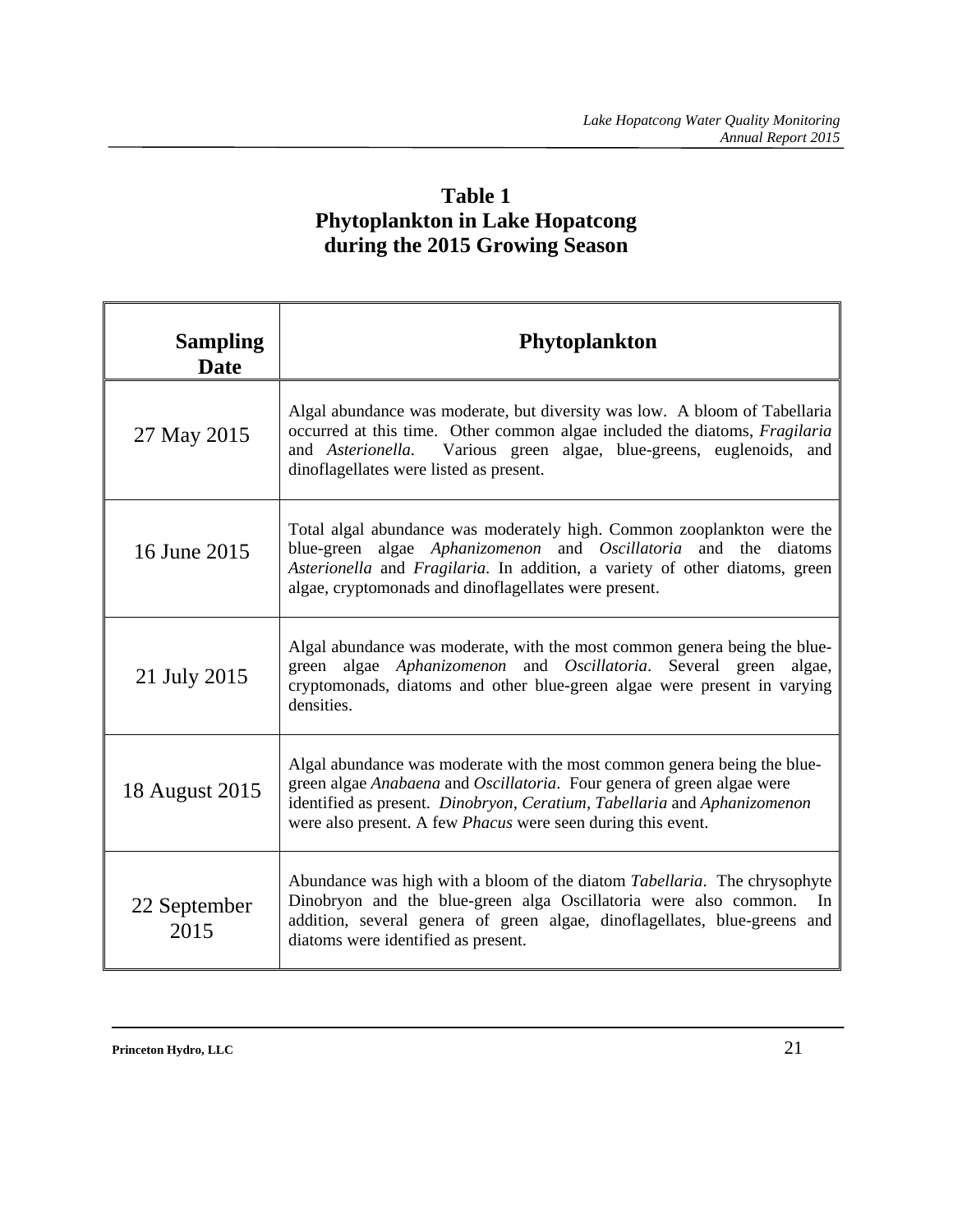## **Table 2 Zooplankton in Lake Hopatcong during the 2015 Growing Season**

| <b>Sampling</b><br><b>Date</b> | <b>Zooplankton</b>                                                                                                                                                                                                                                                                                                                   |
|--------------------------------|--------------------------------------------------------------------------------------------------------------------------------------------------------------------------------------------------------------------------------------------------------------------------------------------------------------------------------------|
| 27 May 2015                    | Zooplankton numbers were high, yet had low levels of diversity (4 genera<br>were identified) and co-dominance was exerted between the copepod Cyclops<br>and the small-bodied cladoceran <i>Bosmina</i> . Daphnia was also present, but was<br>not as prolific as the other zooplankters.                                            |
| 16 June 2015                   | Zooplankton abundance was low to moderate with high diversity (8 genera<br>were identified). The cladoceran <i>Bosmina</i> and the rotifer <i>Keratella</i> were<br>common. A variety of rotifers (Asplanchna, Polyarthra and Conochilus),<br>copepods (Cyclops and Diaptomus) and the cladoceran Ceriodaphnia were<br>also present. |
| 17 July 2014                   | Zooplankton abundance was low to moderate, with a high diversity. The<br>cladoceran Bosmina was common during this event. Present were four rotifers<br>(Asplanchna, Keratella, Polyarthra and Conochilus), three copepods (Cyclops,<br>Diaptomus, and Nauplii) and the cladoceran Ceriodaphnia.                                     |
| 15 August 2014                 | Low zooplankton abundance and diversity were noted during this event with<br>only 5 genera recorded. <i>Bosmina</i> was common during this event. Two genera<br>of rotifers (Keratella and Polyarthra) and two genera of copepods (Cyclops<br>and Nauplii) were identified as present.                                               |
| 1 October 2014                 | The zooplankton community exhibited moderate abundance. The dominant<br>zooplankton was Bosmina. Seven other genera were listed as present,<br>including three rotifers (Keratella, Asplanchna and Polyarthra), three<br>copepods (Cyclops, Diaptomus,<br>and <i>Nauplii</i> )<br>and<br>the<br>cladoceran<br>Ceriodaphnia.          |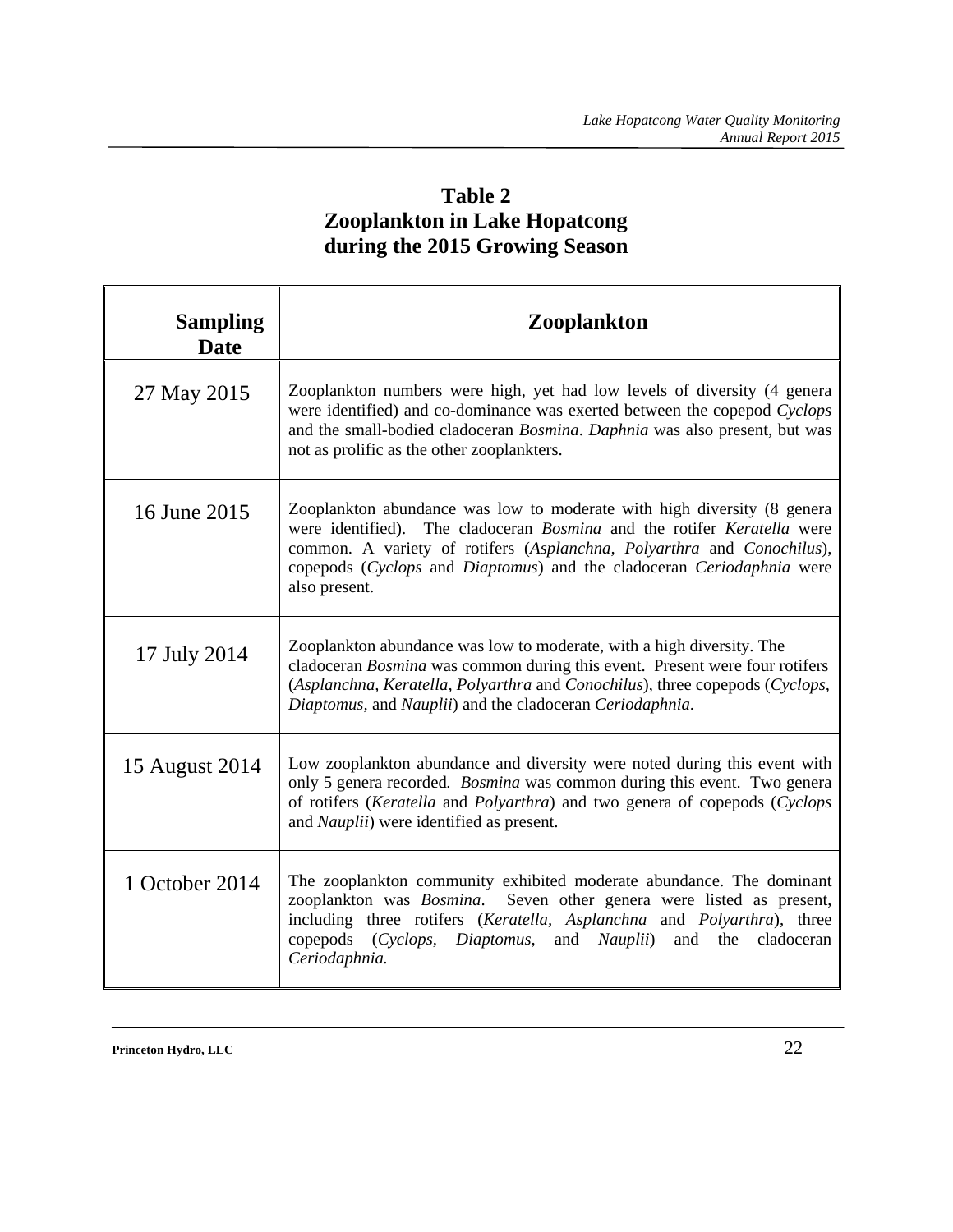#### *Recreational Fishery and Potential Brown Trout Habitat*

Of the recreational gamefish that reside or are stocked in Lake Hopatcong, trout are the most sensitive in terms of water quality. For their sustained management, all species of trout require DO concentrations of at least 4 mg/L or greater. However, the State's designated water quality criterion to sustain a healthy, aquatic ecosystem is a DO concentration of at least 5 mg/L.

While all trout are designated as coldwater fish, trout species display varying levels of thermal tolerance. Brown trout (*Salmo trutta*) have an optimal summer water temperature range of 18 to  $24^{\circ}$ C (65 to 75<sup>o</sup>F) (USEPA, 1994). However, these fish can survive in waters as warm as  $26^{\circ}$ C (79°F) (Scott and Crossman, 1973), defined here as acceptable habitat. The 2015 temperature and DO data for Lake Hopatcong were examined to identify the presence of optimal and acceptable brown trout habitat. As with previous monitoring reports, this analysis focused primarily on *in-situ* data collected at the mid-lake sampling station (Station #2).

For the sake of this analysis, sections of the lake that had DO concentrations equal to or greater than 5 mg/L and water temperatures less than  $24^{\circ}$ C were considered optimal habitat for brown trout. In contrast, sections of the lake that had DO concentrations equal to or greater than 5 mg/L and water temperatures between 24 and  $26^{\circ}$ C were considered carry over habitat for brown trout.

Optimal brown trout habitat was identified from the surface waters down to a depth of 10.0 meters at Station #2 during the May 2015 sampling event. By June 2015, the optimal habitat decreased to depths between 3.0 to 7.0 meters with carry over habitat was found from the surface to 2.0 meters.

In July 2015 carry over trout habitat was limited to depths of 4.0 and 5.0 meters as temperature increased over the summer season; no optimal habitat was not present in July. Similar habitat conditions were identified in August 2015, with carry over conditions ranging from 4.0 to 6.0 meters. By mid-September 2015, the optimal brown trout habitat was re-established from the surface waters to depths of 8.0 meters.

In 2014, varying levels of optimal and acceptable brown trout habitat occurred. However, optimal brown trout habitat was found throughout the entire growing season, although it was limited in July to depths of 5 to 6 meters. The persistence of optimal brown trout habitat through the entire 2014 growing season was attributed to the relatively cool conditions of 2014. The *insitu* data showed both optimal and acceptable brown trout habitat during the 2015 growing season in Lake Hopatcong. Optimal trout habitat was not present during two of the five sampling events, while carry over habitat was present throughout the entire 2015 growing season.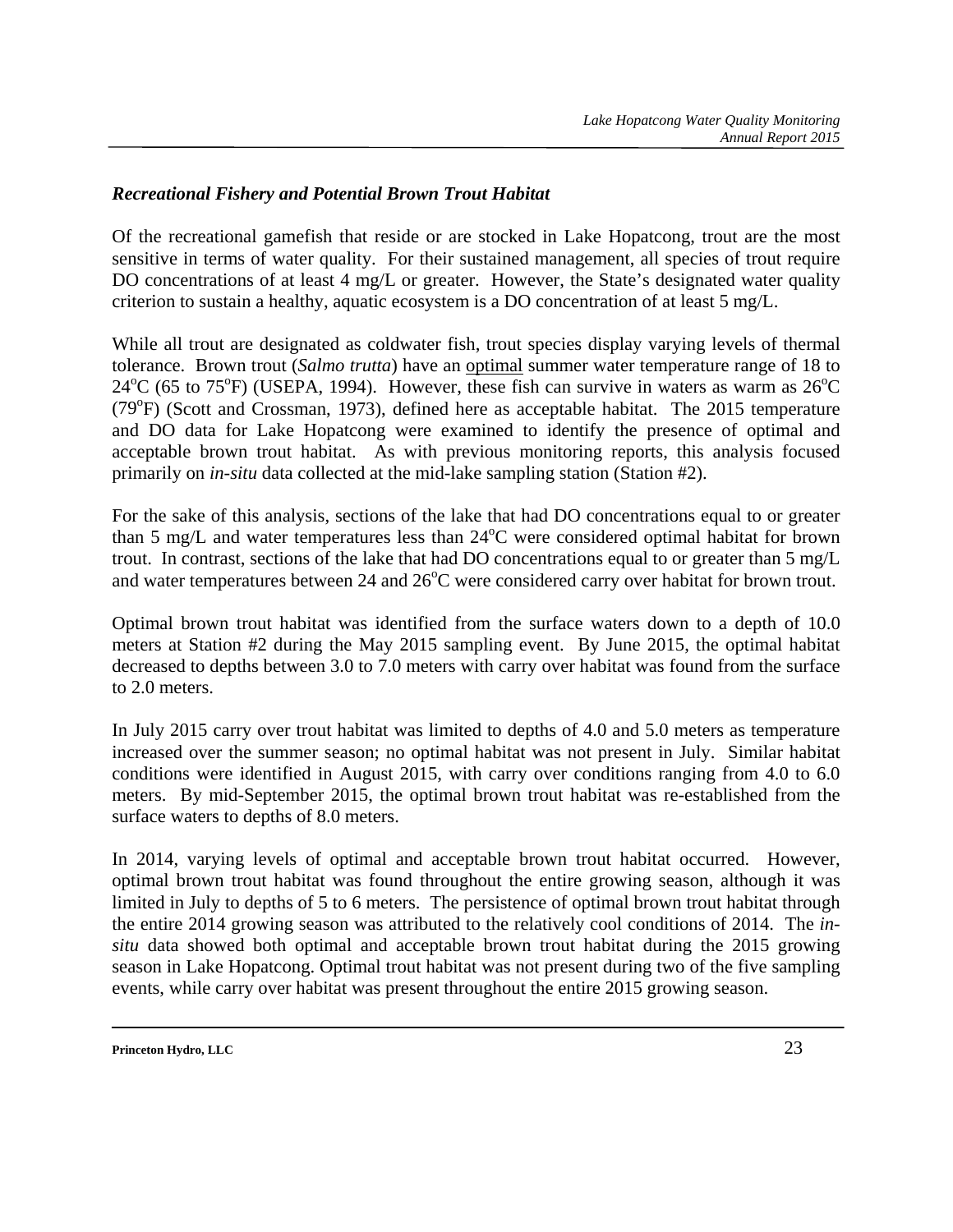#### *Mechanical Weed Harvesting Program*

Many of the more shallow sections of Lake Hopatcong are susceptible to the proliferation of nuisance densities of rooted aquatic plants. Given the size of Lake Hopatcong, the composition of its aquatic plant community, and its heavy and diverse recreational use, mechanical weed harvesting is the most cost effective and ecologically sound method of controlling nuisance weed densities. Thus, the weed harvesting program has been in operation at Lake Hopatcong since the mid-1980's with varying levels of success. However, one consistent advantage mechanical weed harvesting has over other management techniques, such as the application of aquatic herbicides, is that phosphorus is removed from the lake along with the weed biomass. In fact, based on a plant biomass study conducted at Lake Hopatcong in 2006 and the plant harvesting records from 2006 to 2008, approximately 6-8% of the total phosphorus load targeted for reduction under the established TMDL was removed through the mechanical weed harvesting program.

In sharp contrast to the 2006 – 2008 harvesting years, only 1.2% of the phosphorus load targeted for reduction under the TMDL was removed through mechanical weed harvesting during the 2009 growing season. This substantial reduction in the amount of plant biomass and phosphorus removed in 2009 was due to severe budgetary cuts that resulted in laying off the Commission's full time Operation Staff and late start up date. In turn, this resulted in only 1.2% of the plant biomass harvested in 2009. However, the 2010 harvesting season resulted in the estimated removal of approximately 6% of the phosphorus load targeted for reduction under the TMDL, similar to the percentages removed in 2006 – 2008.

In contrast to the 2012 growing season, the mechanical weed harvesting program ran longer in 2013 through 2015. This was primarily due to the fact that the program was initiated earlier in these years relative to 2012. NJDEP has directly overseen the operation of the weed harvesting program for the last three years and each year displays a higher rate of removal, which was attributed to becoming more familiar with the operations and lake-specific conditions. In addition, the operations staff has been excellent at maximizing high rates of efficiency during harvesting operations.

The mechanical weed harvesting program at Lake Hopatcong over the 2015 growing season, from early June through the end of September, resulted in the removal of approximately 2,842 cubic yards of wet plant biomass (slightly more than removed in 2013 and 2014), which resulted in the removal of 60 lbs (27 kg) of phosphorus. In turn, this accounted for 0.83% of the TP load targeted for removal under the TMDL. During the 2011 and 2012 harvesting events these removal rates were 0.3% and 0.6%, respectively, of the TP load targeted for removal under the TMDL. The 60 lbs of TP removed through the 2015 weed harvesting program had the potential to generate up to 66,293 lbs of additional wet algal biomass.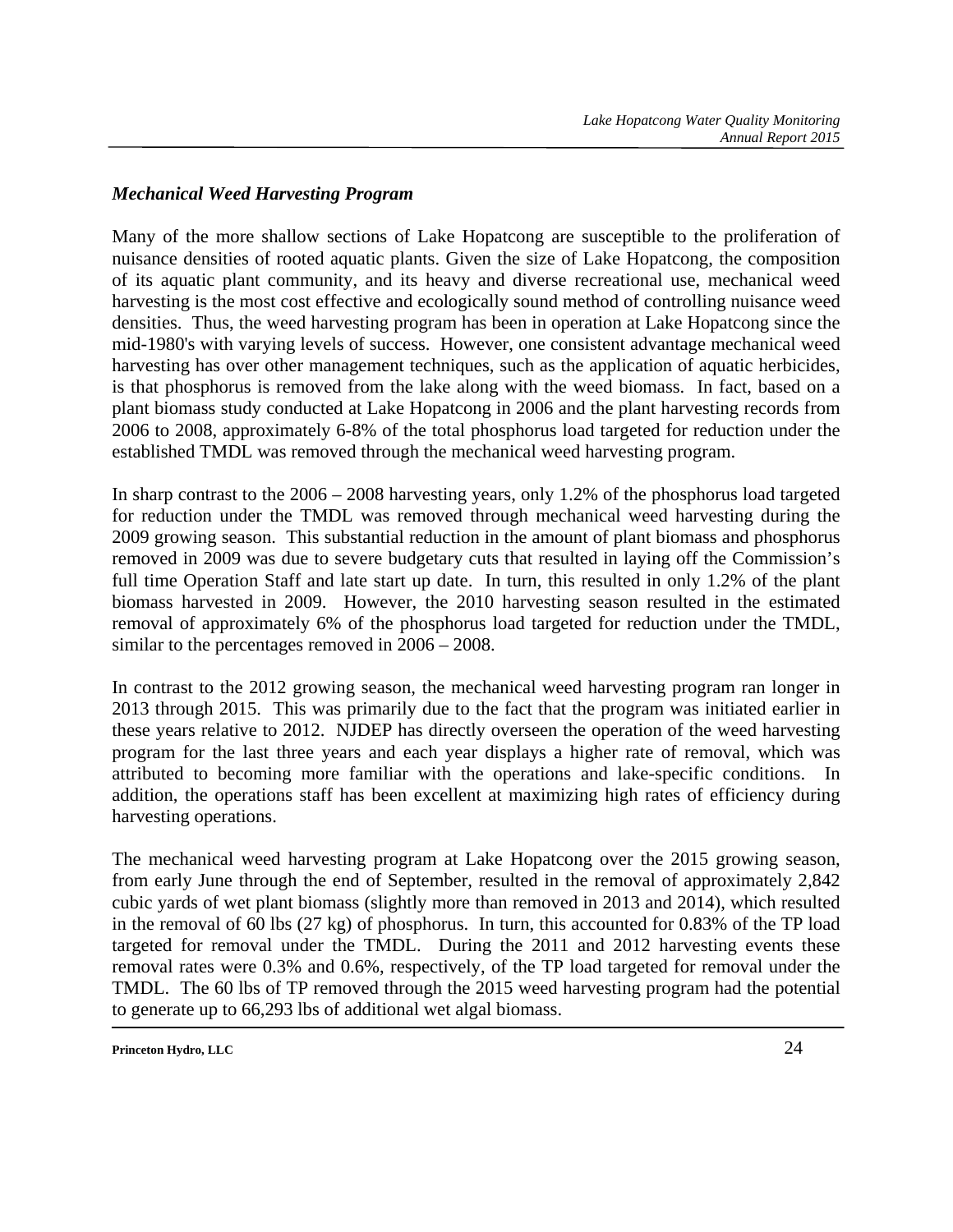#### *Inter-annual Analysis of Water Quality Data*

Annual mean values of Secchi depth, chlorophyll *a* and total phosphorus concentrations were calculated for the years 1991 through 2015. The annual mean values for Station #2 were graphed, along with the long-term, "running mean" for the lake.

The 2015 mean Secchi depth was 2.2 meters, which was higher than the relatively low mean of 1.8 meters of 2014. Additionally, the last time mean Secchi depth was 1.8 meters was 2005 (Figure 2 in Appendix A). The improved water clarity conditions of 2015 contributed to the high amount of aquatic macrophytes (plants and mat algae) in the lake.

Mean algal biomass, measured as chlorophyll *a* concentrations, was 8.7 mg/m<sup>3</sup>, which was substantially lower than the long-term high mean value of  $18.0 \text{ mg/m}^3$  measured in 2014 (Figure 3 in Appendix A).

While mean values of Secchi depth and chlorophyll *a* concentrations clearly indicate that Lake Hopatcong experienced substantially larger algal blooms in 2014 and a higher amount of aquatic vegetation in 2015, the mean TP concentrations for both years was 0.017 mg/L (Figure 4 in Appendix A). These results indicate that a large portion of the algal biomass measured in the middle of the lake in 2014 originated from other sections of the lake, primarily the River Styx / Crescent Cove section of the lake where elevated TP concentrations led to a massive blue-green algal bloom in early August 2014. This bloom actually produced cyanotoxin (microcystin-LR) concentrations above the World Health Organization's recreational threshold. More than likely prevailing winds transported a large portion of this algal bloom into the middle of the lake. Indeed, the chlorophyll *a* concentration at ST-2 in August 2014 was 30.0 mg/m<sup>3</sup>.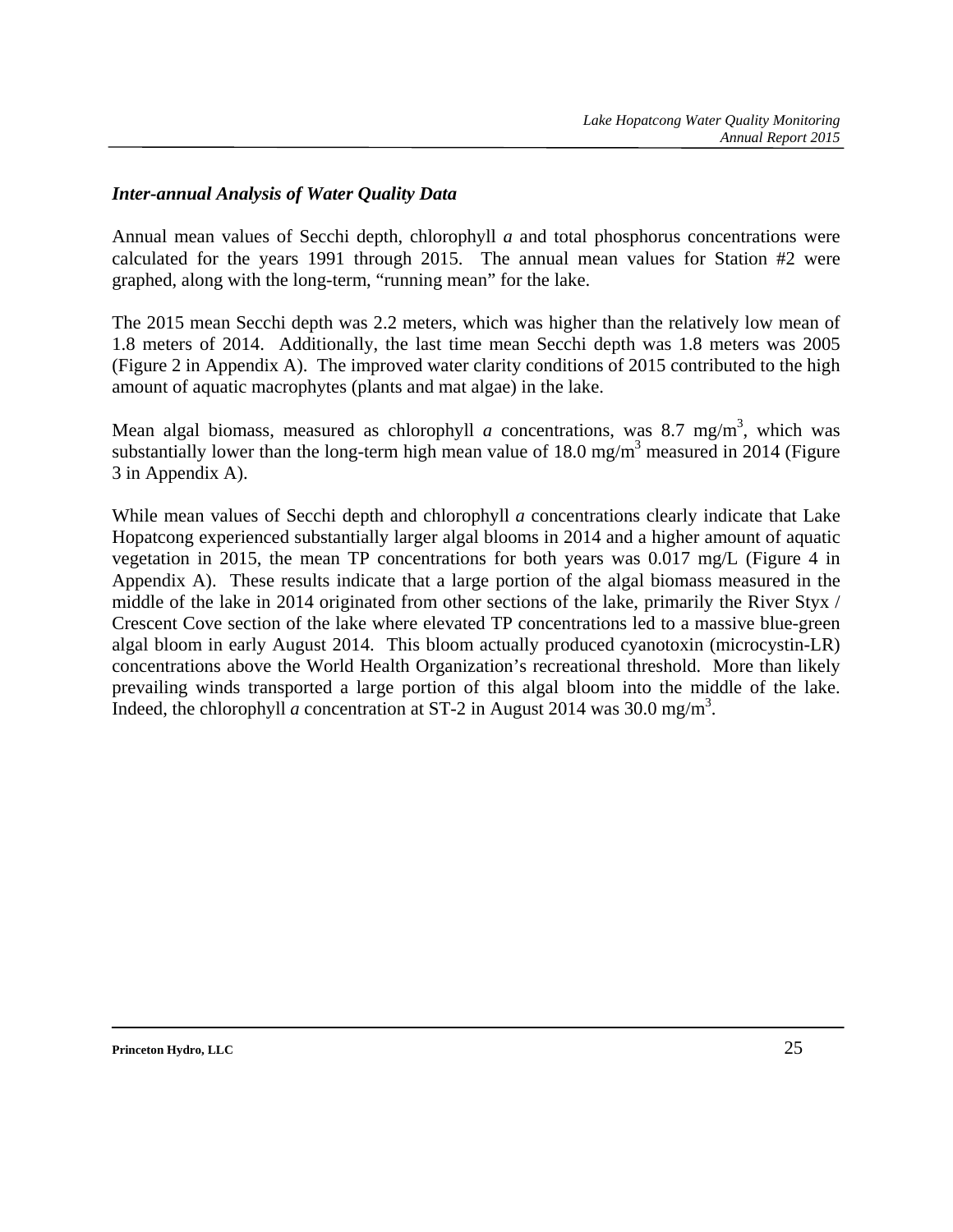### **Water Quality Impairments and Established TMDL Criteria**

As identified in N.J.A.C. 7:9B-1.5(g)2 "Except as due to natural condition, nutrients shall not be allowed in concentrations that cause objectionable algal densities, nuisance aquatic vegetation or otherwise render the waters unsuitable for the designated uses." For Lake Hopatcong, these objectionable conditions specifically include both algal blooms and nuisance densities of aquatic vegetation.

As described in detail in the Lake Hopatcong TMDL Restoration Plan, a targeted mean TP concentration, as well as mean and maximum chlorophyll *a* ecological endpoints, was established to identify compliance with the TMDL. For the sake of this 2015 analysis, the midlake (Station #2), Crescent Cover / River Styx (Station #3) and Northern Woodport Bay (Station #10) monitoring stations were reviewed. To provide guidance for this review, the criteria developed under Lake Hopatcong's TMDL are provided below:

### *TMDL Criteria for Lake Hopatcong*

| Targeted mean TP concentration                        | $0.03 \text{ mg/L}$  |
|-------------------------------------------------------|----------------------|
| Targeted mean chlorophyll a concentration endpoint    | $8 \text{ mg/m}^3$   |
| Targeted maximum chlorophyll a concentration endpoint | 14 mg/m <sup>3</sup> |

The 2015 seasonal mean and single TP concentrations at Station #2 were all consistently below or equal to the targeted mean TP concentration, recognized under the TMDL (0.03 mg/L). The seasonal mean chlorophyll *a* concentration exceeded the targeted mean chlorophyll *a* concentration of 8 mg/m<sup>3</sup>. None of the single chlorophyll *a* concentrations in Station #2 were greater than the targeted maximum chlorophyll *a* concentration endpoint, only reaching a value of 11 mg/m<sup>3</sup>.

For Station #3, the mean TP concentration in 2015 (0.026 mg/L) was below the targeted mean of 0.03 mg/L. Only one TP concentration exceeded the established TMDL threshold and that was in June (0.04 mg/L). In addition, the mean chlorophyll *a* concentration was only slightly above the targeted mean, with a concentration of 8.26 mg/m<sup>3</sup>. All chlorophyll *a* concentrations were less than or equal to the maximum chlorophyll *a* concentration threshold.

At Station #10, the mean TP concentration in 2015 (0.032 mg/L) for Station #10 was slightly above the targeted mean of 0.03 mg/L, only exceeding it by 0.002 mg/L. The mean concentration of chlorophyll *a* (13.24 mg/m<sup>3</sup>) exceeded the targeted mean concentration of 8 mg/m<sup>3</sup>. Two of the five sampling events (June and July) were greater than the targeted maximum chlorophyll concentration endpoint of  $14 \text{ mg/m}^3$ .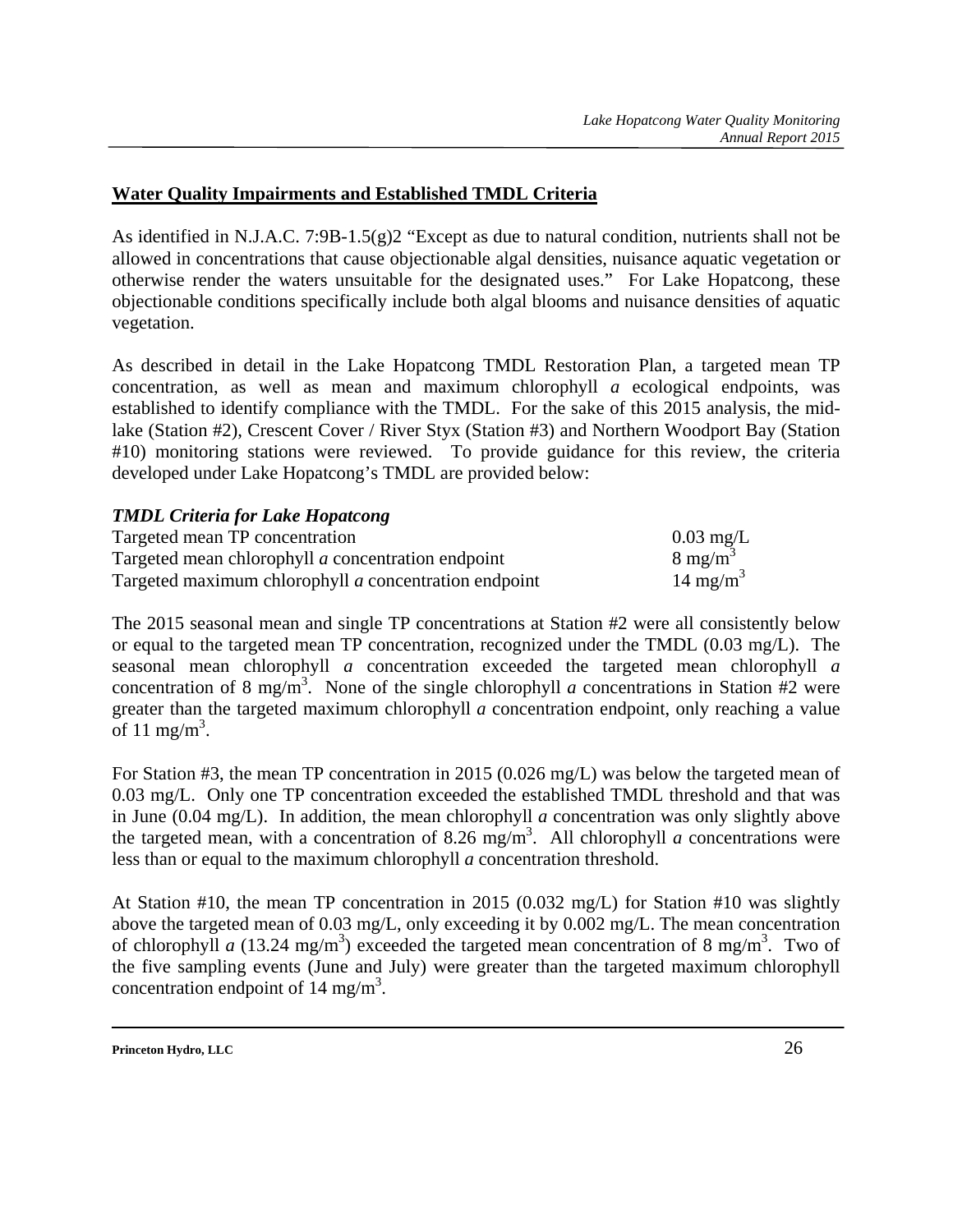#### **4.0 SUMMARY**

This section provides a summary of the 2015 water quality conditions, as well as recommendations on how to preserve the highly valued aquatic resources of Lake Hopatcong.

- 1. By late May 2015 the lake was already thermally stratified, but was well oxygenated from surface to 10 meters with DO concentrations greater than 5.0 mg/L. In June, this range of oxygenated water decreased to a depth of 7 meters. From July to September 2015 the lake remained thermally stratified to varying degrees with the anoxic zone reaching a depth between 8 and 11 meters.
- 2. It has been well documented that phosphorus is the primary limiting nutrient in Lake Hopatcong. That is, a slight increase in phosphorus will result in a substantial increase amount of algal and/or aquatic plant biomass. TP concentrations in the surface waters of Lake Hopatcong typically varied between 0.02 mg/L and 0.04 mg/L, with a few instances of TP concentrations reaching 0.05 mg/L at Stations #1 and #11 (Woodport Bay and Jefferson Canals).
- 3. None of the nine sampling stations had a mean TP concentration greater than the targeted mean concentration of 0.03 mg/L, as recognized under the TMDL. However, Crescent Cove/River Styx and Northern Woodport Bay should remain closely monitored, as nearby stormwater runoff and septic systems contribute to elevated phosphorus loading.
- 4. TP and TSS values continued to decrease at NPS-1 to mean concentrations of 0.04 mg/L and 4 mg/L, respectively, under post-installation Aqua-Filter conditions. In order to continue to maximize pollutant removal efficiencies, both structures should be inspected and maintained (cleaned out) between  $1 - 4$  times per year.
- 5. Based on the *in-situ* conditions, optimal brown trout habitat was present in May, June, and September 2015. However, carry-over brown trout habitat was present from June through July, ranging from 4 to 6 meters (13 to 20 ft deep). Thus, some type of brown trout habitat was present throughout the 2015 growing season.
- 6. NJDEP continued to increase its efficiency in mechanical weed harvesting at Lake Hopatcong. During the 2015 harvesting program approximately 2,842 cubic yards of wet plant biomass was removed. This resulted in removing 60 lbs of TP, accounting for 0.83% of the TP targeted for removal under the TMDL. This was a slight increase in the amount of weeds harvested in 2015 relative to 2014 (approximately 198 more cubic yards).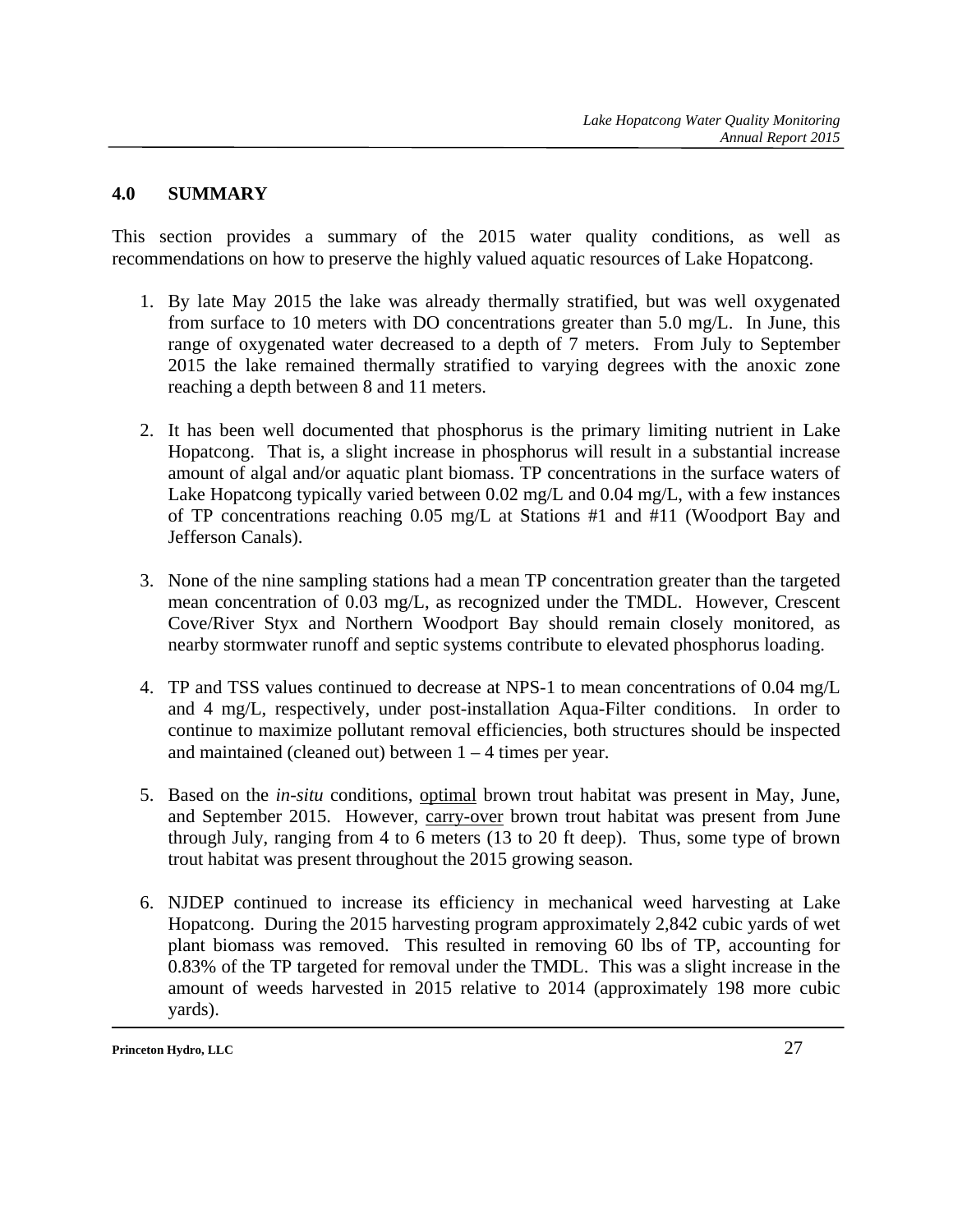- 7. From 2014 to 2015 Secchi depths (water clarity) were higher and chlorophyll a concentrations were lower. This increase in water clarity in 2015 due to a lower abundance of algae in the water led to the high densities of submerged vegetation. However, in spite of this the mean, mid-lake TP concentrations were the same in 2014 and 2015. This indicates that the high amount of algae in the surface waters at ST-2 in 2014 were attributed to blooms being transported to the mid-lake section of the lake due to wind and wave action. More than likely these blooms originated from the Crescent Cove / River Styx section of the lake.
- 8. Finally, it should be noted that a nuisance algal bloom of the blue-green alga *Anabaena*  occurred in early August 2014 in the Crescent Cove / River Styx section of the lake and was sampled by NJDEP. This monitoring included an analysis for microcystin-LR, which is a cyanotoxin that has recently been recognized as a pollutant of concern by US EPA. An analysis of near-shore samples collected in 2014 revealed elevated concentrations of microcystin-LR, above the World Health Organization's recreational threshold of 20 ug/L. In response to this Princeton Hydro conducted some near-shore / beach sampling in 2015 for blue-green algae enumeration and the measurement of microcystin-LR with the Abraxis test strip analysis. Samples were collected from six near-shore / beach locations in June, July and August of 2015. The algal enumeration results will be forwarded as an addendum to this report; however, shown below are the results from the microcystin-LR analyses. No measurable concentrations of this cyanotoxin were identified during any of the sampling events or any of the sampling stations in 2015 (see below). Such results are not surprising since algal densities were substantially lower in 2015 relative to 2014; however, with US EPA Health Advisories anticipated to be announced for recreational waterbodies in May 2016, the Lake Hopatcong Commission must be aware of the potential recreational and health-related impacts associated with these cyanotoxins. In turn, the TMDL is designed to reduce the TP concentration in the lake, which in turn, will reduce the amount of blue-green algae in the water (the group of algae that produce cyanotoxins).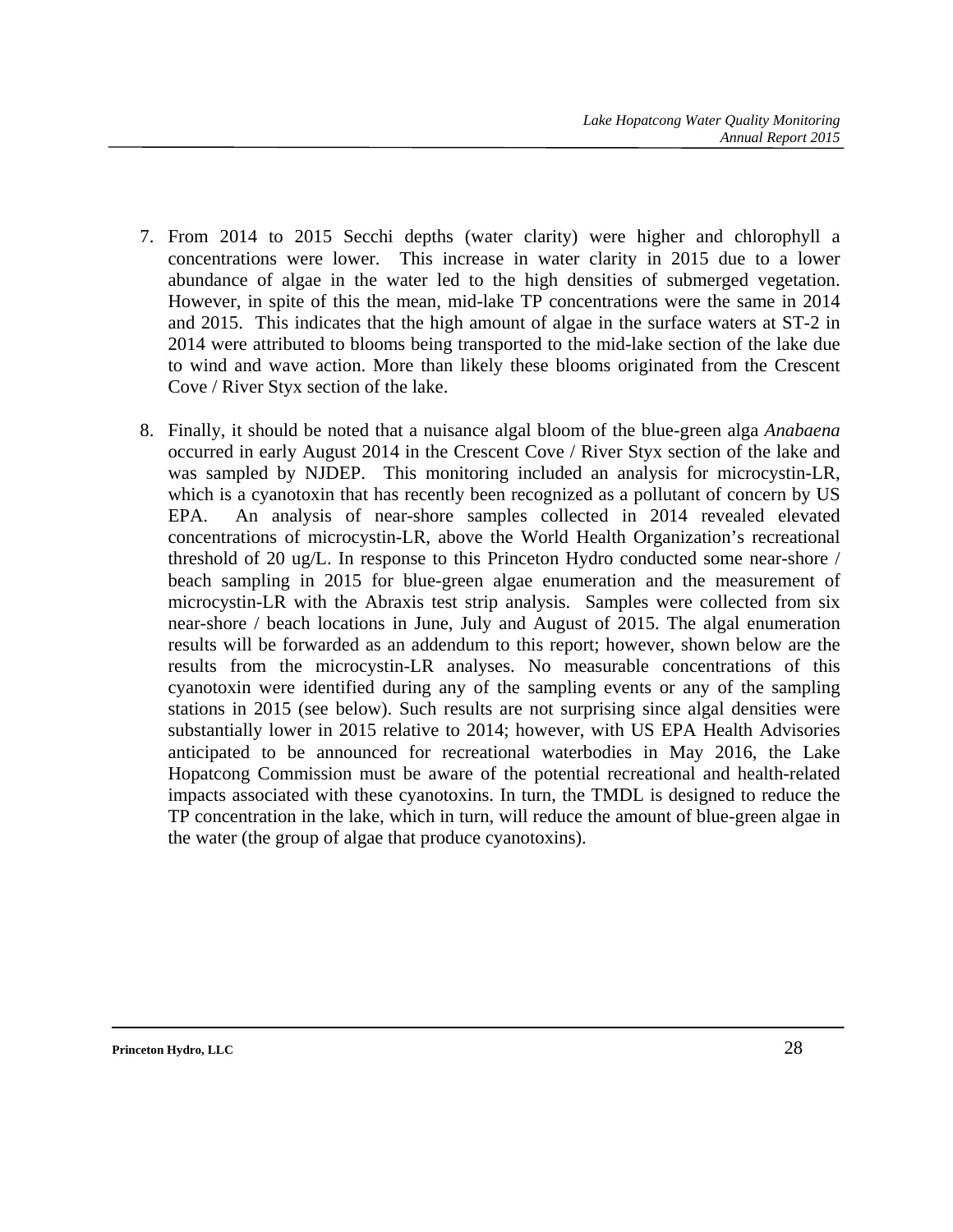| Lake Hopatcong Microcystin-LR Testing for 2015                               |                        |           |       |  |  |  |  |  |  |  |  |
|------------------------------------------------------------------------------|------------------------|-----------|-------|--|--|--|--|--|--|--|--|
| $6/16/2015*$<br>21-Jul-15<br><b>Near-Shore Sampling Station</b><br>22-Sep-15 |                        |           |       |  |  |  |  |  |  |  |  |
|                                                                              |                        |           |       |  |  |  |  |  |  |  |  |
| Beach in Northern Jefferson (B-1)                                            | $0$ ppb $\sqrt{0}$ ppb | 0 ppb     | 0 ppb |  |  |  |  |  |  |  |  |
| CAPP Beach (B-2)                                                             | $0$ ppb $/0$ ppb       | $0.5$ ppb | 0 ppb |  |  |  |  |  |  |  |  |
| Western shoreline of Crescent Cove (B-3)                                     | $0$ ppb $/0$ ppb       | 0 ppb     | 0 ppb |  |  |  |  |  |  |  |  |
| Borough of Hopatcong Beach (B-4)                                             | $0$ ppb $/0$ ppb       | 0 ppb     | 0 ppb |  |  |  |  |  |  |  |  |
| Barnes Bros Beach (B-5)                                                      | $0$ ppb $/0$ ppb       | 0 ppb     | 0 ppb |  |  |  |  |  |  |  |  |
| Hopatcong State Park Beach (B-6)                                             | $0$ ppb $/0$ ppb       | 0 ppb     | 0 ppb |  |  |  |  |  |  |  |  |
|                                                                              |                        |           |       |  |  |  |  |  |  |  |  |
| * two microcystin samples were run per collected water sample                |                        |           |       |  |  |  |  |  |  |  |  |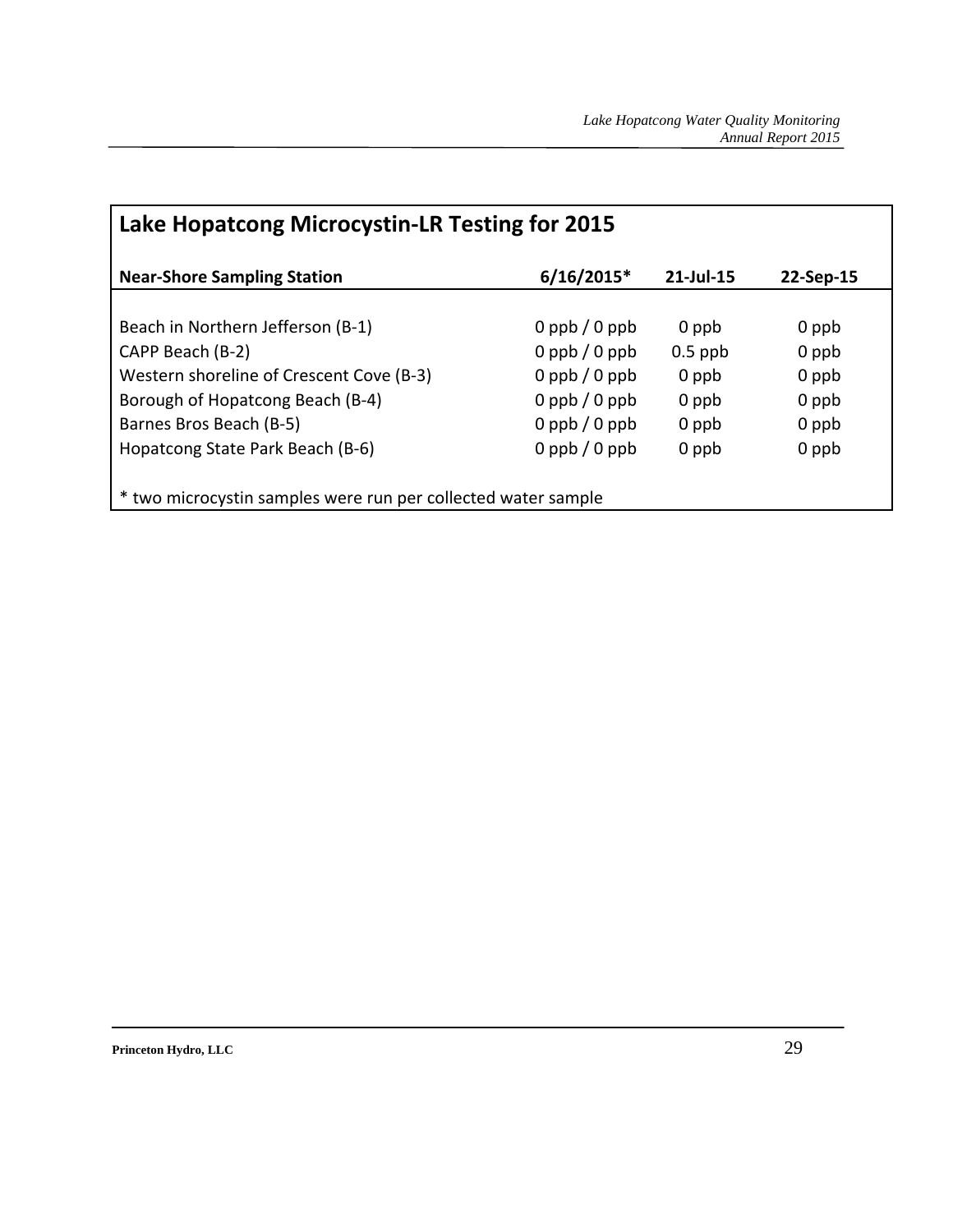*Lake Hopatcong Water Quality Monitoring Annual Report 2015* 

# **APPENDIX A**

## **FIGURES**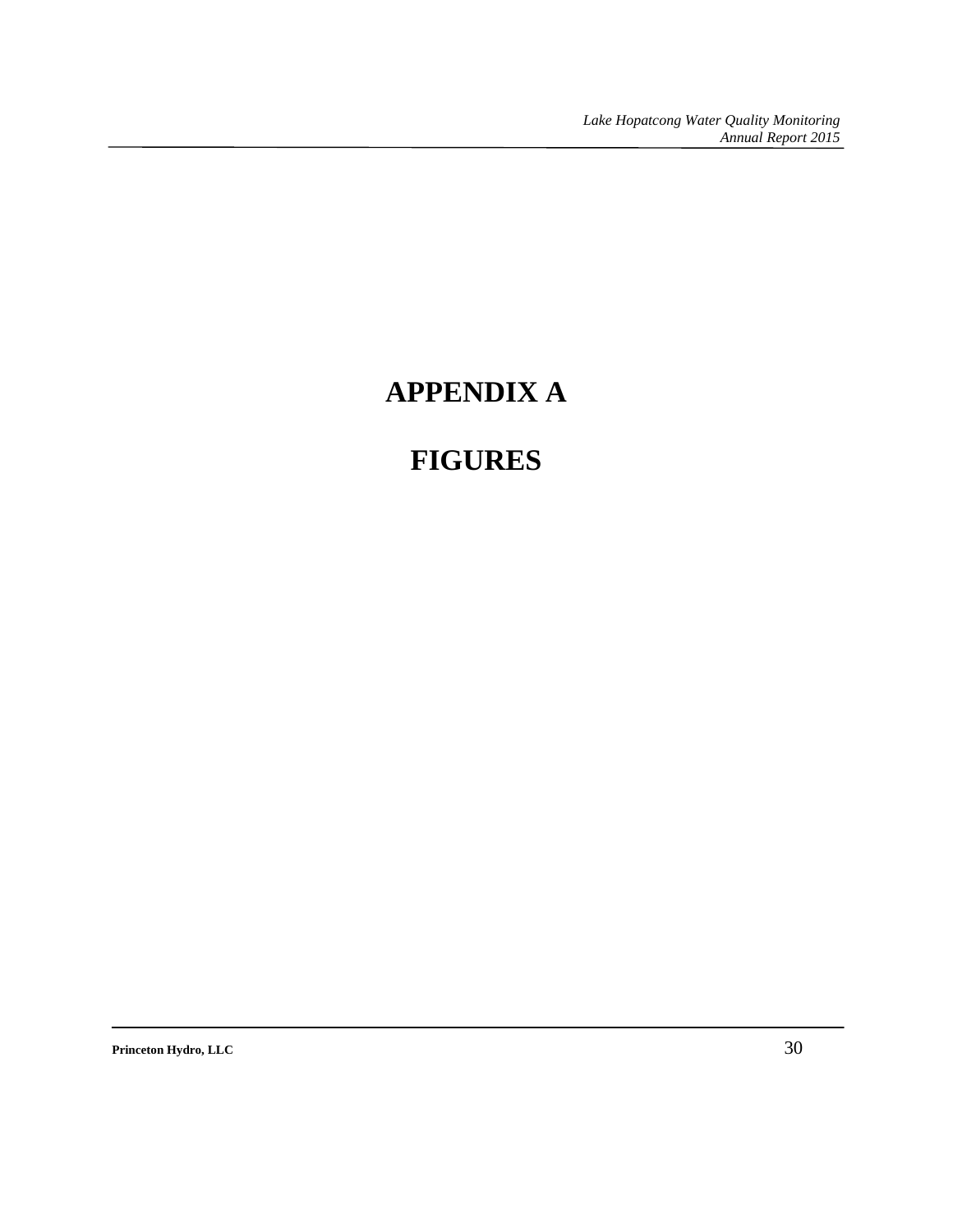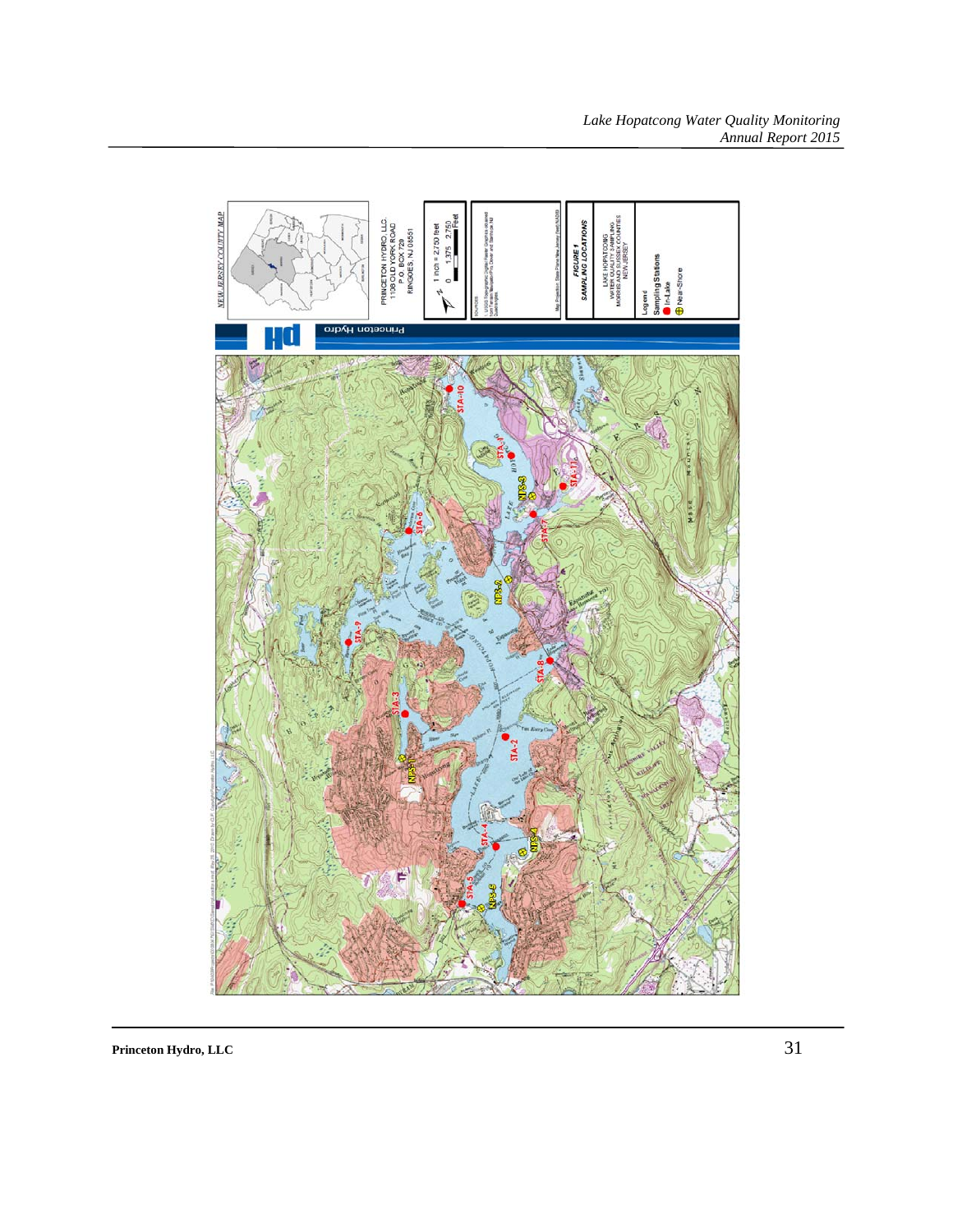

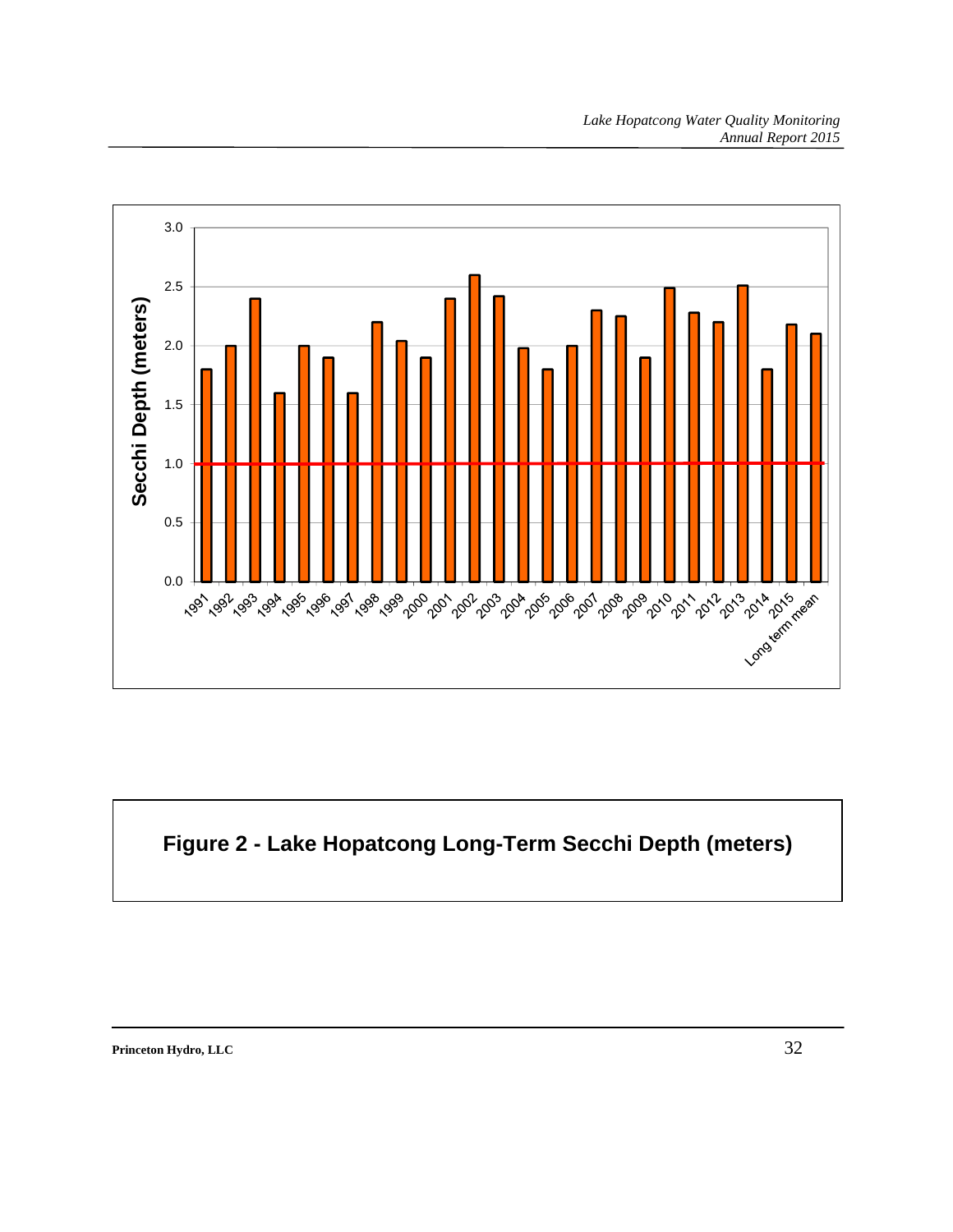

## **Figure 3 - Lake Hopatcong Long-Term Chlorophyll a Concentrations (mg/m<sup>3</sup> )**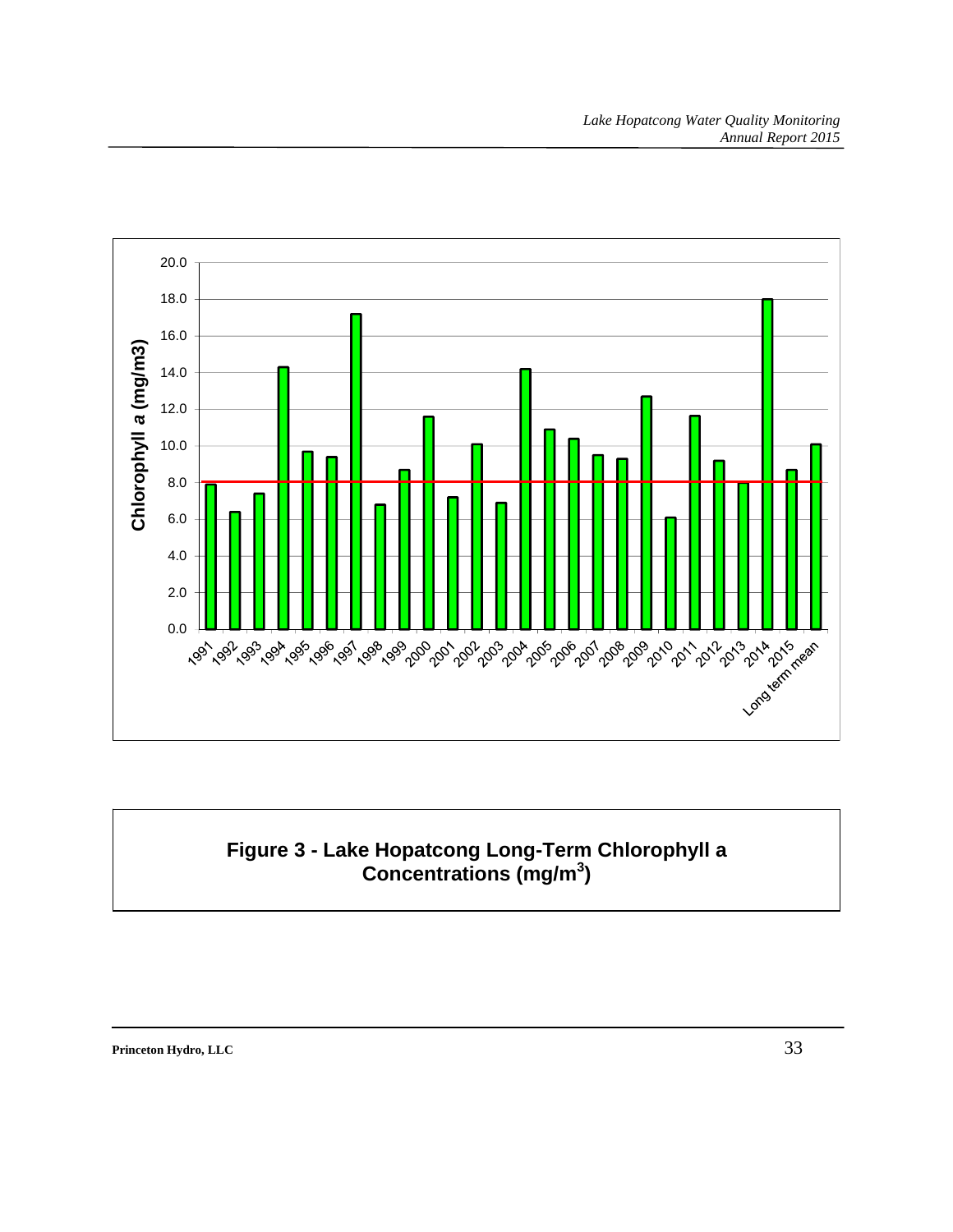

## **Figure 4 - Lake Hopatcong Long-Term Total Phosphorus Concentrations (mg/L)**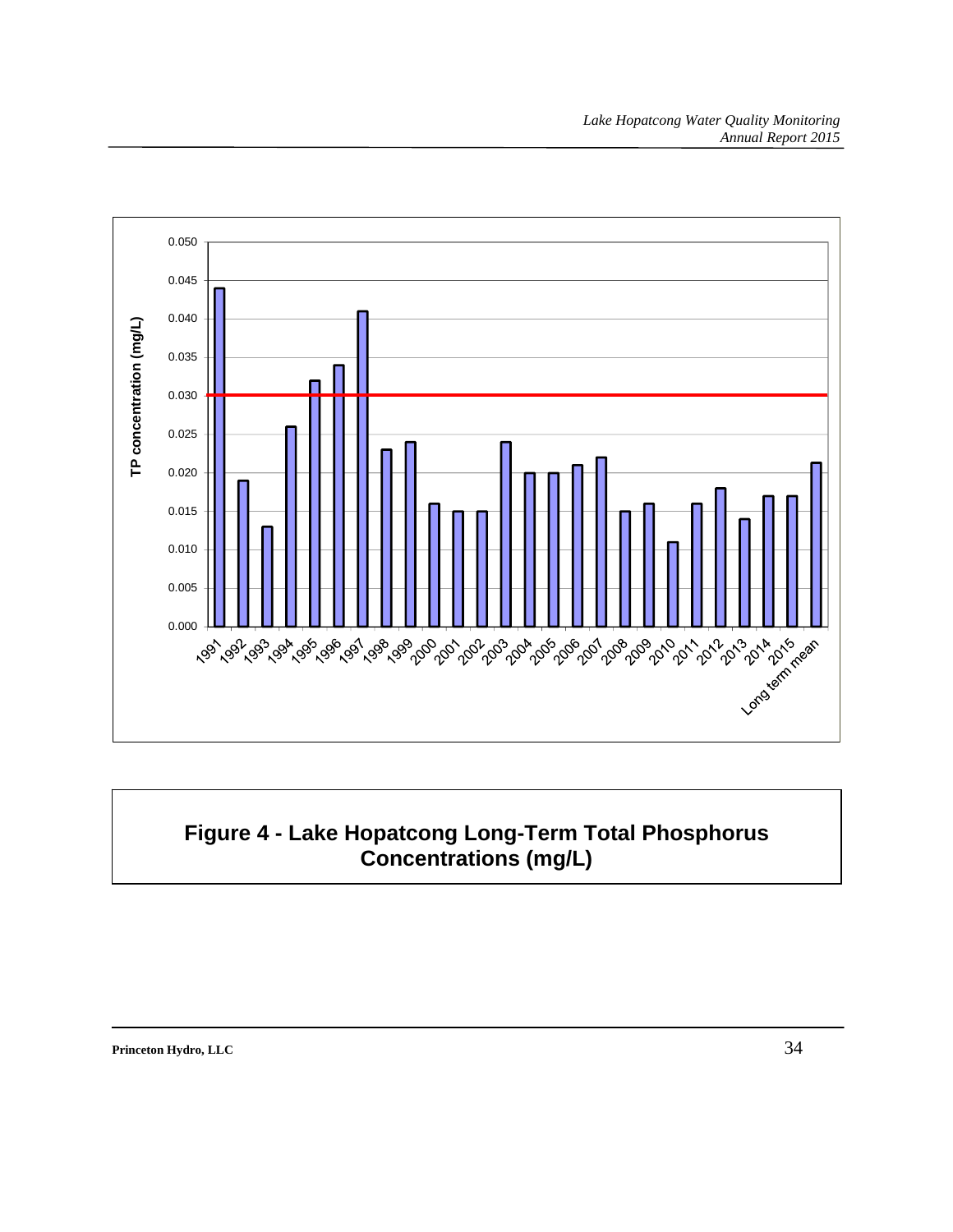# **APPENDIX B**

# *IN-SITU* **DATA**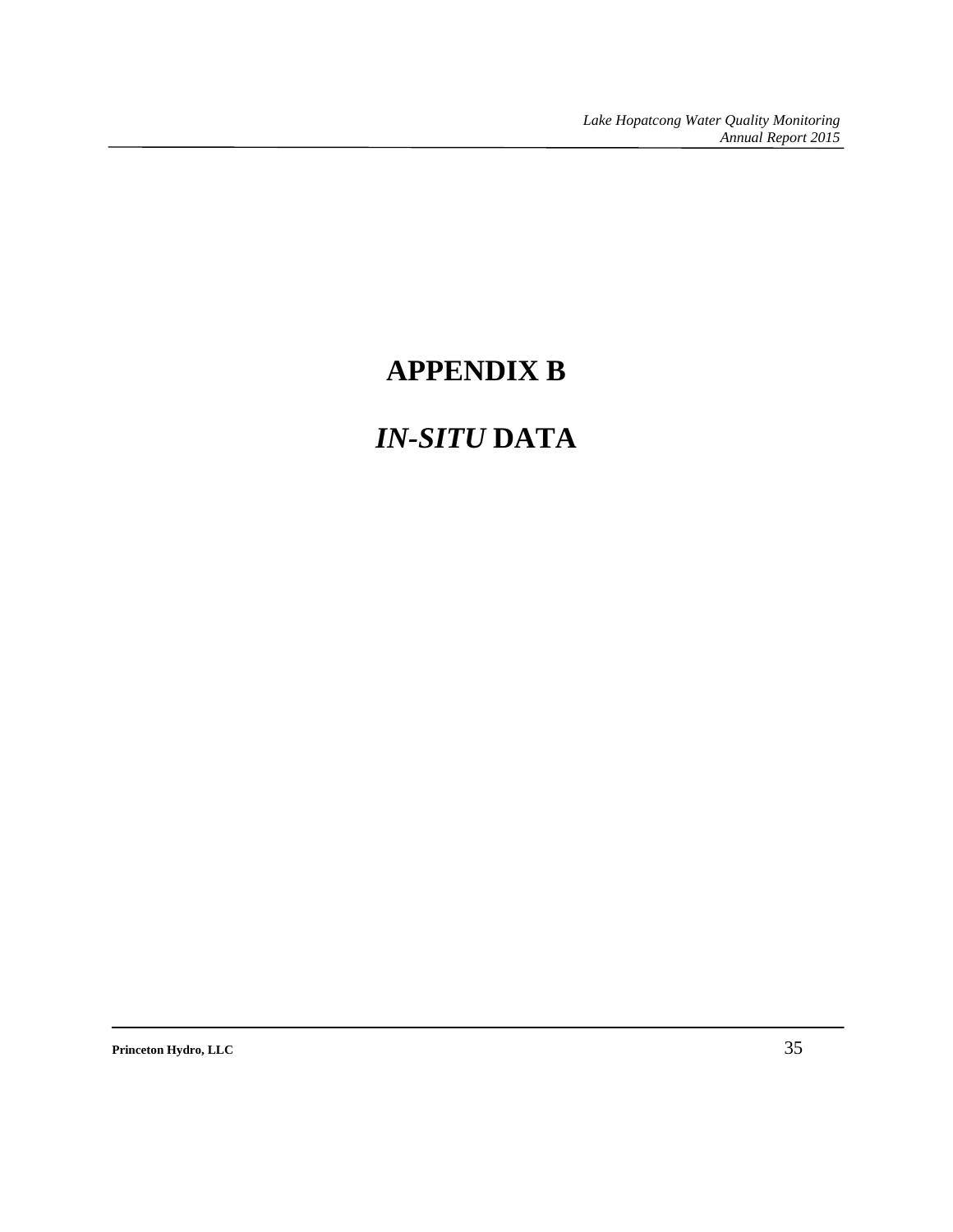| In-Situ Monitoring for Lake Hopatcong 5/27/15 |                       |                  |                |                    |                |                            |                            |              |
|-----------------------------------------------|-----------------------|------------------|----------------|--------------------|----------------|----------------------------|----------------------------|--------------|
| <b>Station</b>                                | <b>DEPTH</b> (meters) |                  |                | <b>Temperature</b> | Conductivity   | <b>Dissolved</b><br>Oxygen | <b>Dissolved</b><br>Oxygen | pH           |
|                                               | <b>Total</b>          | Secchi           | <b>Sample</b>  | $^o$ C)            | (mmhos/cm)     | (mg/L)                     | $(\%)$                     | (units)      |
|                                               |                       |                  | Surface        | 21.83              | 0.529          | 8.71                       | 100                        | 8.36         |
| $ST-1$                                        | 1.8                   | 1.5              | 1.0            | 21.8               | 0.53           | 8.73                       | 100.2                      | 8.09         |
|                                               |                       |                  | 1.5            | 21.52              | 0.535          | 8.5                        | 97                         | 8.01         |
|                                               |                       |                  | Surface        | 19.07              | 0.453          | 9.4                        | 102.2                      | 8.48         |
|                                               |                       |                  | 1.0            | 19.06              | 0.453          | 9.39                       | 102.1                      | 8.29         |
|                                               |                       |                  | 2.0            | 18.99              | 0.453          | 9.39                       | 102                        | 8.23         |
|                                               |                       |                  | 3.0            | 18.78              | 0.453          | 9.37                       | 101.3                      | 8.21         |
|                                               |                       |                  | 4.0            | 18.45              | 0.452          | 9.34                       | 100.3                      | 8.21         |
|                                               |                       |                  | 5.0            | 17.87              | 0.451          | 9.31                       | 98.7                       | 8.21         |
|                                               |                       |                  | 6.0            | 16.44              | 0.449          | 9.08                       | 93.6                       | 8.19         |
| $ST-2$                                        | 13.5                  | 1.8              | 7.0            | 13.99              | 0.443          | 8.79                       | 85.9                       | 8.17         |
|                                               |                       |                  | 8.0            | 12                 | 0.441          | 7.76                       | 72.6                       | 8.12         |
|                                               |                       |                  | 9.0            | 10.81              | 0.44           | 6.74                       | 61.3                       | 8.07         |
|                                               |                       |                  | 10.0           | 10.39              | 0.44           | 6.07                       | 54.7                       | 8.01         |
|                                               |                       |                  | 11.0           | 10.05              | 0.44           | 4.15                       | 37.1                       | 7.9          |
|                                               |                       |                  | 12.0           | 9.8                | 0.441          | 4.16                       | 37                         | 7.87         |
|                                               |                       |                  | 13.0           | 9.66               | 0.442          | 4.04                       | 35.8                       | 7.84         |
|                                               |                       |                  | 13.5           | 9.6                | 0.465          | 3.66                       | 32.3                       | 7.73         |
|                                               |                       |                  | Surface        | 22.87              | 0.721          | 10.03                      | 117.5                      | 9.53         |
| $ST-3$                                        | $\overline{2}$        | 1.5 (SAV)        | 1.0            | 22.46              | 0.76           | 10.89                      | 126.7                      | 9.71         |
|                                               |                       |                  | 2.0            | 18.5               | 1.107          | 7.71                       | 83.1                       | 8.83         |
|                                               |                       |                  | Surface        | 20.1               | 0.46           | 9.36                       | 103.9                      | 9.1          |
| $ST-4$                                        | 3                     | 1.8              | 1.0            | 19.95              | 0.459<br>0.452 | 9.39<br>9.36               | 104<br>99.9                | 8.84<br>8.64 |
|                                               |                       |                  | 2.0<br>3.0     | 18.18<br>17.16     | 0.452          | 8.43                       | 88.1                       | 8.46         |
|                                               |                       |                  |                | 22.18              |                |                            |                            |              |
|                                               |                       |                  | Surface<br>1.0 | 21.27              | 0.465<br>0.461 | 9.54<br>10.44              | 110.2<br>118.6             | 9.26<br>9.78 |
| $ST-5$                                        | 3                     | 2.5              | 2.0            | 18.14              | 0.454          | 11.63                      | 124.1                      | 9.75         |
|                                               |                       |                  | 3.0            | 17.09              | 0.458          | 12.33                      | 128.7                      | 9.79         |
|                                               |                       |                  | Surface        | 22.71              | 0.458          | 9.03                       | 105.5                      | 8.24         |
| $ST-6$                                        | 2.2                   | 1.9              | 1.0            | 22.69              | 0.458          | 9.15                       | 106.8                      | 8.07         |
|                                               |                       |                  | 2.0            | 21.69              | 0.459          | 7.8                        | 89.3                       | 7.89         |
|                                               |                       |                  | Surface        | 23.92              | 0.409          | 8.54                       | 102                        | 7.88         |
| $ST-7$                                        | 1.5                   | 1                | 1.0            | 23.82              | 0.406          | 8.48                       | 101.2                      | 7.71         |
|                                               |                       |                  | 2.0            | 23.7               | 0.401          | 8.3                        | 98.7                       | 7.66         |
|                                               |                       |                  | Surface        | 20.42              | 0.455          | 9.24                       | 103.2                      | 8.18         |
|                                               |                       |                  | 1.0            | 20.41              | 0.455          | 9.34                       | 104.3                      | 8.04         |
|                                               |                       |                  | 2.0            | 19.72              | 0.453          | 9.38                       | 103.4                      | 8.02         |
|                                               |                       |                  | 3.0            | 19.46              | 0.453          | 9.39                       | 102.9                      | 8.01         |
| $ST-8$                                        | 7.2                   | $\boldsymbol{2}$ | 4.0            | 19.16              | 0.453          | 9.35                       | 101.9                      | 8            |
|                                               |                       |                  | 5.0            | 19.06              | 0.452          | 9.29                       | 101                        | 8.01         |
|                                               |                       |                  | 6.0            | 16.7               | 0.45           | 8.84                       | 91.6                       | 7.99         |
|                                               |                       |                  | 7.0            | 13.67              | 0.445          | 8.33                       | 80.8                       | 7.96         |
|                                               |                       |                  | Surface        | 21.1               | 0.455          | 8.88                       | 100.5                      | 8.16         |
|                                               |                       |                  | 1.0            | 21.03              | 0.455          | 9.1                        | 102.9                      | 8.02         |
|                                               |                       |                  | 2.0            | 20.88              | 0.454          | 9.24                       | 104.2                      | $\,$ 8 $\,$  |
|                                               |                       |                  | 3.0            | 19.77              | 0.455          | 9.43                       | 103.9                      | 8.01         |
| ST-9                                          | 7.5                   | 2                | 4.0            | 19.12              | 0.452          | 9.48                       | 103.2                      | 8.02         |
|                                               |                       |                  | 5.0            | 18.65              | 0.453          | 9.37                       | 101                        | 8.03         |
|                                               |                       |                  | 6.0            | 17.11              | 0.45           | 9.41                       | 98.3                       | 8.04         |
|                                               |                       |                  | 7.0            | 12.42              | 0.445          | 8.98                       | 84.7                       | 8.02         |
|                                               |                       |                  | 7.5            | 11.68              | 0.444          | 3.92                       | 36.4                       | 7.79         |
|                                               |                       |                  | Surface        | 23.43              | 0.559          | 8.86                       | 104.9                      | 8.78         |
| <b>ST-10</b>                                  | 1.6                   | $1.6+$           | 1.0            | 23.32              | 0.559          | 8.97                       | 106                        | 8.62         |
|                                               |                       |                  | 1.5            | 23.15              | 0.559          | 8.98                       | 105.8                      | 8.61         |
| <b>ST-11</b>                                  | 0.8                   | $0.8 +$          | Surface        | 23.8               | 0.365          | 8.87                       | 105.7                      | 7.95         |
|                                               |                       |                  | 0.5            | 23.57              | 0.362          | 8.69                       | 103.2                      | 7.75         |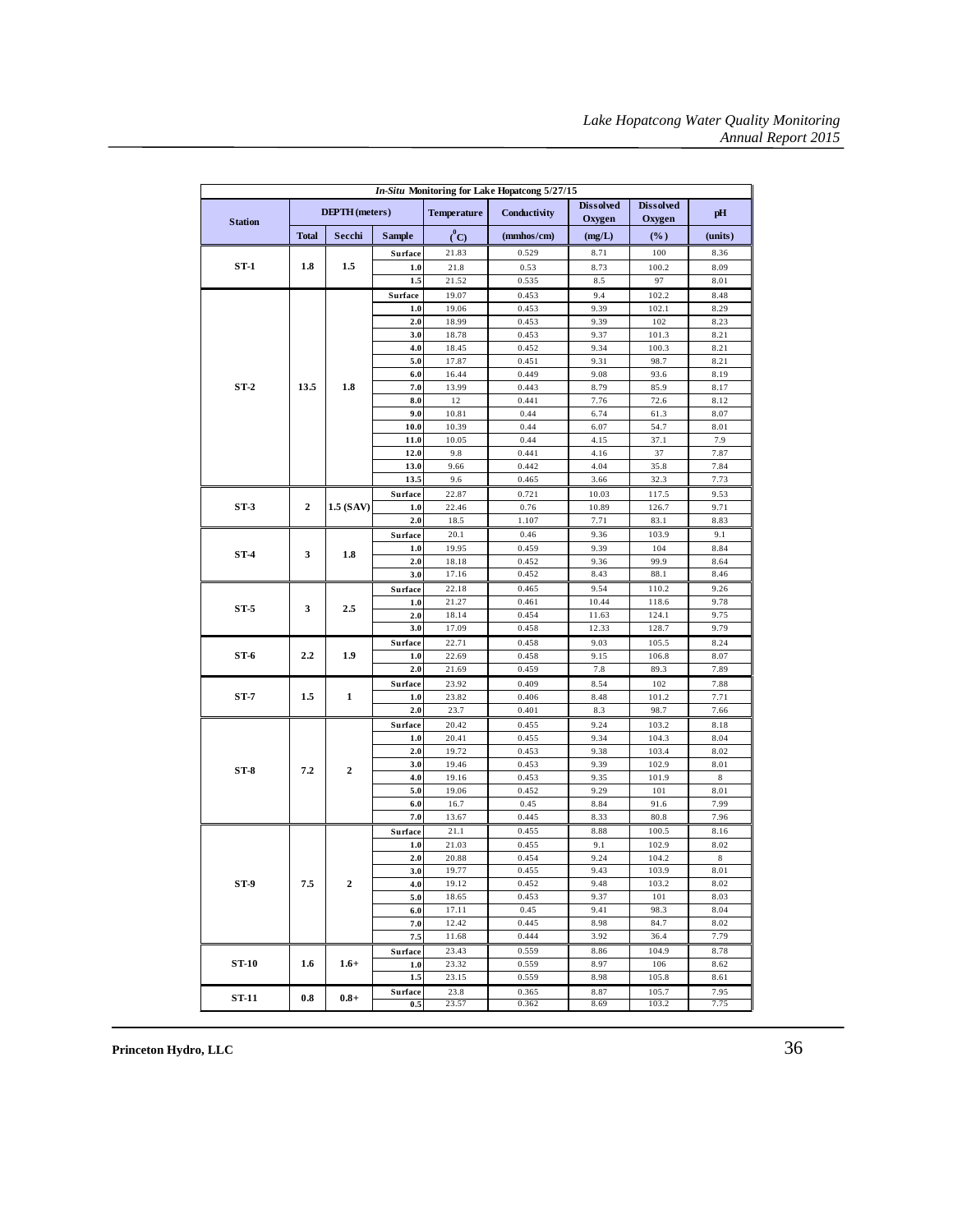| In-Situ Monitoring for Lake Hopatcong 6/16/15 |                       |         |               |                    |                |                            |                            |              |
|-----------------------------------------------|-----------------------|---------|---------------|--------------------|----------------|----------------------------|----------------------------|--------------|
| <b>Station</b>                                | <b>DEPTH</b> (meters) |         |               | <b>Temperature</b> | Conductivity   | <b>Dissolved</b><br>Oxygen | <b>Dissolved</b><br>Oxygen | pH           |
|                                               | <b>Total</b>          | Secchi  | <b>Sample</b> | $C^0$              | (mmhos/cm)     | (mg/L)                     | (%)                        | (units)      |
|                                               |                       |         | Surface       | 25.59              | 0.54           | $\,$ 8 $\,$                | 98.7                       | 7.98         |
| $ST-1$                                        | 1.5                   | $1.5+$  | 1.0           | 25.59              | 0.539          | 7.88                       | 97.1                       | 7.76         |
|                                               |                       |         | 1.5           | 25.58              | 0.54           | 7.77                       | 95.8                       | 7.7          |
|                                               |                       |         | Surface       | 24.51              | 0.468          | 8.67                       | 104.7                      | 7.7          |
|                                               |                       |         | 1.0           | 24.52              | 0.467          | 8.99                       | 108.6                      | 7.8          |
|                                               |                       |         | 2.0           | 24.52              | 0.467          | 9.05                       | 109.4                      | 7.82         |
|                                               |                       |         | 3.0           | 23.73              | 0.465          | 9.17                       | 109.2                      | 7.84         |
|                                               |                       |         | 4.0           | 22.75              | 0.466          | 9.14                       | 106.8                      | 7.83         |
|                                               |                       |         | 5.0           | 21.19              | 0.464          | 9.18                       | 104.1                      | 7.8          |
|                                               | 13.5                  | 2.5     | 6.0<br>7.0    | 18.32              | 0.458          | 9.24                       | 98.9                       | 7.74         |
| $ST-2$                                        |                       |         | 8.0           | 15.12<br>13.89     | 0.453<br>0.451 | 7.73<br>4.26               | 77.4<br>41.5               | 7.66<br>7.54 |
|                                               |                       |         | 9.0           | 11.96              | 0.449          | 2.82                       | 26.3                       | 7.47         |
|                                               |                       |         | 10.0          | 11.13              | 0.449          | 2.01                       | 18.4                       | 7.41         |
|                                               |                       |         | 11.0          | 10.62              | 0.449          | 1.44                       | 13.1                       | 7.36         |
|                                               |                       |         | 12.0          | 10.23              | 0.449          | 1.29                       | 11.6                       | 7.35         |
|                                               |                       |         | 13.0          | 9.73               | 0.455          | 1.07                       | 9.5                        | 7.31         |
|                                               |                       |         | 13.5          | 9.61               | 0.484          | 0.75                       | 6.6                        | 7.25         |
|                                               |                       |         | Surface       | 25.36              | 0.771          | 7.14                       | 87.7                       | 7.72         |
| $ST-3$                                        | 2                     | 1.1     | $1.0$         | 25.09              | 0.74           | 6.86                       | 83.9                       | 7.71         |
|                                               |                       |         | 2.0           | 22.76              | 0.865          | 4.52                       | 53                         | 7.33         |
|                                               | 2.8                   | $2.8 +$ | Surface       | 24.5               | 0.465          | 8.78                       | 106                        | 7.41         |
| $ST-4$                                        |                       |         | 1.0           | 24.5               | 0.465          | 8.57                       | 103.6                      | 7.33         |
|                                               |                       |         | 2.0           | 23.23              | 0.466          | 8.63                       | 101.7                      | 7.34         |
|                                               |                       |         | 2.5           | 22.42              | 0.467          | 7.48                       | 86.8                       | 7.26         |
|                                               | $\overline{2}$        |         | Surface       | 24.81              | 0.463          | 8.04                       | 97.7                       | 7.4          |
| ST <sub>5</sub>                               |                       | $2.0+$  | 1.0           | 24.78              | 0.463          | 7.96                       | 96.7                       | 7.37         |
|                                               |                       |         | 2.0           | 24.75              | 0.463          | 7.18                       | 87.2                       | 7.28         |
| ST-6                                          | 2.2                   | 2.1     | Surface       | 25.69              | 0.456          | 8.74                       | 107.8<br>107.8             | 8.22         |
|                                               |                       |         | 1.0<br>2.0    | 25.71<br>24.77     | 0.456<br>0.473 | 8.73<br>6.85               | 83.2                       | 8.17<br>7.78 |
|                                               |                       |         | Surface       | 25.94              | 0.305          | 7.36                       | 91.2                       | 7.43         |
| $ST-7$                                        | 1.4                   | $1.4+$  | 1.0           | 25.81              | 0.305          | 7.21                       | 89.2                       | 7.22         |
|                                               |                       |         | 1.4           | 25.57              | 0.321          | 6.98                       | 85.9                       | 7.01         |
|                                               |                       |         | Surface       | 24.42              | 0.468          | 9.07                       | 109.3                      | 7.89         |
|                                               | 7.3                   |         | 1.0           | 24.44              | 0.467          | 9.07                       | 109.4                      | 7.93         |
|                                               |                       |         | 2.0           | 24.24              | 0.465          | 8.93                       | 107.3                      | 7.84         |
| $ST-8$                                        |                       | 2.6     | 3.0           | 23.94              | 0.465          | 8.91                       | 106.5                      | 7.84         |
|                                               |                       |         | 4.0           | 22.75              | 0.465          | 9.05                       | 105.8                      | 7.81         |
|                                               |                       |         | 5.0           | 21.31              | 0.465          | 8.95                       | 101.8                      | 7.8          |
|                                               |                       |         | 6.0           | 20.35              | 0.461          | 8.72                       | 97.3                       | 7.76         |
|                                               |                       |         | 7.0           | 16.28              | 0.457          | 8.85                       | 90.8                       | 7.72         |
|                                               |                       |         | Surface       | 25.05              | 0.462          | 8.77                       | 107                        | 7.96         |
|                                               |                       |         | 1.0           | 25.03              | 0.462          | 8.95                       | 109.2                      | 7.9          |
|                                               |                       |         | 2.0           | 24.86<br>24.48     | 0.464<br>0.464 | 9.01<br>8.99               | 109.6<br>108.5             | 7.87         |
| ST-9                                          | 7.8                   | 2.5     | 3.0<br>4.0    | 23.29              | 0.469          | 8.99                       | 106.2                      | 7.86<br>7.86 |
|                                               |                       |         | 5.0           | 19.97              | 0.46           | 8.5                        | 94.1                       | 7.84         |
|                                               |                       |         | 6.0           | 18.52              | 0.458          | 8.15                       | 87.6                       | 7.78         |
|                                               |                       |         | 7.0           | 16.77              | 0.456          | 7.18                       | 74.5                       | 7.72         |
|                                               |                       |         | 7.5           | 15.19              | 0.464          | 4.91                       | 49.3                       | 7.55         |
|                                               |                       |         | Surface       | 25.84              | 0.547          | 8.57                       | 106.1                      | 8.31         |
| <b>ST-10</b>                                  | 1.2                   | $1.2+$  | 1.0           | 25.85              | 0.547          | 8.53                       | 105.7                      | 8.28         |
|                                               |                       |         | Surface       | 25.38              | 0.309          | 6.79                       | 83.3                       | 7.64         |
| <b>ST-11</b>                                  | 1                     | $1+$    | 1.0           | 25.07              | 0.308          | 5.6                        | 68.3                       | 7.15         |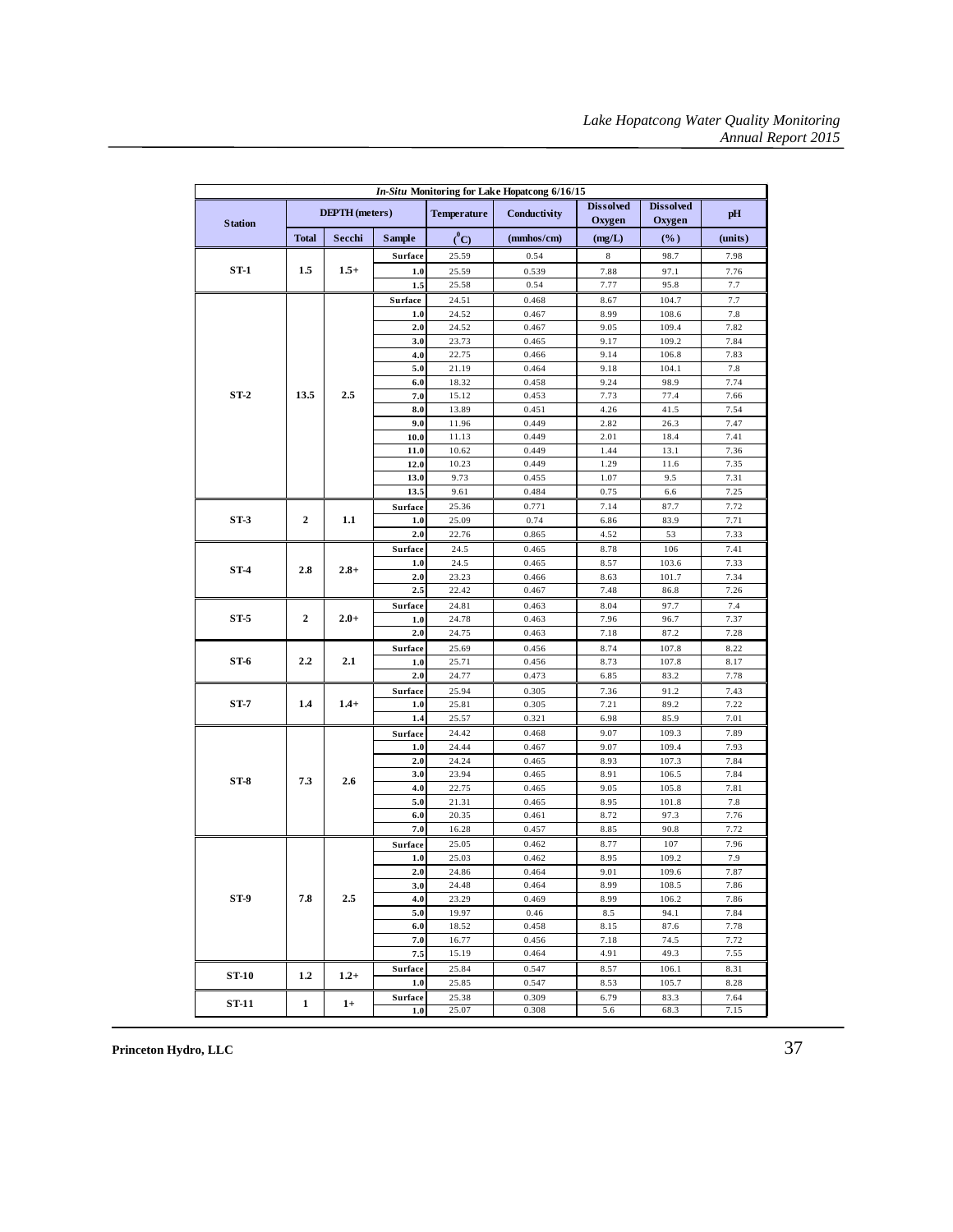| <b>Dissolved</b><br><b>Dissolved</b><br><b>DEPTH</b> (meters)<br><b>Temperature</b><br>Conductivity<br>Oxygen<br>Oxygen<br><b>Station</b><br>$\binom{0}{C}$<br><b>Total</b><br>Secchi<br><b>Sample</b><br>(mmbos/cm)<br>(mg/L)<br>$(\%)$<br>0.522<br>7.84<br>101<br>Surface<br>28.08<br>$ST-1$<br>1.8<br>1<br>28.08<br>7.79<br>100.4<br>0.522<br>1.0<br>1.5<br>28.05<br>0.523<br>100.1 | pH<br>(units)<br>8.13<br>7.89<br>7.82<br>8.2<br>8.01 |
|----------------------------------------------------------------------------------------------------------------------------------------------------------------------------------------------------------------------------------------------------------------------------------------------------------------------------------------------------------------------------------------|------------------------------------------------------|
|                                                                                                                                                                                                                                                                                                                                                                                        |                                                      |
|                                                                                                                                                                                                                                                                                                                                                                                        |                                                      |
|                                                                                                                                                                                                                                                                                                                                                                                        |                                                      |
|                                                                                                                                                                                                                                                                                                                                                                                        |                                                      |
| 7.76                                                                                                                                                                                                                                                                                                                                                                                   |                                                      |
| Surface<br>26.85<br>0.477<br>8.6<br>108.4                                                                                                                                                                                                                                                                                                                                              |                                                      |
| 0.474<br>109<br>1.0<br>26.81<br>8.65                                                                                                                                                                                                                                                                                                                                                   |                                                      |
| 26.78<br>8.69<br>107.5<br>2.0<br>0.474                                                                                                                                                                                                                                                                                                                                                 | 8.05                                                 |
| 3.0<br>108.9<br>26.5<br>0.472<br>8.72                                                                                                                                                                                                                                                                                                                                                  | 8.06                                                 |
| 4.0<br>25.54<br>0.471<br>8.59<br>105.4                                                                                                                                                                                                                                                                                                                                                 | 7.99                                                 |
| 5.0<br>24.23<br>0.468<br>6.5<br>78.1                                                                                                                                                                                                                                                                                                                                                   | 7.67                                                 |
| 6.0<br>21.7<br>0.463<br>4.54<br>51.1                                                                                                                                                                                                                                                                                                                                                   | 7.5                                                  |
| $ST-2$<br>13.8<br>2.5<br>7.0<br>18.94<br>0.46<br>$\sqrt{2}$<br>18.6                                                                                                                                                                                                                                                                                                                    | 7.35                                                 |
| 8.0<br>7.1<br>16.1<br>0.458<br>$\leq$                                                                                                                                                                                                                                                                                                                                                  | 7.32                                                 |
| 9.0<br>13.12<br>$<\!\!1$<br>7.3<br>0.456                                                                                                                                                                                                                                                                                                                                               | 7.32                                                 |
| 10.0<br>12.14<br>0.455<br>$<\!\!1$<br>$\overline{c}$                                                                                                                                                                                                                                                                                                                                   | 7.32                                                 |
| $\leq$<br>11.0<br>11.26<br>0.452<br>1.3<br>0.455                                                                                                                                                                                                                                                                                                                                       | 7.31                                                 |
| 12.0<br>10.54<br>$<\!\!1$<br>$<\!\!1$<br>13.0<br>9.9                                                                                                                                                                                                                                                                                                                                   | 7.33                                                 |
| 0.468<br><1<br><1<br>$\leq$ 1<br>$\leq$ 1<br>13.5<br>9.71<br>0.476                                                                                                                                                                                                                                                                                                                     | 7.3<br>7.33                                          |
| 27.95                                                                                                                                                                                                                                                                                                                                                                                  | 9.01                                                 |
| Surface<br>0.683<br>9.77<br>126.6<br>$ST-3$<br>2.8<br>1.3<br>27.68<br>10.29<br>1.0<br>0.631<br>132.3                                                                                                                                                                                                                                                                                   | 9                                                    |
| 2.0<br>0.597<br>5.82<br>70.3<br>26.63                                                                                                                                                                                                                                                                                                                                                  | 7.74                                                 |
| Surface<br>27.17<br>106.9<br>0.477<br>8.42                                                                                                                                                                                                                                                                                                                                             | 7.85                                                 |
| 1.0<br>8.55<br>108.3<br>27.09<br>0.476                                                                                                                                                                                                                                                                                                                                                 | 7.75                                                 |
| $ST-4$<br>2.8<br>1.5<br>27.02<br>0.476<br>8.55<br>108<br>2.0                                                                                                                                                                                                                                                                                                                           | 7.74                                                 |
| 2.5<br>0.474<br>7.1<br>25.44<br>86.5                                                                                                                                                                                                                                                                                                                                                   | 7.56                                                 |
| 27.07<br>0.478<br>8.46<br>107.2<br>Surface                                                                                                                                                                                                                                                                                                                                             | 7.52                                                 |
| 1.0<br>27.08<br>0.478<br>8.47<br>107.3                                                                                                                                                                                                                                                                                                                                                 | 7.53                                                 |
| $ST-5$<br>2.9<br>1.5<br>2.0<br>93.8<br>26.24<br>0.476<br>7.61                                                                                                                                                                                                                                                                                                                          | 7.37                                                 |
| 25.37<br>0.489<br>4.51<br>53.5<br>2.5                                                                                                                                                                                                                                                                                                                                                  | 6.97                                                 |
| 27.82<br>0.465<br>8.98<br>115.2<br>Surface                                                                                                                                                                                                                                                                                                                                             | 8.36                                                 |
| ST-6<br>2.2<br>1.6<br>27.76<br>0.465<br>9.14<br>117.3<br>1.0                                                                                                                                                                                                                                                                                                                           | 8.23                                                 |
| 7.14<br>90.1<br>2.0<br>26.91<br>0.471                                                                                                                                                                                                                                                                                                                                                  | 7.79                                                 |
| 27.87<br>0.373<br>106.4<br>Surface<br>8.28                                                                                                                                                                                                                                                                                                                                             | 7.75                                                 |
| $ST-7$<br>1.5<br>$1.5+$<br>1.0<br>27.42<br>0.385<br>8.04<br>102.2                                                                                                                                                                                                                                                                                                                      | 7.75                                                 |
| 1.5<br>26.95<br>0.375<br>6.14<br>73.4                                                                                                                                                                                                                                                                                                                                                  | 7.2                                                  |
| Surface<br>8.55<br>27.34<br>0.476<br>108.9                                                                                                                                                                                                                                                                                                                                             | 8.06                                                 |
| 27.29<br>0.476<br>110.3<br>8.66<br>1.0                                                                                                                                                                                                                                                                                                                                                 | 8.05                                                 |
| 2.0<br>27.13<br>0.474<br>8.75<br>110.8                                                                                                                                                                                                                                                                                                                                                 | 8.04                                                 |
| 3.0<br>26.83<br>0.472<br>8.71<br>109.6<br>$\overline{7}$<br>2.1<br>$ST-8$                                                                                                                                                                                                                                                                                                              | 8                                                    |
| 4.0<br>25.56<br>0.47<br>8.53<br>103.9                                                                                                                                                                                                                                                                                                                                                  | 7.95                                                 |
| 5.0<br>23.92<br>0.468<br>8.17<br>96.4                                                                                                                                                                                                                                                                                                                                                  | 7.84                                                 |
| 6.0<br>22.66<br>0.465<br>6.77<br>79                                                                                                                                                                                                                                                                                                                                                    | 7.69                                                 |
| 7.0<br>19.94<br>0.471<br>4.53<br>45.7                                                                                                                                                                                                                                                                                                                                                  | 7.42                                                 |
| 27.07<br>0.474<br>9.08<br>115.2<br>Surface                                                                                                                                                                                                                                                                                                                                             | 8.55                                                 |
| 1.0<br>26.9<br>0.474<br>9.31<br>117.8<br>2.0<br>26.73                                                                                                                                                                                                                                                                                                                                  | 8.43                                                 |
| 0.474<br>9.48<br>119.7<br>26.01<br>0.471<br>9.47<br>117.6<br>3.0                                                                                                                                                                                                                                                                                                                       | 8.45<br>8.39                                         |
| ST-9<br>7.9<br>$\boldsymbol{2}$<br>4.0<br>25.9<br>0.472<br>9.26<br>113.1                                                                                                                                                                                                                                                                                                               | 8.21                                                 |
| 5.0<br>24.73<br>0.472<br>8.85<br>106.1                                                                                                                                                                                                                                                                                                                                                 | 8.09                                                 |
| 7.27<br>6.0<br>23.01<br>0.466<br>82.8                                                                                                                                                                                                                                                                                                                                                  | 7.85                                                 |
| 7.0<br>54.9<br>20.68<br>0.462<br>5.16                                                                                                                                                                                                                                                                                                                                                  | 7.69                                                 |
| 7.5<br>18.95<br>0.467<br>< 1.0<br>9.2                                                                                                                                                                                                                                                                                                                                                  | 7.48                                                 |
| 0.554<br>8.86<br>Surface<br>27.69<br>113.4                                                                                                                                                                                                                                                                                                                                             | 8.96                                                 |
| ST-10<br>1.4<br>1<br>9.23<br>1.0<br>27.52<br>0.538<br>118.3                                                                                                                                                                                                                                                                                                                            | 8.67                                                 |
| 0.538<br>116<br>1.3<br>27.46<br>9.1                                                                                                                                                                                                                                                                                                                                                    | 8.51                                                 |
| 27.2<br>0.297<br>7.44<br>93.5<br>Surface                                                                                                                                                                                                                                                                                                                                               | 7.93                                                 |
| ST-11<br>1.1<br>$1.1+$<br>73<br>1.0<br>26.31<br>0.288<br>5.85                                                                                                                                                                                                                                                                                                                          | 7.4                                                  |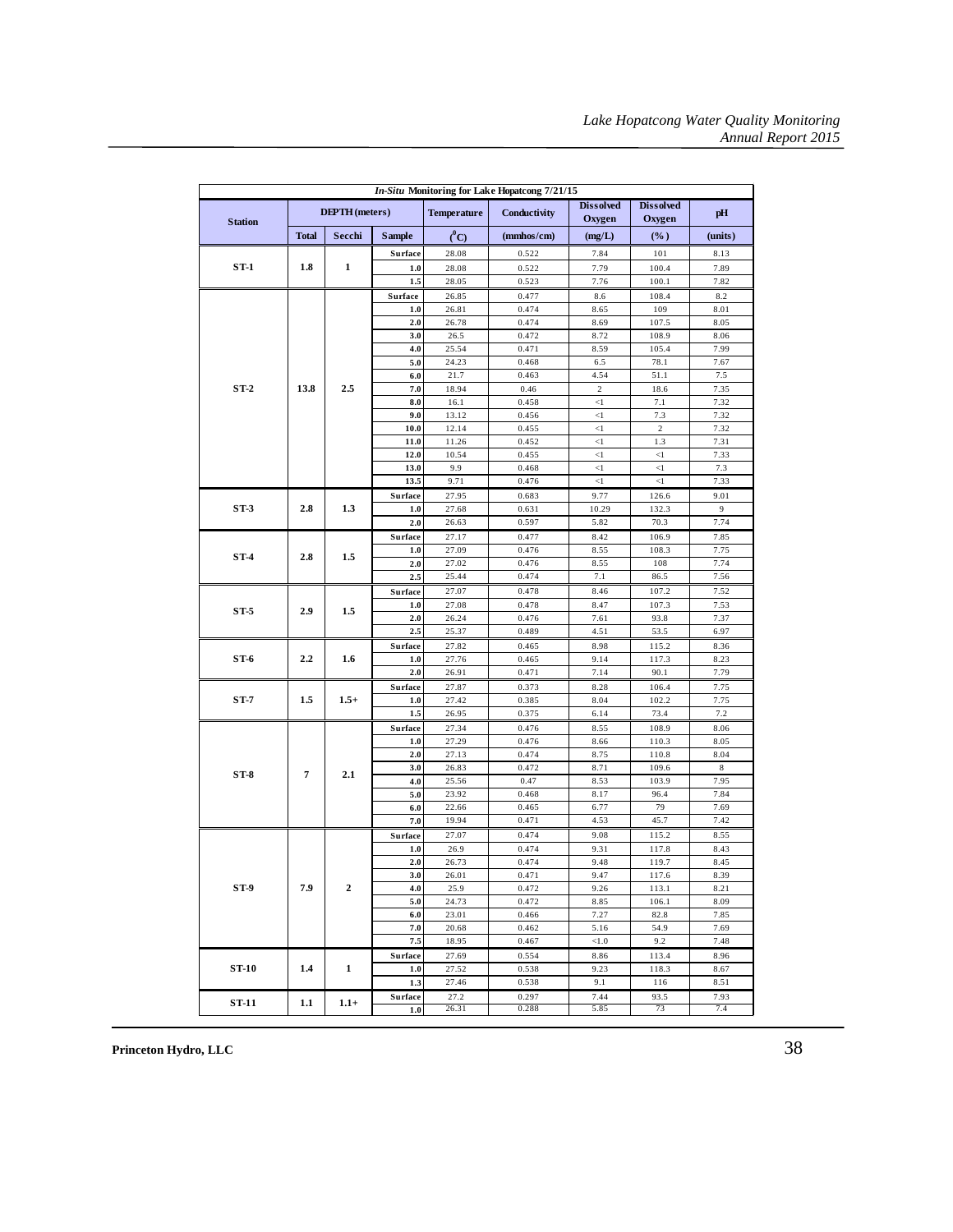| In-Situ Monitoring for Lake Hopatcong 8/18/15 |                  |                       |               |                    |               |                            |                            |              |
|-----------------------------------------------|------------------|-----------------------|---------------|--------------------|---------------|----------------------------|----------------------------|--------------|
| <b>Station</b>                                |                  | <b>DEPTH</b> (meters) |               | <b>Temperature</b> | Conductivity  | <b>Dissolved</b><br>Oxygen | <b>Dissolved</b><br>Oxygen | pH           |
|                                               | <b>Total</b>     | Secchi                | <b>Sample</b> | $^0C$              | (mmbos/cm)    | (mg/L)                     | $(\%)$                     | (units)      |
|                                               |                  |                       | Surface       | 27.62              | 0.515         | 7.05                       | 89.4                       | 7.54         |
| $ST-1$                                        | 1.7              | $\mathbf{1}$          | 1.0           | 27.45              | 0.517         | 6.86                       | 84.9                       | 7.51         |
|                                               |                  |                       | 1.5           | 26.93              | 0.523         | 7.16                       | 89.8                       | 7.5          |
|                                               |                  |                       | Surface       | 26.24              | 0.467         | 8.14                       | 101                        | 7.8          |
|                                               |                  |                       | 1.0           | 26.21              | 0.465         | 8.12                       | 101.7                      | 7.71         |
|                                               |                  |                       | 2.0           | 26.21              | 0.472         | 8.24                       | 102.1                      | 7.69         |
|                                               |                  |                       | 3.0           | 26.15              | 0.466         | 8.28                       | 103.1                      | 7.7          |
|                                               |                  |                       | 4.0           | 25.31              | 0.467         | 8.36                       | 102                        | 7.76         |
|                                               |                  |                       | 5.0<br>6.0    | 24.7               | 0.464         | 7.6                        | 91.4                       | 7.76         |
| $ST-2$                                        | 13.8             | 2.1                   | 7.0           | 24.07<br>22.29     | 0.467<br>0.46 | 6.46<br>3.1                | 75.3<br>33.6               | 7.71<br>7.66 |
|                                               |                  |                       | 8.0           | 18.24              | 0.459         | < 1.0                      | 6.5                        | 7.61         |
|                                               |                  |                       | 9.0           | 14.71              | 0.459         | $<1.0$                     | 5.2                        | 7.63         |
|                                               |                  |                       | 10.0          | 12.34              | 0.461         | < 1.0                      | 4.2                        | 7.62         |
|                                               |                  |                       | 11.0          | 11.47              | 0.461         | < 1.0                      | 3.5                        | 7.59         |
|                                               |                  |                       | 12.0          | 10.87              | 0.462         | < 1.0                      | 3.1                        | 7.57         |
|                                               |                  |                       | 13.0          | 10.12              | 0.474         | < 1.0                      | 2.8                        | 7.52         |
|                                               |                  |                       | 13.5          | 9.65               | 0.489         | < 1.0                      | 2.6                        | 7.41         |
|                                               |                  |                       | Surface       | 28.21              | 0.603         | 8.62                       | 113.4                      | 8.05         |
| $ST-3$                                        | $\boldsymbol{2}$ | 1.2                   | 1.0           | 27.51              | 0.661         | 9.34                       | 121.6                      | 8.41         |
|                                               |                  |                       | 2.0           | 26.34              | 0.716         | 2.25                       | 26.3                       | 8.19         |
|                                               |                  |                       | Surface       | 27.01              | 0.478         | 8.26                       | 103.6                      | 7.73         |
| ST-4                                          | $\boldsymbol{2}$ | $2.0+$                | 1.0           | 26.99              | 0.47          | 8.18                       | 102.6                      | 7.62         |
|                                               |                  |                       | 2.0           | 26.4               | 0.413         | 8.02                       | 98.2                       | 7.62         |
|                                               |                  |                       | Surface       | 26.8               | 0.469         | 8.48                       | 101.4                      | 7.77         |
| ST-5                                          | 3                | 1.4                   | 1.0           | 26.78              | 0.469         | 8.12                       | 100.8                      | 7.58         |
|                                               |                  |                       | 2.0           | 26.67              | 0.473         | 7.7                        | 94.8                       | 7.52         |
|                                               |                  |                       | 3.0           | 25.74              | 0.482         | < 1.0                      | 11.2                       | 7.48         |
|                                               |                  |                       | Surface       | 27.3               | 0.467         | 9.15                       | 116.2                      | 8.26         |
| ST-6                                          | 2.2              | $\boldsymbol{2}$      | 1.0           | 27.17              | 0.461         | 9.18                       | 115.6                      | 8.48         |
|                                               |                  |                       | 2.0           | 26.91              | 0.467         | 9.56                       | 118                        | 8.58         |
|                                               |                  |                       | Surface       | 27                 | 0.521         | 6.44                       | 79.9                       | 7.63         |
| ST-7                                          | 1.6              | 1.1                   | 1.0           | 26.71              | 0.523         | 5.96                       | 73.4                       | 7.4          |
|                                               |                  |                       | 1.5           | 26.55              | 0.532         | 5.49                       | 70                         | 7.33         |
|                                               |                  |                       | Surface       | 26.86              | 0.471         | 7.97                       | 99.7                       | 7.74         |
|                                               |                  |                       | 1.0           | 26.88              | 0.467         | 8.1                        | 101.1                      | 7.66         |
|                                               |                  |                       | 2.0<br>3.0    | 26.79              | 0.471         | 8.17                       | 103.2                      | 7.64         |
| $ST-8$                                        | 7.2              | 2.5                   | 4.0           | 26.56<br>25.22     | 0.47<br>0.461 | 8.37<br>8.25               | 102.7<br>96.7              | 7.68<br>7.69 |
|                                               |                  |                       | 5.0           | 24.56              | 0.471         | 7.56                       | 88.4                       | 7.68         |
|                                               |                  |                       | 6.0           | 23.76              | 0.467         | 6.6                        | 72.4                       | 7.65         |
|                                               |                  |                       | 7.0           | 23.08              | 0.461         | 4.58                       | 66.8                       | 7.61         |
|                                               |                  |                       | Surface       | 26.81              | 0.467         | 8.86                       | 108.3                      | 8.36         |
|                                               |                  |                       | 1.0           | 26.49              | 0.467         | 8.2                        | 108.5                      | 8.31         |
|                                               |                  |                       | 2.0           | 26.22              | 0.464         | 8.77                       | 109.3                      | 8.32         |
|                                               |                  |                       | 3.0           | 26.09              | 0.464         | 9                          | 110.9                      | 8.31         |
| ST-9                                          | 8                | 2.2                   | 4.0           | 25.84              | 0.457         | 9.08                       | 106.6                      | 8.32         |
|                                               |                  |                       | 5.0           | 25.23              | 0.463         | 8.74                       | 104.6                      | 8.23         |
|                                               |                  |                       | 6.0           | 24.23              | 0.462         | 8.07                       | 89.8                       | 8.21         |
|                                               |                  |                       | 7.0           | 22.89              | 0.466         | 2.59                       | 28.5                       | 8.15         |
|                                               |                  |                       | 8.0           | 19.54              | 0.488         | < 1.0                      | 9.2                        | 7.7          |
|                                               |                  |                       | Surface       | 27.23              | 0.523         | 8.01                       | 98.2                       | 7.8          |
| ST-10                                         | 1.5              | $1.1\,$               | 1.0           | 26.75              | 0.531         | 7.56                       | 94                         | 7.67         |
|                                               |                  |                       | 1.5           | 26.68              | 0.526         | 7.48                       | 94.3                       | 7.63         |
| ST-11                                         | 1                | $1.0+$                | Surface       | 25.7               | 0.528         | 5.62                       | 66.5                       | 7.56         |
|                                               |                  |                       | 1.0           | 25.2               | 0.521         | 5.11                       | 61                         | 7.43         |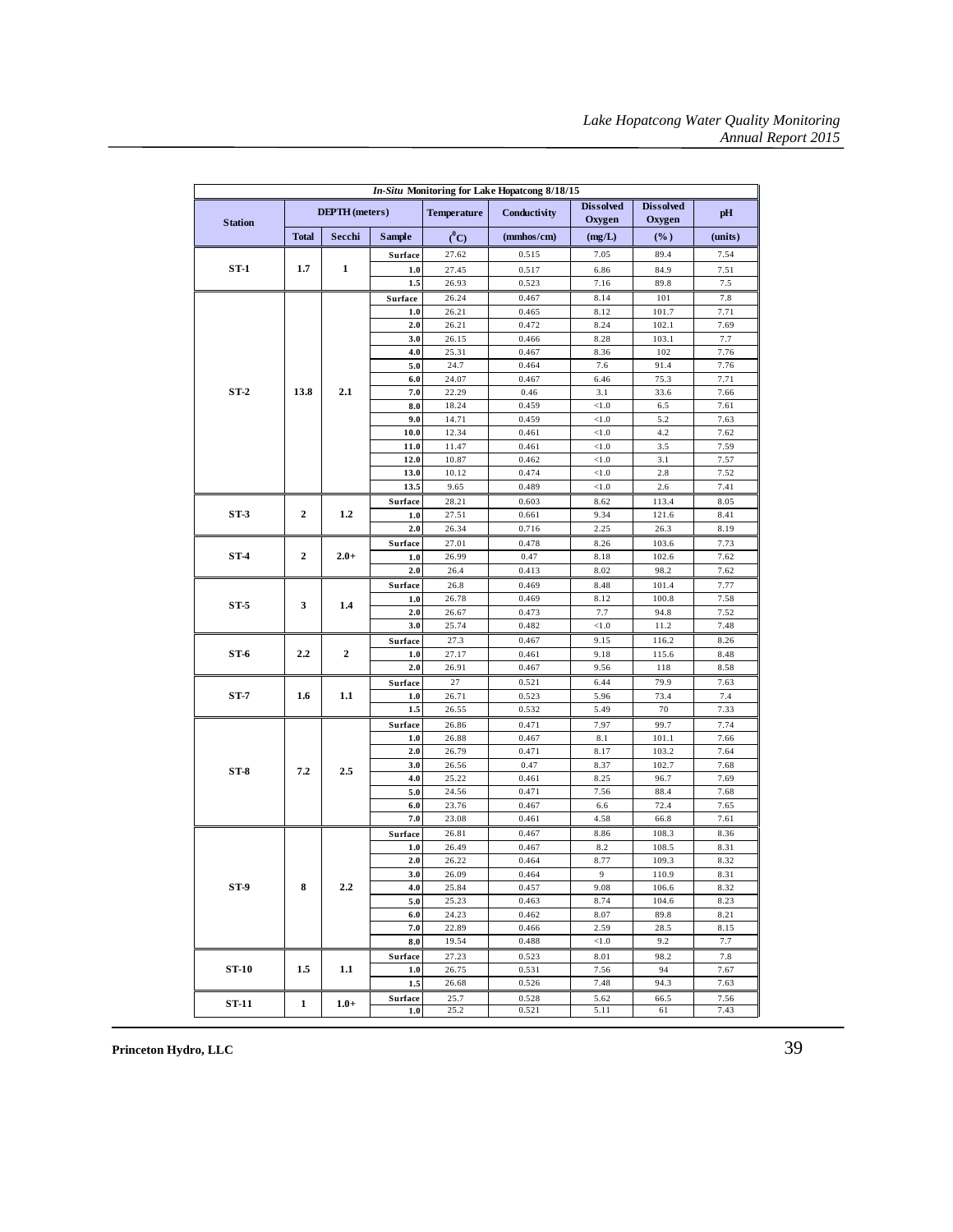| In-Situ Monitoring for Lake Hopatcong 9/22/15 |                       |                  |                |                    |                |                            |                            |              |
|-----------------------------------------------|-----------------------|------------------|----------------|--------------------|----------------|----------------------------|----------------------------|--------------|
| <b>Station</b>                                | <b>DEPTH</b> (meters) |                  |                | <b>Temperature</b> | Conductivity   | <b>Dissolved</b><br>Oxygen | <b>Dissolved</b><br>Oxygen | pH           |
|                                               | <b>Total</b>          | Secchi           | <b>Sample</b>  | $(^0C)$            | (mmbos/cm)     | (mg/L)                     | $(\%)$                     | (units)      |
|                                               |                       |                  | Surface        | 20.73              | 0.536          | 7.37                       | 82.1                       | 7.83         |
| $ST-1$                                        | 1.3                   | 1.2              | 1.0            | 20.72              | 0.54           | 7.36                       | 81.2                       | 7.71         |
|                                               |                       |                  | <b>Surface</b> | 21.57              | 0.471          | 6.87                       | 77.8                       | 7.94         |
|                                               |                       |                  | 1.0            | 21.59              | 0.474          | 6.81                       | 77.3                       | 7.79         |
|                                               |                       |                  | 2.0            | 21.61              | 0.468          | 6.9                        | 78.3                       | 7.75         |
|                                               |                       |                  | 3.0            | 21.61              | 0.474          | 6.85                       | 78.1                       | 7.73         |
|                                               |                       |                  | 4.0            | 21.61              | 0.468          | 7.22                       | 78.2                       | 7.73         |
|                                               |                       |                  | 5.0            | 21.6               | 0.474          | 6.87                       | 78.5                       | 7.7          |
|                                               |                       |                  | 6.0            | 21.6               | 0.473          | 6.92                       | 78.8                       | 7.69         |
| $ST-2$                                        | 13.6                  | $\overline{2}$   | 7.0            | 21.6               | 0.474          | 7.03                       | 79.7                       | 7.67         |
|                                               |                       |                  | 8.0            | 21.55              | 0.473          | 6.83                       | 77.4                       | 7.66         |
|                                               |                       |                  | 9.0            | 17.85              | 0.464          | 2.45                       | 24.5                       | 7.61         |
|                                               |                       |                  | 10.0<br>11.0   | 14.08<br>11.52     | 0.468<br>0.477 | 1.3<br>$\triangleleft$     | 12.2<br>9.4                | 7.57<br>7.48 |
|                                               |                       |                  | 12.0           | 10.78              | 0.483          | $\triangleleft$            | 8.3                        | 7.45         |
|                                               |                       |                  | 13.0           | 10.23              | 0.485          | $<\!\!1$                   | $\tau$                     | 7.39         |
|                                               |                       |                  | 13.5           | 10                 | 0.741          | $\leq$ 1                   | 6.1                        | 7.26         |
|                                               |                       |                  | Surface        | 20.89              | 0.681          | 8.53                       | 95.6                       | 8.66         |
| $ST-3$                                        | 1.8                   | 1.4              | 1.0            | 20.81              | 0.691          | 8.71                       | 97                         | 8.78         |
|                                               |                       |                  | 1.5            | 20.44              | 0.677          | 7.04                       | 77.4                       | 8.82         |
|                                               |                       |                  | Surface        | 20.28              | 0.478          | 7.57                       | 83.3                       | 7.99         |
|                                               |                       |                  | $1.0$          | 20.28              | 0.477          | 7.5                        | 81.8                       | 7.95         |
| $ST-4$                                        | 2.8                   | 2.2              | 2.0            | 20.29              | 0.48           | 7.43                       | 82.6                       | 7.96         |
|                                               |                       |                  | 2.5            | 20.29              | 0.475          | 7.35                       | 81.4                       | 8            |
|                                               | 3                     |                  | Surface        | 20.01              | 0.48           | 8.39                       | 89.9                       | 7.69         |
|                                               |                       | 2.5              | $1.0$          | 20.03              | 0.477          | 7.87                       | 86.3                       | 8.19         |
| $ST-5$                                        |                       |                  | 2.0            | 19.9               | 0.473          | 8.07                       | 87.2                       | 8.57         |
|                                               |                       |                  | 3.0            | 19.91              | 0.474          | 5.94                       | 57.6                       | 8.48         |
|                                               | 2.1                   | 1.9              | Surface        | 20.93              | 0.476          | 8.41                       | 94.3                       | 8.42         |
| ST-6                                          |                       |                  | 1.0            | 20.93              | 0.47           | 8.44                       | 93.9                       | 8.49         |
|                                               |                       |                  | 2.0            | 20.9               | 0.47           | 8.34                       | 90.7                       | 8.56         |
|                                               |                       |                  | Surface        | 19.97              | 0.634          | 6.46                       | 70.5                       | 7.64         |
| $ST-7$                                        | 1.3                   | $1.3+$           | 1.0            | 19.79              | 0.625          | 6.56                       | 71.7                       | 7.52         |
|                                               |                       |                  | <b>Surface</b> | 21.5               | 0.476          | 7.19                       | 71.9                       | 7.45         |
|                                               |                       |                  | 1.0            | 21.52              | 0.475          | 6.8                        | 76.5                       | 7.39         |
|                                               |                       |                  | 2.0            | 21.53              | 0.475          | 6.73                       | 76.4                       | 7.4          |
|                                               |                       | $\boldsymbol{2}$ | 3.0            | 21.53              | 0.473          | 6.86                       | 76.4                       | 7.38         |
| $ST-8$                                        | 7.5                   |                  | 4.0            | 21.52              | 0.471          | 6.8                        | 77.4                       | 7.4          |
|                                               |                       |                  | 5.0            | 21.48              | 0.471          | 6.71                       | 76.1                       | 7.4          |
|                                               |                       |                  | 6.0            | 21.44              | 0.474          | 6.72                       | 75.7                       | 7.4          |
|                                               |                       |                  | 7.0            | 21.44              | 0.474          | 6.8                        | 74.6                       | 7.4          |
|                                               |                       |                  | 7.5            | 21.3               | 0.478          | 4.02                       | 43.4                       | 7.34         |
|                                               |                       |                  | Surface        | 21.99              | 0.471          | 7.29                       | 83.5                       | 8.11         |
|                                               |                       |                  | 1.0            | 22                 | 0.47           | 7.24                       | 82.5                       | 7.98         |
|                                               |                       |                  | 2.0            | 21.97              | 0.475          | 7.32                       | 82.6                       | 7.96         |
| $ST-9$                                        | 7.7                   | 1.7              | 3.0<br>4.0     | 21.96<br>21.92     | 0.475<br>0.475 | 7.36<br>7.1                | 82.3<br>81.2               | 7.94<br>7.92 |
|                                               |                       |                  | 5.0            | 21.92              | 0.476          | 7.25                       | 80.9                       | 7.9          |
|                                               |                       |                  | 6.0            | 21.91              | 0.472          | 7.26                       | 81.2                       | 7.9          |
|                                               |                       |                  | 7.0            | 21.74              | 0.476          | 7.45                       | 81.5                       | 7.88         |
|                                               |                       |                  | 7.5            | 21.52              | 0.471          | 6.93                       | 79.5                       | 7.75         |
|                                               |                       |                  | Surface        | 19.81              | 0.538          | 6.93                       | 75.4                       | 7.83         |
| <b>ST-10</b>                                  | 1.2                   | $1.2+$           | 1.0            | 19.8               | 0.547          | 6.91                       | 76                         | 7.72         |
|                                               |                       |                  | <b>Surface</b> | 19.06              | 0.617          | 6.05                       | 64.3                       | 7.62         |
| <b>ST-11</b>                                  | $\mathbf{1}$          | $1.0+$           | 1.0            | 19.05              | 0.636          | 5.73                       | 61.6                       | 7.47         |
|                                               |                       |                  |                |                    |                |                            |                            |              |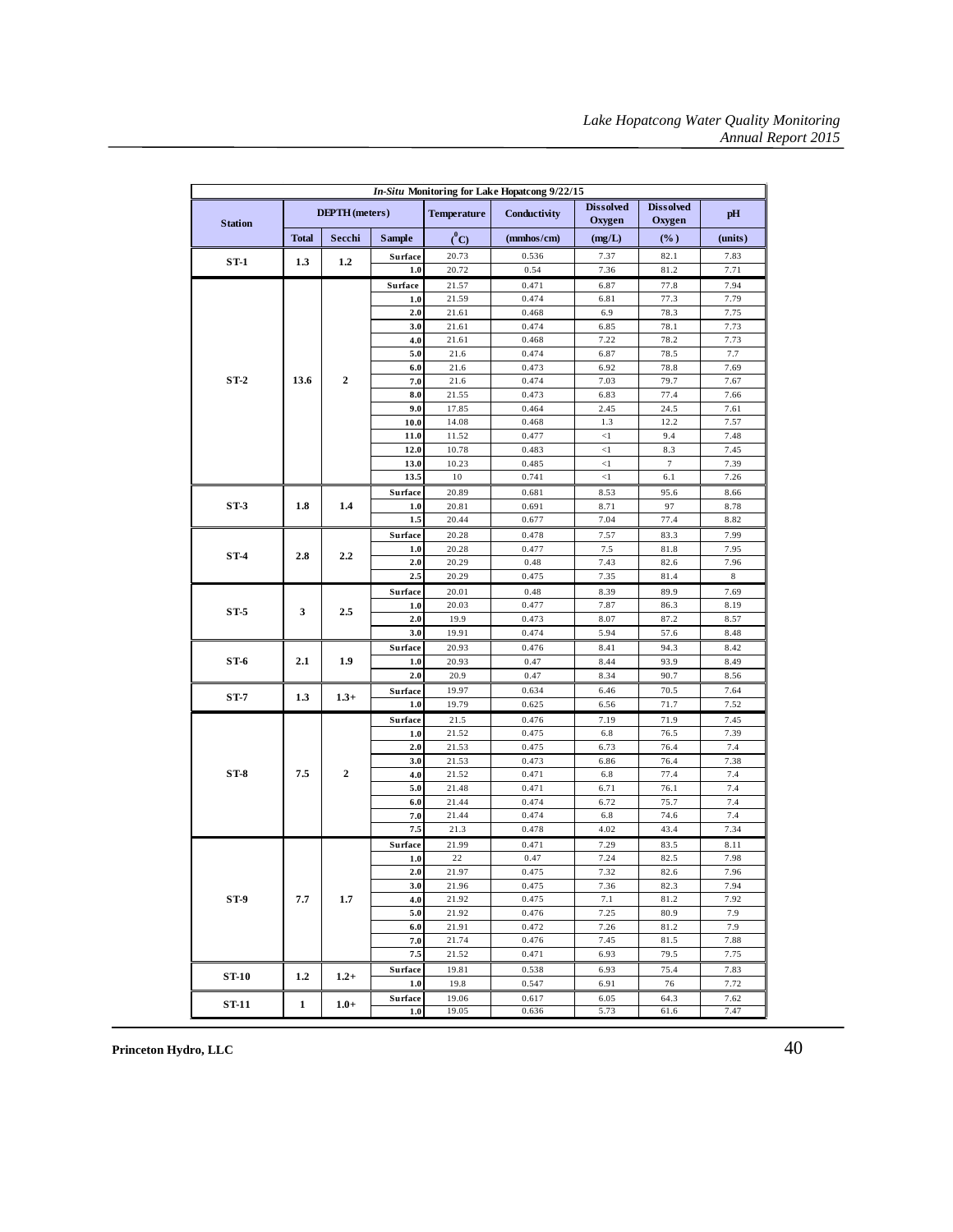|                  | In-Situ Monitoring for Hopatcong 319 Stations 5/27/15 |         |                |                       |                |                            |                            |         |      |   |
|------------------|-------------------------------------------------------|---------|----------------|-----------------------|----------------|----------------------------|----------------------------|---------|------|---|
| <b>Station</b>   | <b>DEPTH</b> (meters)                                 |         |                | <b>Temperature</b>    | Conductivity   | <b>Dissolved</b><br>Oxygen | <b>Dissolved</b><br>Oxygen | pH      |      |   |
|                  | <b>Total</b>                                          | Secchi  | <b>Sample</b>  | $\binom{0}{\text{C}}$ | (mmbos/cm)     | (mg/L)                     | (%)                        | (units) |      |   |
| NPS <sub>1</sub> | 1.1                                                   | $1.1 +$ | <b>Surface</b> | 22.87                 | 1.573          | 11.01                      | 129.4                      | 9.51    |      |   |
|                  |                                                       |         | 1.00           | 21.69                 | 1.462          | 13.94                      | 160.1                      | 10.01   |      |   |
| NPS <sub>2</sub> |                                                       |         | 0.8            | $0.8 +$               | <b>Surface</b> | 22.11                      | 0.462                      | 8.55    | 98.7 | 8 |
|                  |                                                       |         | 1.00           | 22.12                 | 0.462          | 8.43                       | 97.3                       | 8.03    |      |   |
| NPS <sub>3</sub> | 0.6                                                   | $0.6+$  | <b>Surface</b> | 23.26                 | 0.53           | 9.31                       | 109.9                      | 9.03    |      |   |
|                  |                                                       |         | 0.50           | 23.14                 | 0.528          | 9.86                       | 116.2                      | 9.17    |      |   |
| NPS <sub>4</sub> | 1                                                     |         | <b>Surface</b> | 21.75                 | 0.502          | 10.34                      | 118.5                      | 9.26    |      |   |
|                  |                                                       | $1.0+$  | 1.00           | 21.48                 | 0.5            | 10.14                      | 115.6                      | 8.71    |      |   |
|                  |                                                       | $2.0+$  | <b>Surface</b> | 21.82                 | 0.47           | 11.07                      | 127.1                      | 10.3    |      |   |
| NPS <sub>5</sub> | 2                                                     |         | 1.00           | 21.12                 | 0.464          | 12.16                      | 137.8                      | 10.15   |      |   |
|                  |                                                       |         | 1.50           | 17.83                 | 0.458          | 9.64                       | 102.2                      | 9.08    |      |   |

|                         | In-Situ Monitoring for Hopatcong 319 Stations 6/16/15 |         |                |                         |              |                            |                            |        |
|-------------------------|-------------------------------------------------------|---------|----------------|-------------------------|--------------|----------------------------|----------------------------|--------|
| <b>Station</b>          | <b>DEPTH</b> (meters)                                 |         |                | <b>Temperature</b>      | Conductivity | <b>Dissolved</b><br>Oxygen | <b>Dissolved</b><br>Oxygen | pH     |
|                         | <b>Total</b>                                          | Secchi  | <b>Sample</b>  | $\binom{0}{\mathbf{C}}$ | (mmbos/cm)   | (mg/L)                     | $($ %)                     | (mits) |
| NPS <sub>1</sub>        |                                                       | 0.95    | <b>Surface</b> | 25.29                   | 1.129        | 10.02                      | 123                        | 8.8    |
|                         | 1.2                                                   |         | 1.00           | 24.33                   | 1.159        | 10.37                      | 125.2                      | 8.58   |
| NPS <sub>2</sub>        | 0.75                                                  | $0.75+$ | <b>Surface</b> | 25.65                   | 0.448        | 7.79                       | 96.1                       | 8.25   |
|                         |                                                       |         | 0.75           | 25.66                   | 0.448        | 7.49                       | 92.4                       | 8.24   |
|                         |                                                       | $0.5+$  | <b>Surface</b> | 26.38                   | 0.501        | 9.02                       | 112.8                      | 9.21   |
| NPS <sub>3</sub>        | 0.5                                                   |         | 0.50           | 26.17                   | 0.501        | 9.08                       | 113.1                      | 9.12   |
|                         |                                                       | $1.4+$  | <b>Surface</b> | 24.56                   | 0.489        | 7.04                       | 85.2                       | 7.33   |
| NPS <sub>4</sub><br>1.4 |                                                       |         | 1.00           | 24.56                   | 0.48         | 6.04                       | 73                         | 7.13   |
| NPS <sub>5</sub>        | 0.5                                                   | $0.5+$  | <b>Surface</b> | 25.37                   | 0.468        | 8.5                        | 104.4                      | 7.84   |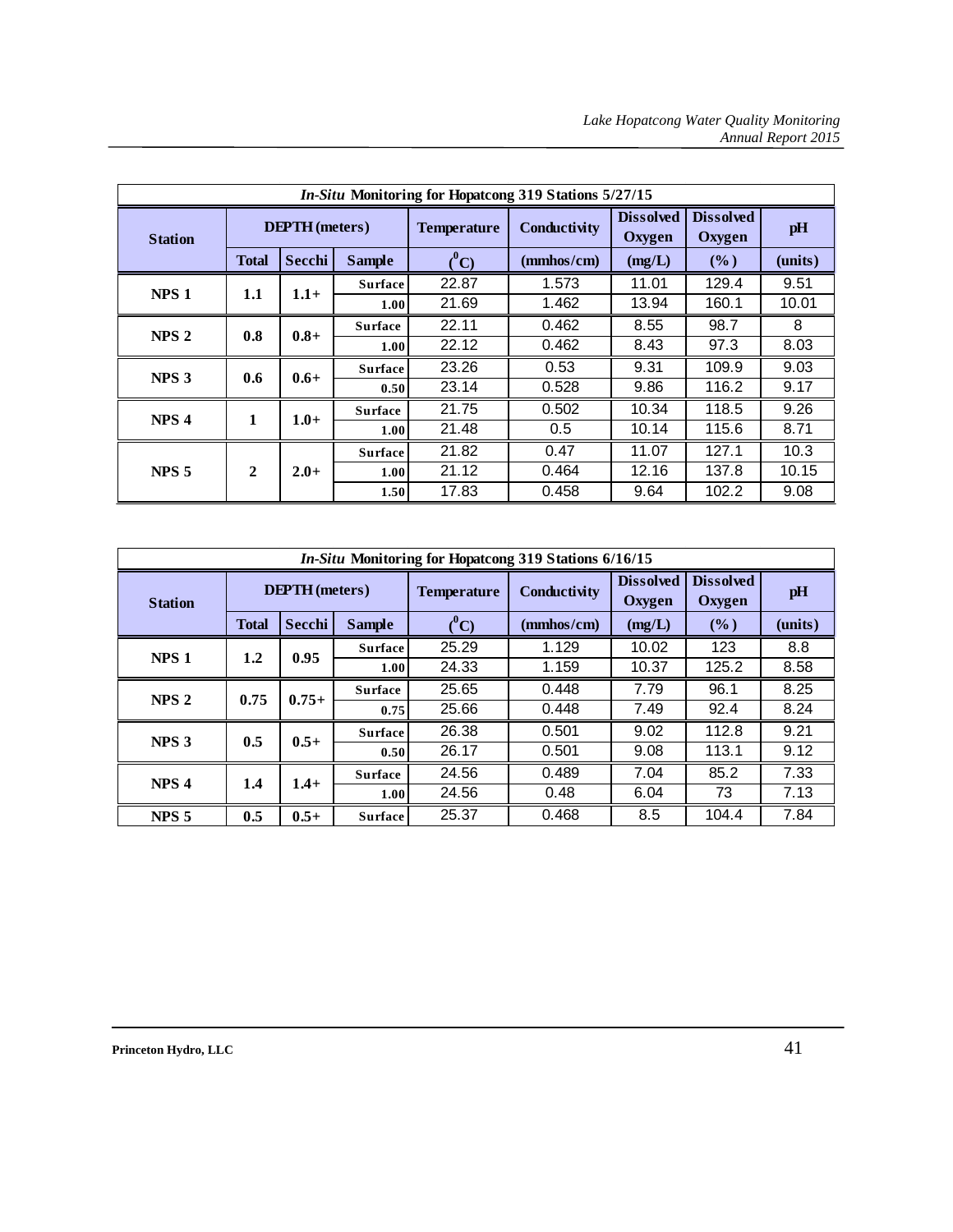|                  | In-Situ Monitoring for Hopatcong 319 Stations 7/21/15 |         |                |                       |              |                                   |                            |         |  |
|------------------|-------------------------------------------------------|---------|----------------|-----------------------|--------------|-----------------------------------|----------------------------|---------|--|
| <b>Station</b>   | <b>DEPTH</b> (meters)                                 |         |                | <b>Temperature</b>    | Conductivity | <b>Dissolved</b><br><b>Oxygen</b> | <b>Dissolved</b><br>Oxygen | pH      |  |
|                  | <b>Total</b>                                          | Secchi  | <b>Sample</b>  | $\binom{0}{\text{C}}$ | (mmhos/cm)   | (mg/L)                            | (%)                        | (units) |  |
| NPS <sub>1</sub> | 1.3                                                   | 1       | <b>Surface</b> | 27.59                 | 0.929        | 9.96                              | 127.3                      | 9.01    |  |
|                  |                                                       |         | 1.00           | 27.11                 | 1.016        | 10.83                             | 138.6                      | 8.97    |  |
| NPS <sub>2</sub> | 1.2                                                   | $1.2+$  | <b>Surface</b> | 28.18                 | 0.461        | 7.82                              | 101                        | 7.9     |  |
|                  |                                                       |         | 1.00           | 28.14                 | 0.463        | 7.78                              | 100.2                      | 7.84    |  |
| NPS <sub>3</sub> | 0.75                                                  |         | <b>Surface</b> | 28.18                 | 0.506        | 8.58                              | 110.8                      | 8.86    |  |
|                  |                                                       | $0.75+$ | 0.50           | 28.17                 | 0.505        | 9.06                              | 117.5                      | 9.09    |  |
|                  |                                                       |         | <b>Surface</b> | 27.98                 | 0.544        | 9.19                              | 118.3                      | 8.38    |  |
| NPS <sub>4</sub> |                                                       |         | 1.00           | 27.95                 | 0.544        | 9.39                              | 120.9                      | 8.37    |  |
|                  |                                                       |         | 1.50           | 27.9                  | 0.546        | 9.07                              | 116.7                      | 8.17    |  |
|                  |                                                       |         | <b>Surface</b> | 27.37                 | 0.481        | 8.44                              | 107.4                      | 7.63    |  |
| NPS <sub>5</sub> | 2.4                                                   | 1.5     | 1.00           | 27.28                 | 0.48         | 8.55                              | 108.7                      | 7.7     |  |
|                  |                                                       |         | 2.00           | 26.14                 | 0.476        | 7.59                              | 93.7                       | 7.5     |  |

| <i>In-Situ</i> Monitoring for Hopatcong 319 Stations 8/18/15 |                       |         |                   |                       |              |                            |                            |         |     |
|--------------------------------------------------------------|-----------------------|---------|-------------------|-----------------------|--------------|----------------------------|----------------------------|---------|-----|
| <b>Station</b>                                               | <b>DEPTH</b> (meters) |         |                   | <b>Temperature</b>    | Conductivity | <b>Dissolved</b><br>Oxygen | <b>Dissolved</b><br>Oxygen | pH      |     |
|                                                              | <b>Total</b>          | Secchi  | <b>Sample</b>     | $\binom{0}{\text{C}}$ | (mmbos/cm)   | (mg/L)                     | $($ %)                     | (units) |     |
| NPS <sub>1</sub>                                             |                       | 0.9     | <b>Surface</b>    | 27.4                  | 0.868        | 8.99                       | 113.5                      | 8.35    |     |
|                                                              | 1.1                   |         | 1.00              | 26.5                  | 0.893        | 9.1                        | 117.8                      | 8.49    |     |
|                                                              |                       | 0.8     |                   | <b>Surface</b>        | 27.55        | 0.471                      | 7.37                       | 93.7    | 7.9 |
| NPS <sub>2</sub>                                             |                       | $0.8 +$ | 0.75              | 27.49                 | 0.479        | 6.51                       | 82.9                       | 7.85    |     |
| NPS <sub>3</sub>                                             | 0.8                   | 0.7     | <b>Surface</b>    | 27.91                 | 0.502        | 7.1                        | 88.5                       | 7.93    |     |
|                                                              |                       |         | 0.50              | 27.6                  | 0.498        | 6.1                        | 76.1                       | 7.66    |     |
|                                                              |                       |         | <b>Surface</b>    | 27.52                 | 0.5          | 7.39                       | 91.3                       | 7.8     |     |
| NPS <sub>4</sub>                                             | 1.3                   | $1.3+$  | 1.00              | 27.53                 | 0.498        | 7.05                       | 88.6                       | 7.64    |     |
|                                                              |                       |         | <b>Surface</b>    | 27.04                 | 0.478        | 8.38                       | 105.1                      | 7.88    |     |
| NPS <sub>5</sub>                                             | 2.3                   | 1.3     | 1.00 <sub>l</sub> | 27.04                 | 0.471        | 8.43                       | 105.3                      | 7.9     |     |
|                                                              |                       |         | 2.00              | 26.91                 | 0.469        | 8.14                       | 97.5                       | 7.88    |     |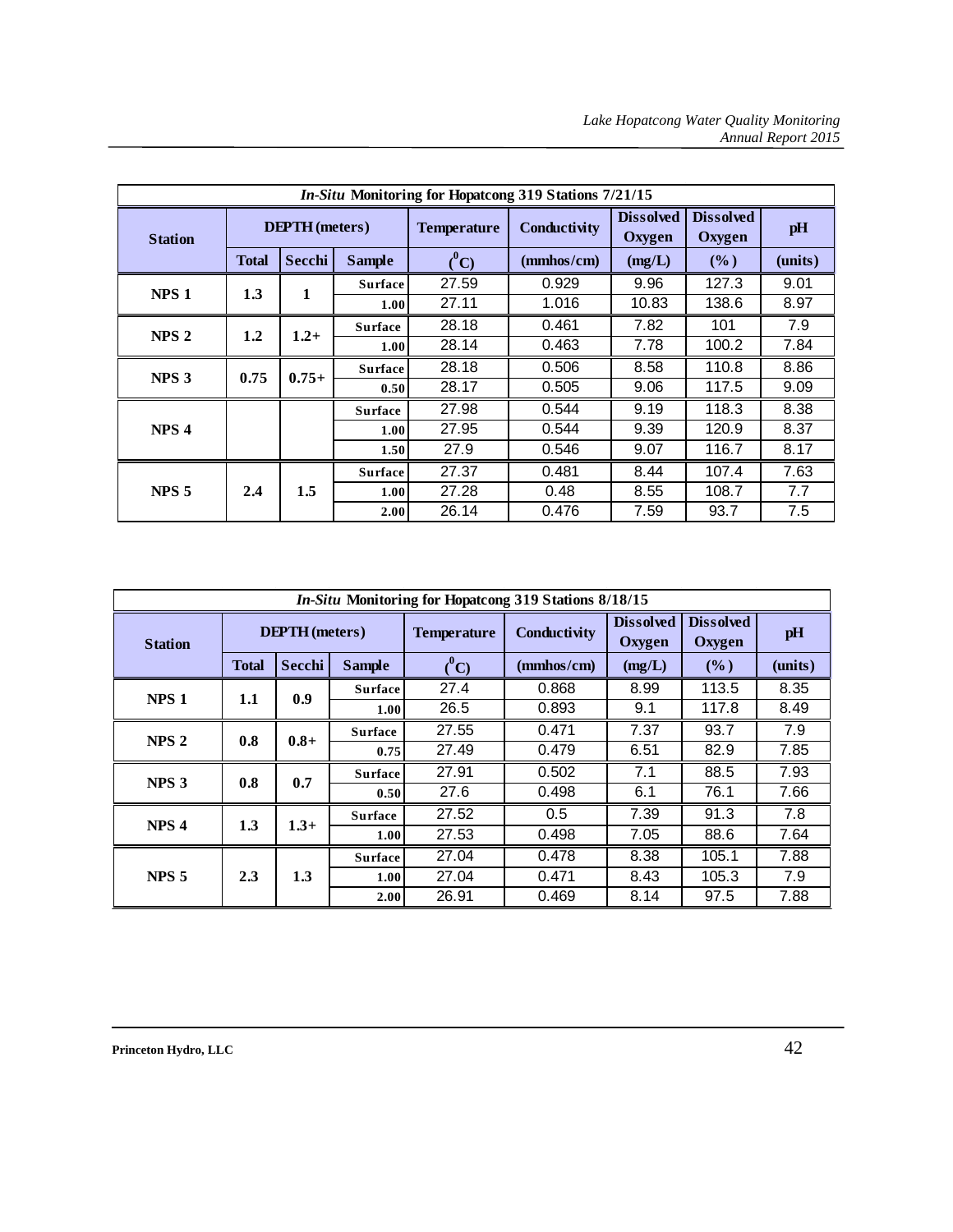|                  | In-Situ Monitoring for Hopatcong 319 Stations 9/22/15 |         |                |                         |              |                            |                            |         |  |
|------------------|-------------------------------------------------------|---------|----------------|-------------------------|--------------|----------------------------|----------------------------|---------|--|
| <b>Station</b>   | <b>DEPTH</b> (meters)                                 |         |                | <b>Temperature</b>      | Conductivity | <b>Dissolved</b><br>Oxygen | <b>Dissolved</b><br>Oxygen | pH      |  |
|                  | <b>Total</b>                                          | Secchi  | <b>Sample</b>  | $\binom{0}{\mathbf{C}}$ | (mmhos/cm)   | (mg/L)                     | $(\%)$                     | (units) |  |
|                  |                                                       |         | <b>Surface</b> | 19.73                   | 0.866        | 10.96                      | 122.6                      | 9.02    |  |
| NPS <sub>1</sub> | 1.1                                                   | $1.1 +$ | 1.00           | 19.6                    | 0.887        | 10.64                      | 125.7                      | 9.22    |  |
| NPS <sub>2</sub> | 0.8                                                   | $0.8 +$ | <b>Surface</b> | 19.51                   | 0.505        | 7.38                       | 79.8                       | 7.54    |  |
|                  |                                                       |         | 0.75           | 19.5                    | 0.508        | 7.35                       | 81.1                       | 7.52    |  |
| NPS <sub>3</sub> |                                                       |         | <b>Surface</b> | 18.95                   | 0.546        | 8.07                       | 86.6                       | 7.85    |  |
|                  | 0.6                                                   | $0.6 +$ | 0.50           | 18.97                   | 0.545        | 8.18                       | 88.1                       | 7.88    |  |
|                  |                                                       |         | <b>Surface</b> | 19.73                   | 0.487        | 7.25                       | 78.5                       | 7.97    |  |
| NPS <sub>4</sub> | 1.1                                                   | $1.1 +$ | 1.00           | 19.07                   | 0.492        | 6.76                       | 72.5                       | 7.96    |  |
|                  |                                                       |         | <b>Surface</b> | 20.06                   | 0.476        | 7.89                       | 86.4                       | 8.52    |  |
| NPS <sub>5</sub> | 2                                                     | 1.6     | 1.00           | 20.06                   | 0.473        | 7.77                       | 85.2                       | 8.64    |  |
|                  |                                                       |         | 2.00           | 19.74                   | 0.48         | 7.75                       | 83.5                       | 8.75    |  |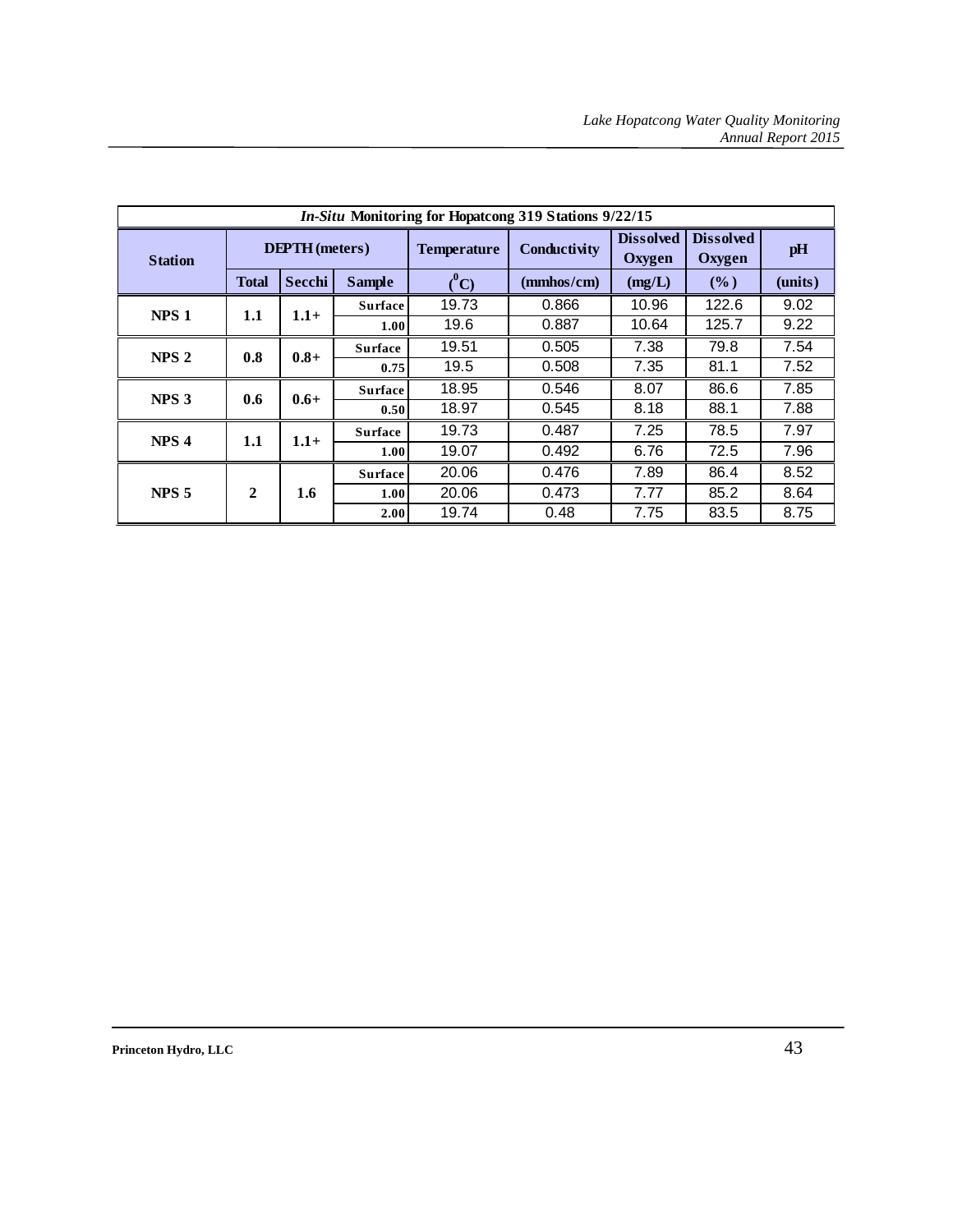# **APPENDIX C**

# **WATER QUALITY DATA**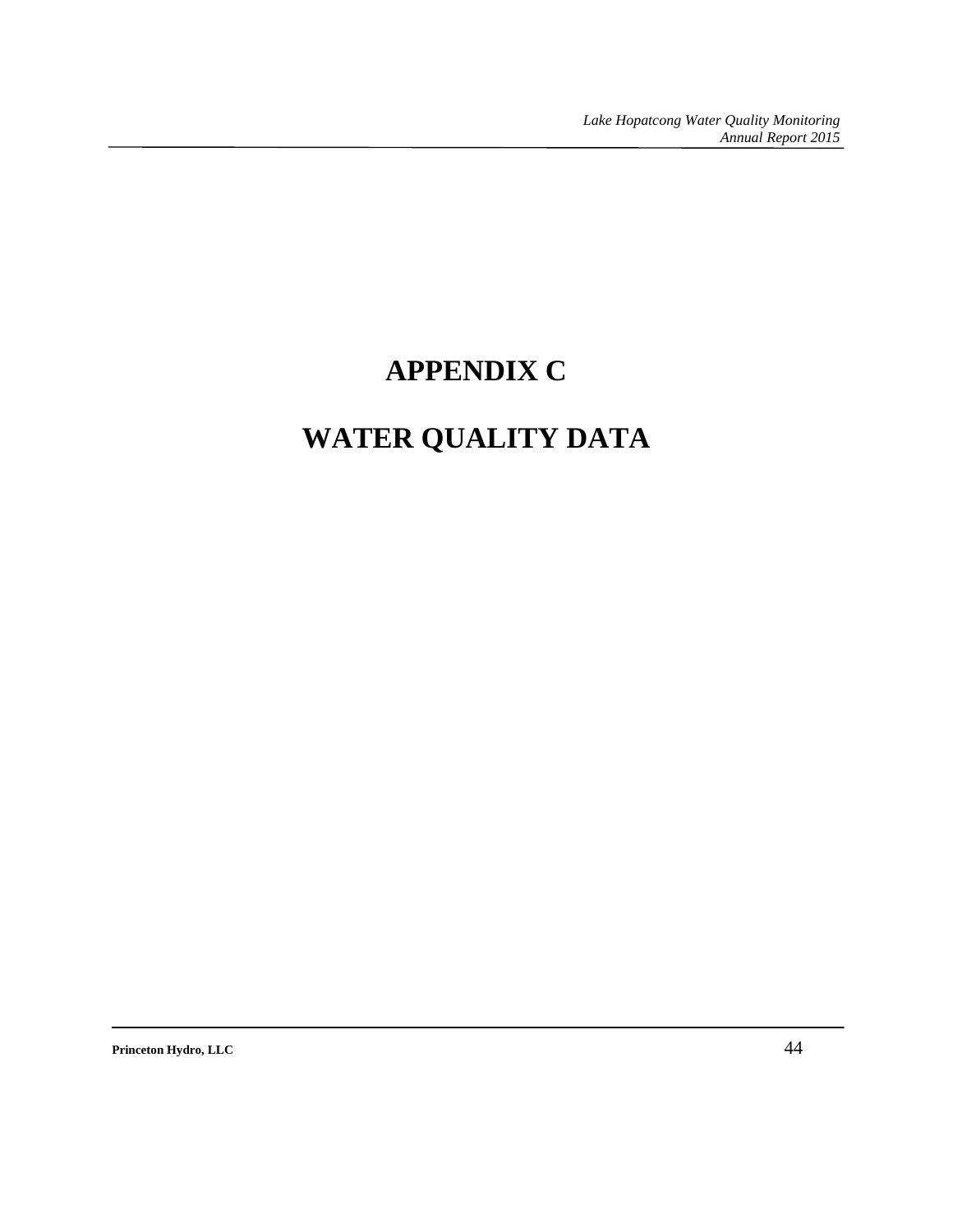| <b>HOPATCONG</b> |            |              |           |           |            |
|------------------|------------|--------------|-----------|-----------|------------|
| 27-May-2015      | Chl a      | <b>NH3-N</b> | $NO3-N$   | <b>TP</b> | <b>TSS</b> |
| <b>STATION</b>   | $(mg/m^3)$ | (mg/L)       | (mg/L)    | (mg/L)    | (mg/L)     |
| $ST-1$           | 12.5       | 0.04         | 0.03      | 0.03      | ND < 3     |
| $ST-2$           | 10.7       | 0.04         | ND < 0.02 | 0.02      | ND < 3     |
| $ST-3$           | 3.4        | 0.04         | ND < 0.02 | 0.02      | ND < 3     |
| $ST-4$           | 6.0        | 0.05         | ND < 0.02 | 0.02      | ND < 3     |
| $ST-5$           | 4.2        | 0.20         | ND < 0.02 | 0.03      | ND < 3     |
| $ST-6$           | 5.2        | 0.08         | 0.02      | 0.03      | ND < 3     |
| $ST-7$           | 11.2       | 0.26         | 0.05      | 0.04      | ND < 3     |
| $ST-10$          | 10.2       | 0.22         | 0.02      | 0.04      | 4          |
| $ST-11$          | 12.7       | 0.20         | 0.06      | 0.05      | 6          |
| <b>ST-2 DEEP</b> |            | 0.72         | 0.14      | 0.02      | ND < 3     |
| <b>MEAN</b>      | 8.5        | 0.13         | 0.04      | 0.03      | 2.3        |

| 16-Jun-2015      | Chl a      | NH3-N  | $NO3-N$   | <b>TP</b> | <b>TSS</b> |
|------------------|------------|--------|-----------|-----------|------------|
| <b>STATION</b>   | $(mg/m^3)$ | (mg/L) | (mg/L)    | (mg/L)    | (mg/L)     |
| $ST-1$           | 16.0       | 0.01   | 0.04      | 0.05      | 9          |
| $ST-2$           | 8.0        | 0.01   | ND < 0.02 | 0.03      | ND < 3     |
| $ST-3$           | 12.5       | 0.01   | ND < 0.02 | 0.04      | ND < 3     |
| $ST-4$           | 7.6        | 0.02   | ND < 0.02 | 0.03      | ND < 3     |
| $ST-5$           | 6.4        | 0.01   | ND < 0.02 | 0.03      | 3          |
| $ST-6$           | 3.7        | 0.02   | ND < 0.02 | 0.03      | ND < 3     |
| $ST-7$           | 7.7        | 0.02   | 0.06      | 0.04      | 3          |
| $ST-10$          | 15.7       | 0.01   | 0.03      | 0.04      | 5          |
| $ST-11$          | 15.4       | 0.03   | 0.08      | 0.05      | ND < 3     |
| <b>ST-2 DEEP</b> |            | 0.13   | 0.21      | 0.02      | 3          |
| <b>MEAN</b>      | 10.3       | 0.02   | 0.03      | 0.04      | <b>3.0</b> |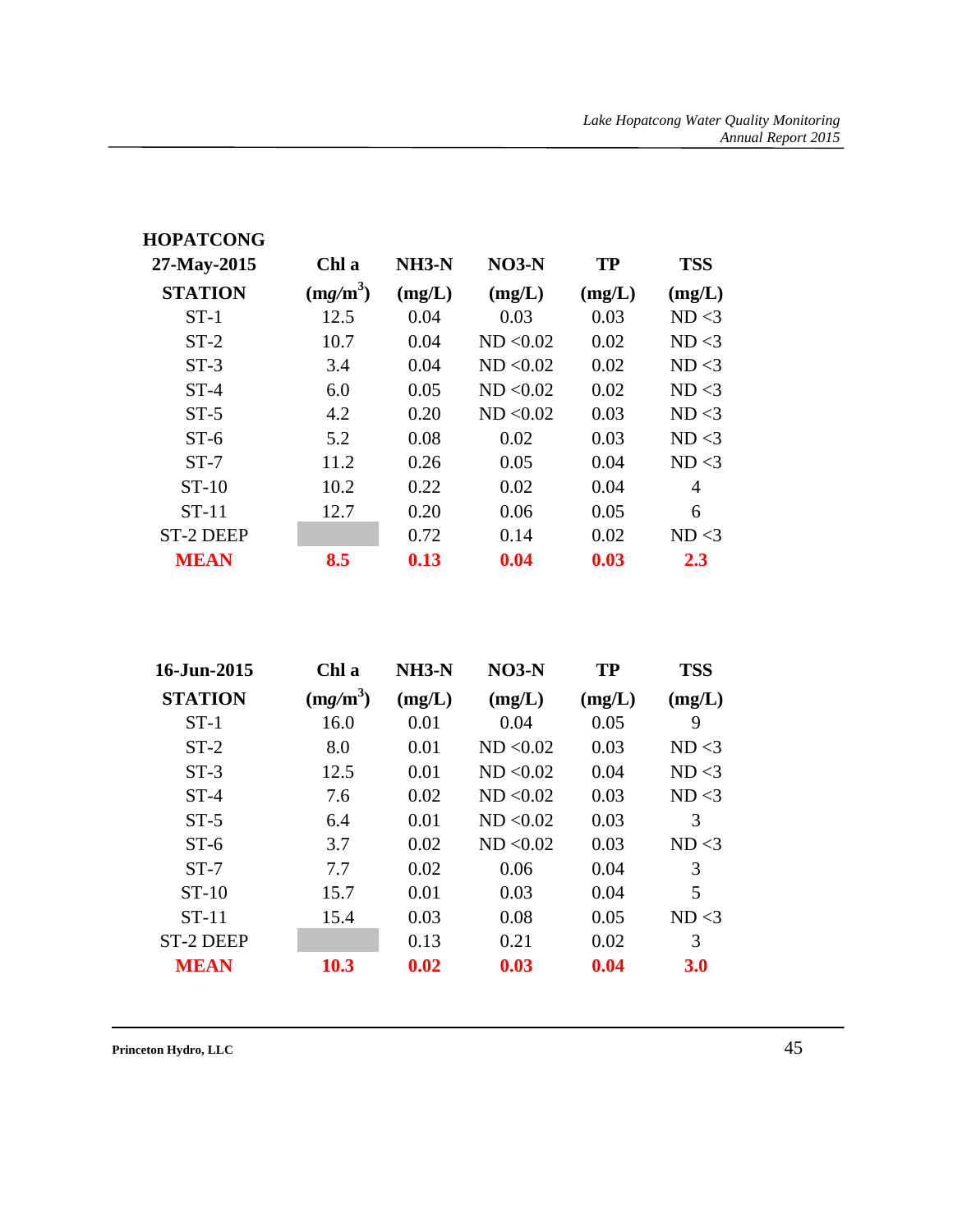| 21-Jul-2015      | Chl a      | $NH3-N$ | $NO3-N$   | TP     | <b>TSS</b> |
|------------------|------------|---------|-----------|--------|------------|
| <b>STATION</b>   | $(mg/m^3)$ | (mg/L)  | (mg/L)    | (mg/L) | (mg/L)     |
| $ST-1$           | 12.0       | 0.25    | 0.03      | 0.03   | 11         |
| $ST-2$           | 7.2        | 0.03    | ND < 0.02 | 0.01   | 3          |
| $ST-3$           | 14.0       | 0.03    | 0.02      | 0.03   | 3          |
| $ST-4$           | 9.2        | 0.02    | ND < 0.02 | 0.02   | 5          |
| $ST-5$           | 15.0       | 0.06    | ND < 0.02 | 0.03   | 6          |
| $ST-6$           | 11.0       | 0.02    | ND < 0.02 | 0.02   | 4          |
| $ST-7$           | 4.1        | 0.04    | 0.04      | 0.02   | 4          |
| $ST-10$          | 19.0       | 0.07    | 0.03      | 0.03   | 7          |
| $ST-11$          | 17.0       | 0.04    | 0.05      | 0.03   | ND < 3     |
| <b>ST-2 DEEP</b> |            | 0.64    | 0.08      | 0.09   | 6          |
| <b>MEAN</b>      | 12.1       | 0.12    | 0.04      | 0.024  | 5.0        |

| 18-Aug-2015    | Chl a      | <b>NH3-N</b> | $NO3-N$   | <b>TP</b> | <b>TSS</b> |
|----------------|------------|--------------|-----------|-----------|------------|
| <b>STATION</b> | $(mg/m^3)$ | (mg/L)       | (mg/L)    | (mg/L)    | (mg/L)     |
| $ST-1$         | 11.0       | ND < 0.01    | 0.02      | 0.02      | 3          |
| $ST-2$         | 6.7        | ND < 0.01    | ND < 0.02 | ND < 0.01 | ND < 3     |
| $ST-3$         | 7.3        | 0.01         | ND < 0.02 | 0.02      | ND < 3     |
| $ST-4$         | 8.2        | ND < 0.01    | ND < 0.02 | 0.01      | 3          |
| $ST-5$         | 12.0       | 0.01         | ND < 0.02 | 0.02      | ND < 3     |
| $ST-6$         | 2.9        | ND < 0.01    | ND < 0.02 | 0.01      | ND < 3     |
| $ST-7$         | 3.6        | 0.01         | 0.02      | 0.02      | ND < 3     |
| $ST-10$        | 13.0       | 0.06         | 0.02      | 0.03      | 6          |
| $ST-11$        | 9.1        | 0.02         | 0.02      | 0.02      | 6          |
| ST-2 DEEP      |            | 0.49         | 0.03      | 0.22      | 9          |
| <b>MEAN</b>    | 8.2        | 0.02         | 0.01      | 0.02      | <b>2.8</b> |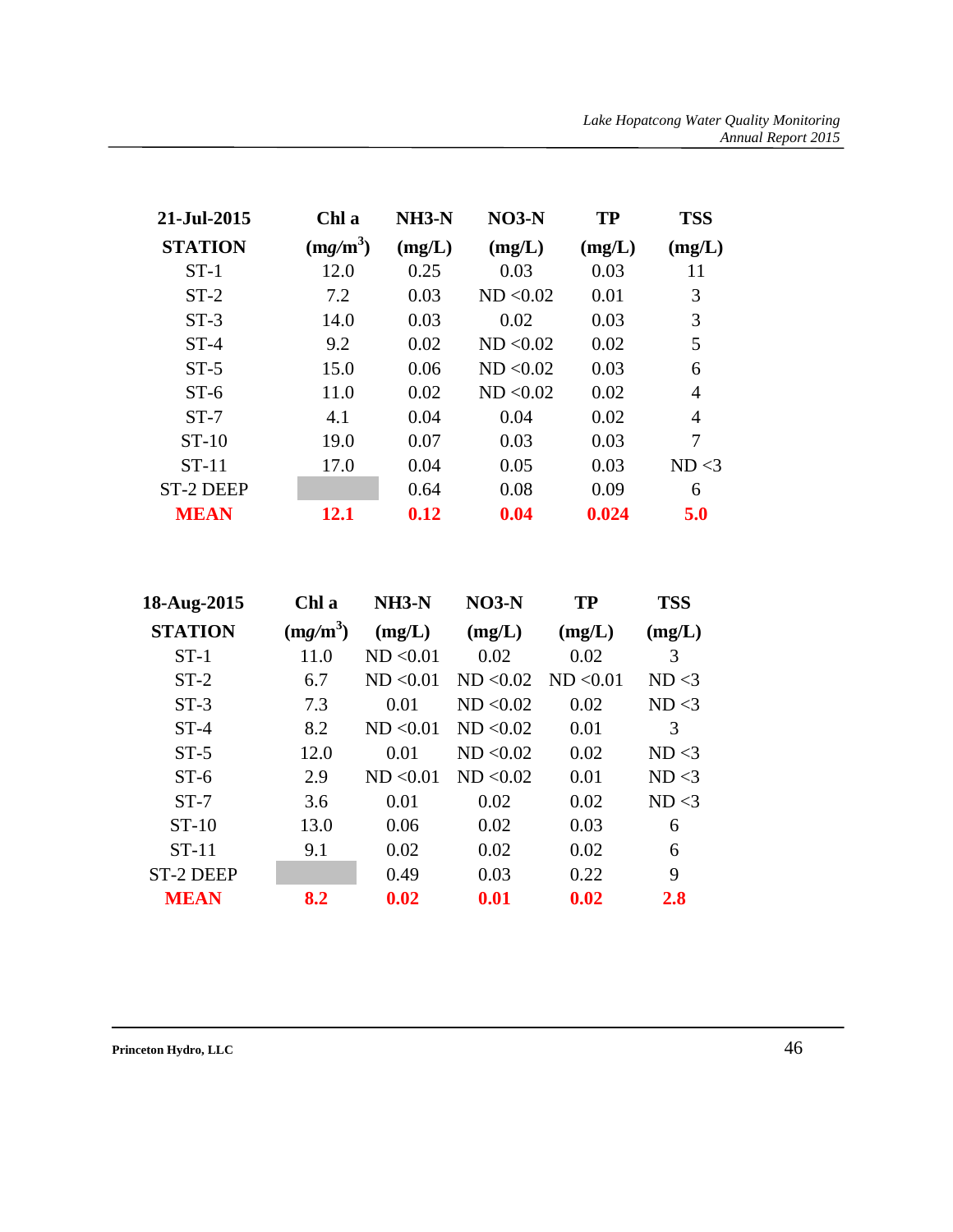| 22-Sep-2015    | Chl a      | NH3-N     | $NO3-N$   | TP     | <b>TSS</b> |
|----------------|------------|-----------|-----------|--------|------------|
| <b>STATION</b> | $(mg/m^3)$ | (mg/L)    | (mg/L)    | (mg/L) | (mg/L)     |
| $ST-1$         | 11.0       | ND < 0.01 | ND < 0.02 | 0.03   | 5          |
| $ST-2$         | 11.0       | ND < 0.01 | ND < 0.02 | 0.02   | ND < 3     |
| $ST-3$         | 4.1        | ND < 0.01 | ND < 0.02 | 0.02   | ND < 3     |
| $ST-4$         | 5.4        | 0.01      | ND < 0.02 | 0.01   | ND < 3     |
| $ST-5$         | 3.7        | 0.01      | ND < 0.02 | 0.02   | ND < 3     |
| $ST-6$         | 3.5        | 0.01      | ND < 0.02 | 0.02   | ND < 3     |
| $ST-7$         | 3.3        | 0.01      | ND < 0.02 | 0.02   | ND < 3     |
| $ST-10$        | 8.3        | 0.01      | ND < 0.02 | 0.02   | 3          |
| $ST-11$        | 4.0        | 0.01      | ND < 0.02 | 0.02   | ND < 3     |
| ST-2 DEEP      |            | 0.75      | 0.02      | 0.02   | 9          |
| <b>MEAN</b>    | 6.0        | 0.01      | ND < 0.02 | 0.02   | 2.0        |